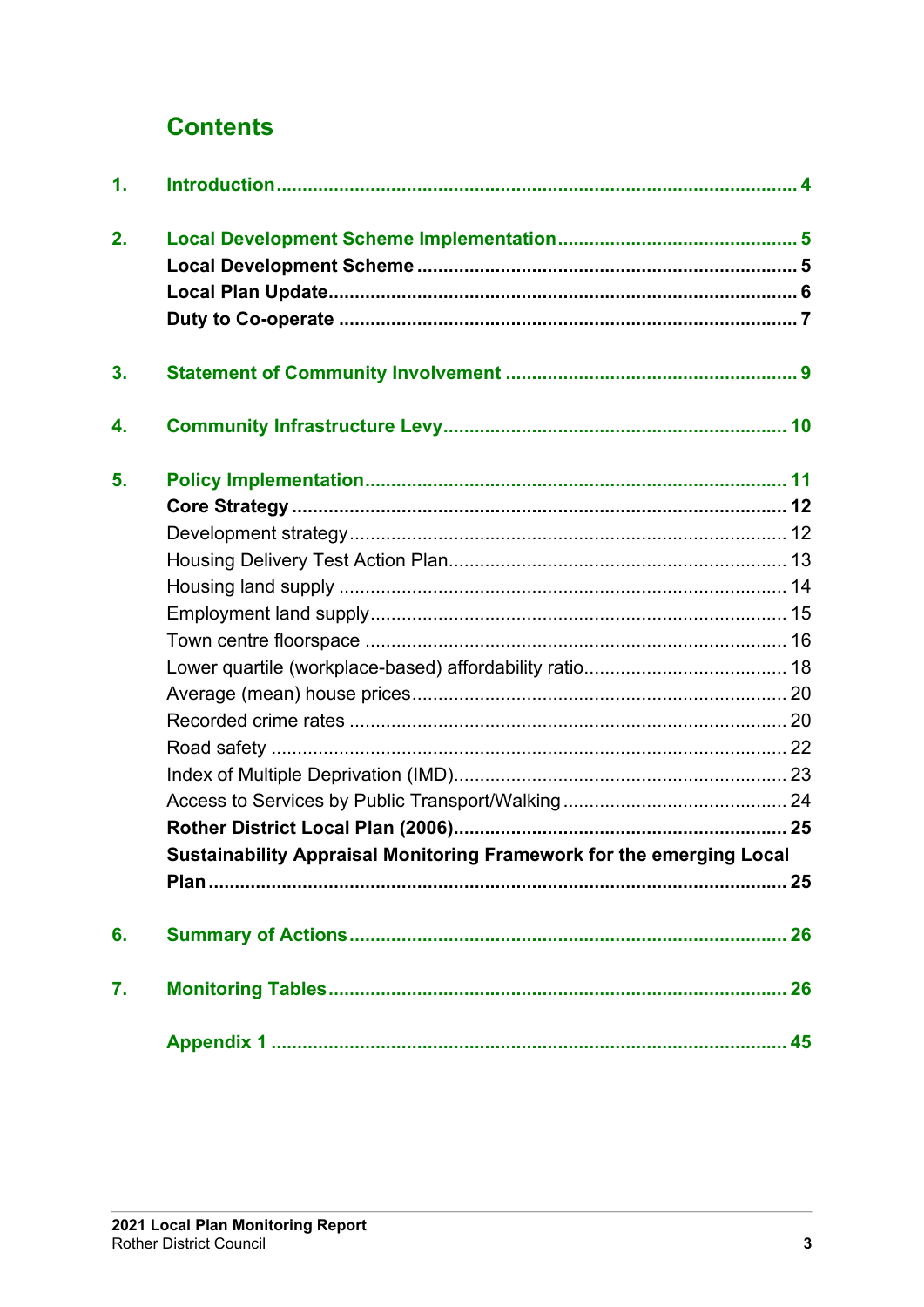## <span id="page-1-0"></span>**1. Introduction**

- 1.1. This Local Plan Monitoring Report (LPMR) identifies progress in preparing and implementing planning policies, as required by Regulation 34 of the Town and Country Planning (Local Planning) (England) Regulations 2012. It covers the period 1 April 2020 to 31 March 2021.
- 1.2. This report is comprised of six parts:
	- Local Development Scheme (LDS) implementation
	- Statement of Community Involvement (SCI)
	- Community Infrastructure Levy (CIL)
	- Policy implementation
	- Summary of Actions
	- Monitoring Tables
- 1.3. The Council's LDS is the programme document for the preparation of development plan documents. It is updated periodically to ensure that it provides the latest information. The current LDS (published in March 2021) is available to view on the Council's website at [www.rother.gov.uk/LDS.](http://www.rother.gov.uk/LDS)
- 1.4. The SCI provides information on how the community can become involved with the preparation of Planning Policy documents and the determination of planning applications. In response to the COVID-19 pandemic, the Council has made temporary amendments to the SCI through addendums published in August 2020 and February 2021. See [www.rother.gov.uk/LDS.](http://www.rother.gov.uk/LDS)
- 1.5. The Council's CIL is the main mechanism for collecting developer contributions towards strategic infrastructure, however the Section 106 legal agreement process will still remain for affordable housing contributions on liable developments. More information is available at [www.rother.gov.uk/CIL.](http://www.rother.gov.uk/CIL)
- 1.6. The performance of policies draws on relevant indicators set out in the Monitoring Schedule of the adopted Rother Local Plan [Core Strategy](https://www.rother.gov.uk/wp-content/uploads/2020/01/Adopted_Core_Strategy_September_2014.pdf)<sup>1</sup>. These are used to assess how effective the policies are in addressing the issues they are aimed at, and hence to give an indication of whether they need to be reviewed. The Council is in the process of preparing a new Local Plan, which will be supported by a sustainability appraisal with a new suite of indicators.

<span id="page-1-1"></span><sup>1</sup> [https://www.rother.gov.uk/wp-content/uploads/2020/01/Adopted\\_Core\\_Strategy\\_September\\_2014.pdf](https://www.rother.gov.uk/wp-content/uploads/2020/01/Adopted_Core_Strategy_September_2014.pdf)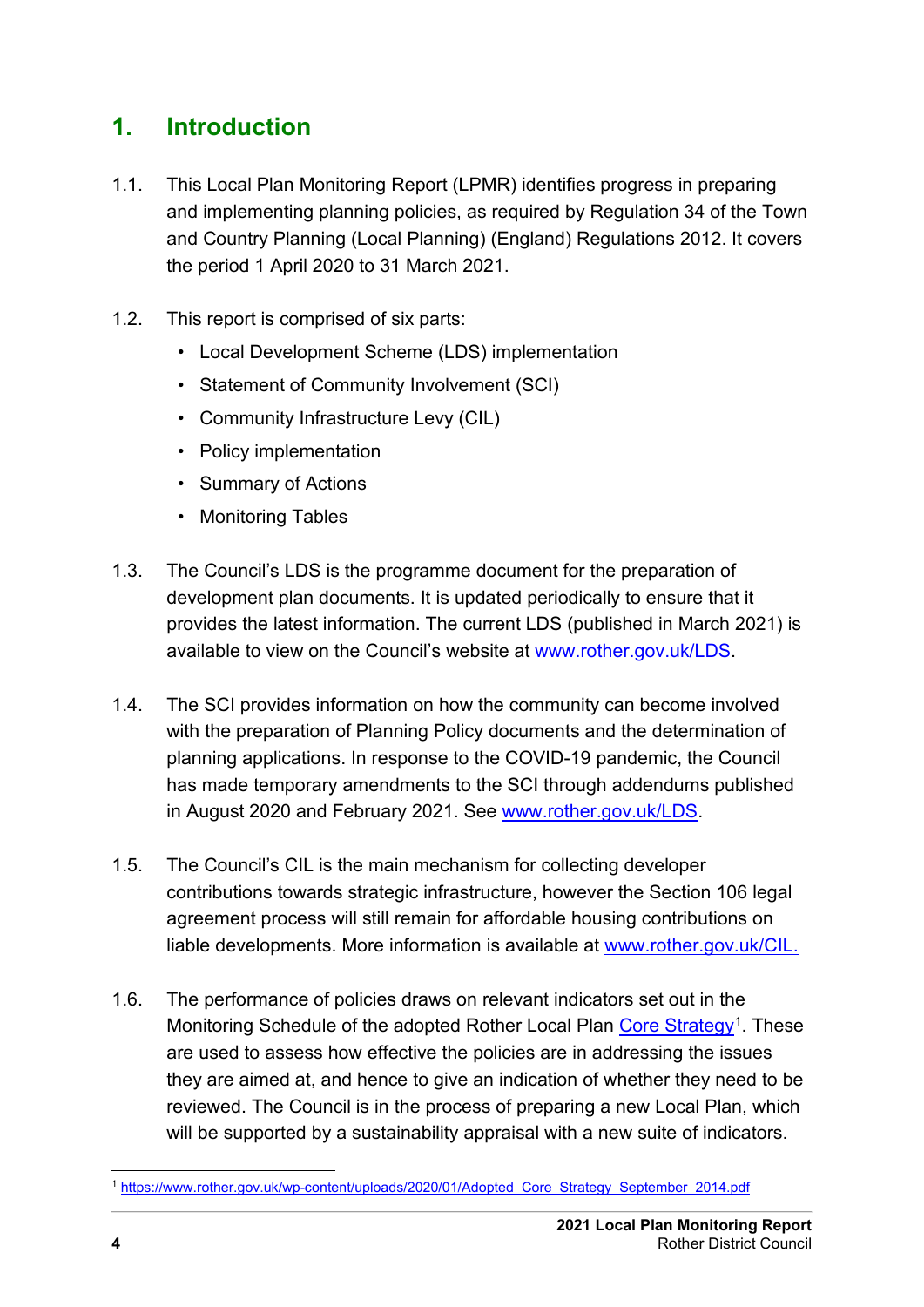1.7. Insofar as the Local Plan's aims and objectives have been developed to reflect sustainability principles, the existing monitoring framework embraces sustainability indicators and, hence, also fulfils the Council's obligation to monitor the significant environmental effects of implementing the Local Plan under Regulation 17 of the Environmental Assessment Regulations 2004. The intention is to identify any unanticipated adverse effects at an early stage, to be able to undertake appropriate remedial action.

## <span id="page-2-0"></span>**2. Local Development Scheme Implementation**

#### <span id="page-2-1"></span>**Local Development Scheme**

- 2.1. The LDS sets out the Council's timetable for the preparation of planning policy documents over a three-year period. It identifies each of the stages of their preparation and the respective timescales for their completion.
- 2.2. The Core Strategy (adopted 29 September 2014) is the Council's principal planning policy document and is effectively part 1 of the Local Plan for the District. The Core Strategy is available at [www.rother.gov.uk/CoreStrategy.](http://www.rother.gov.uk/CoreStrategy)
- 2.3. Part 2 of the Local Plan for the district, the Development and Site Allocations (DaSA) Local Plan, was adopted in December 2019 and sets out both detailed development policies and the site allocations necessary to deliver the development spatial strategy set out in the Core Strategy. These allocations have superseded the saved allocations from the Rother District Local Plan (2006), except in Neighbourhood Areas where Plans have not been made.
- [2](#page-2-2).4. The current  $LDS<sup>2</sup>$  $LDS<sup>2</sup>$  (published in March 2021) is focused on:
	- Preparation of a new Local Plan
	- Review of the CIL Charging Levy
	- Update to the Statement of Community Involvement
	- Annual update to the Brownfield Land Register
	- Producing monitoring reports comprising this Local Plan Monitoring Report, the Employment and Housing Land Supply Position Statements, and the Infrastructure Funding Statement.
	- Supporting Neighbourhood Plan preparation.

<span id="page-2-2"></span><sup>2</sup> [https://www.rother.gov.uk/wp-content/uploads/2021/03/Local-Development-Scheme\\_2021\\_Final-.pdf](https://www.rother.gov.uk/wp-content/uploads/2021/03/Local-Development-Scheme_2021_Final-.pdf)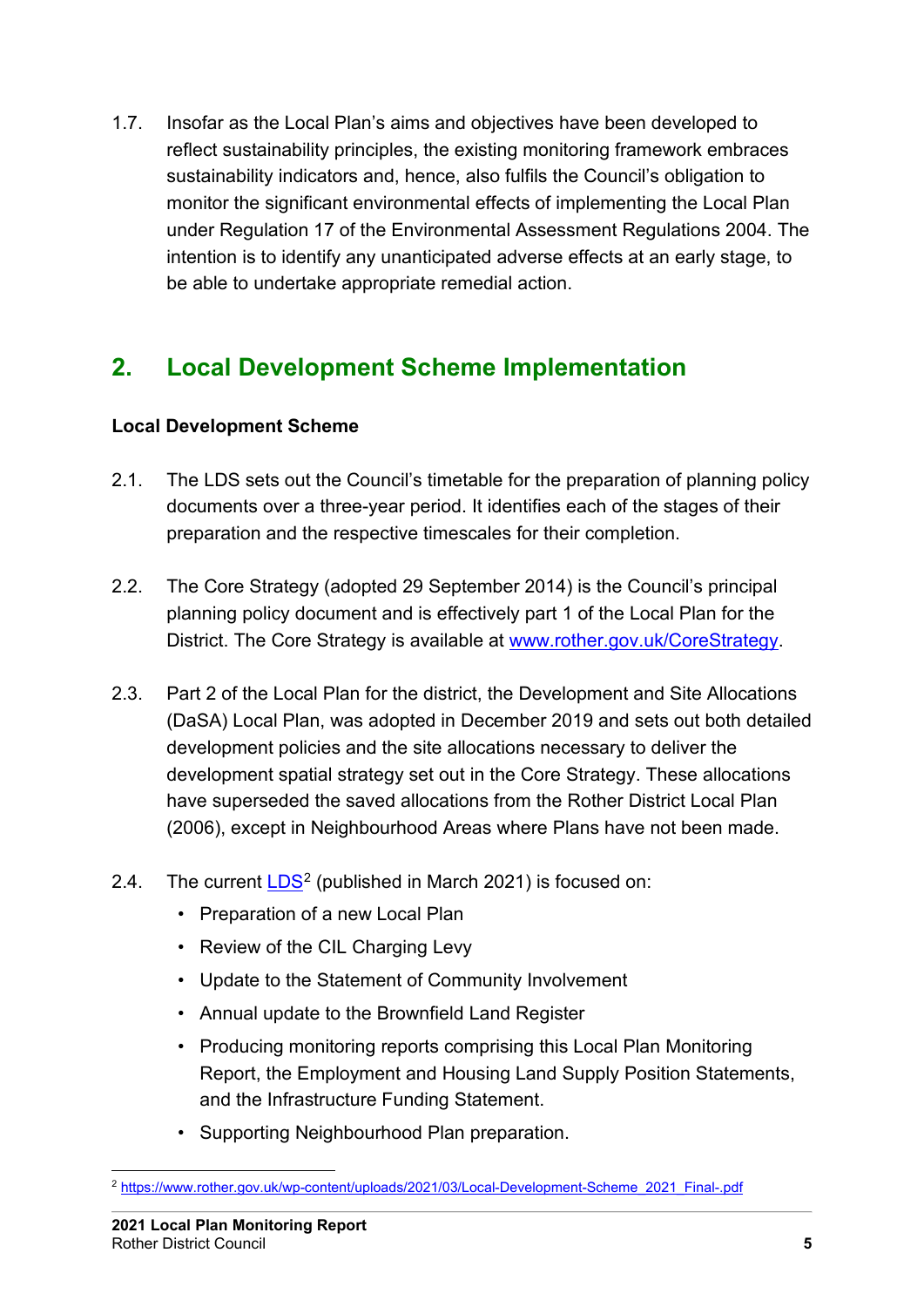#### <span id="page-3-0"></span>**Rother District Local Plan - 2039**

- 2.5. Local Plans should be reviewed every five years. The current Core Strategy was adopted in September 2014 and covers the period 2011 to 2028. With only 8 years remaining in the plan period, it is necessary to undertake a Local Plan Review to ensure planning policies remain current and to maintain an upto-date Local Plan with a sufficiently forward-looking timescale.
- 2.6. To this end the Council has undertaken comprehensive early engagement and is currently preparing the background evidence and drafting the Regulation 18 consultation version of the new Local Plan, programmed for spring 2022. The expectation is that the new Local Plan will cover the period 2019-2039.
- 2.7. The Council completed consultation on the Sustainability Appraisal (SA)/Strategic Environmental Assessment (SEA) Scoping Report with statutory consultees and additional specific consultees including neighbouring planning authorities in Summer 2020.
- 2.8. Internal engagement with Members has been ongoing and Duty to Cooperate meetings and discussions on strategic planning issues with neighbouring planning authorities and other statutory and non-statutory organisations are taking place to help shape the Local Plan.
- 2.9. In terms of key evidence base documents, several studies are being undertaken to support the Local Plan Update, including:
	- A joint **Housing and Economic Development Needs Assessment (HEDNA)** with Hastings Borough Council which will assess future housing needs, the scale of future economic growth and the quantity of land and floorspace required for economic development.
	- A **Settlement Review** which will look at settlement forms and constraints is underway. This will consider the role/function of different areas within the District, provide an overview of their existing level of sustainability and analyse the physical and environmental constraints that may affect potential settlement capacity.
	- A **Housing and Economic Land Availability Assessment (HELAA)** which includes a **Call for Sites** and will help to identify a future supply of land in the District which is suitable, available and achievable for housing and economic development.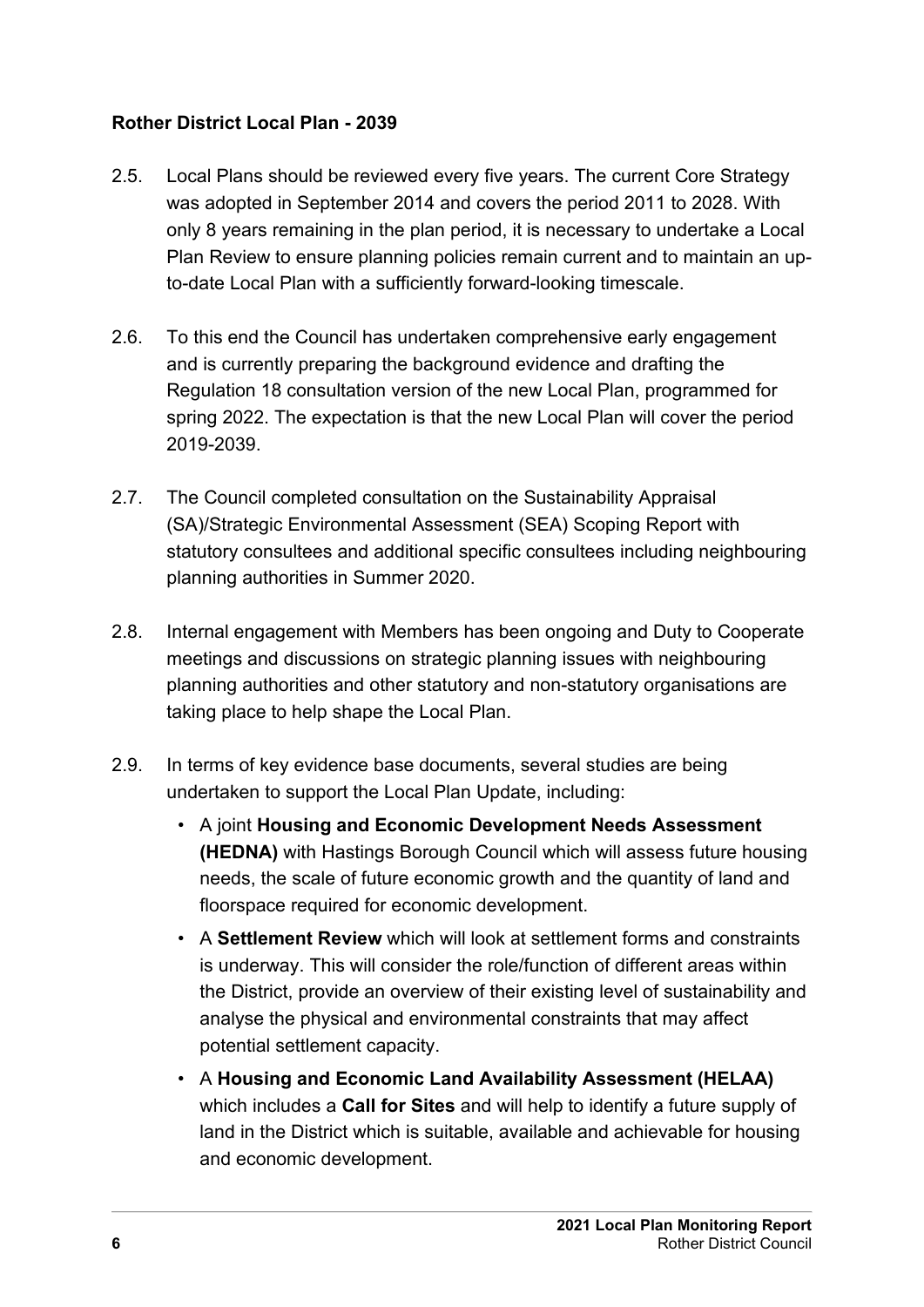- Consideration of windfall through a **Windfall Assessment** which will provide justification for the likely contribution that windfall sites can make to the Districts housing supply over the course of the new plan period.
- A **Strategic Flood Risk Assessment (SFRA)** which will inform the Sustainability Appraisal of the Local Plan Update and will provide the basis from which to apply the Sequential Test and Exception Test in the development allocation and development control process.
- A county-wide **Transport Assessment** to provide evidence of the transport infrastructure and interventions required to support the Local Plan.
- A **Gypsy and Traveller Accommodation Assessment**, to assess the housing needs of gypsy and travellers within the District.

#### <span id="page-4-0"></span>**Duty to Co-operate**

- 2.10. The Council has continued to co-operate<sup>[3](#page-4-1)</sup> with other local planning authorities  $(LPAs)$ , statutory consultees and other bodies<sup>[4](#page-4-2)</sup> on planning issues that cross administrative boundaries, particularly in relation to strategic matters. This has been important during the early stages of the development of the new Rother Local Plan, for which engagement is continuing to take place in the lead into formal public consultation.
- 2.11. The Council is committed to its duties in relation to the Duty to Co-operate, and in summer 2020 prepared a Duty to Co-operate Action Plan which outlines how and at what stage it intends to engage and consult with organisations on the development of the Local Plan. This document was issued jointly with an Early Engagement Document on the Local Plan to seek early views through targeted informal engagement with neighbouring local authorities and other key organisations and consultees. Feedback received at this early stage helped to shape the Council's Engagement Strategy and progress of the Local Plan. The Council has continued with its duties and its starting to implement Memorandums of Understanding and Statements of Common Ground with its partners to formalise strategic planning issues, agreements and working practices to support the preparation of the Local Plan.

<span id="page-4-2"></span><span id="page-4-1"></span><sup>&</sup>lt;sup>3</sup> The 'duty to cooperate' is defined in Section 33A of the Planning and Compulsory Purchase Act 2004, is contained in the NPPF at para 178, with guidance from DCLG in its 'Duty to Co-operate' Planning Practice Guide <sup>4</sup> See Part 2 of the Town & Country Planning (Local Planning) (England) Regulations, 2012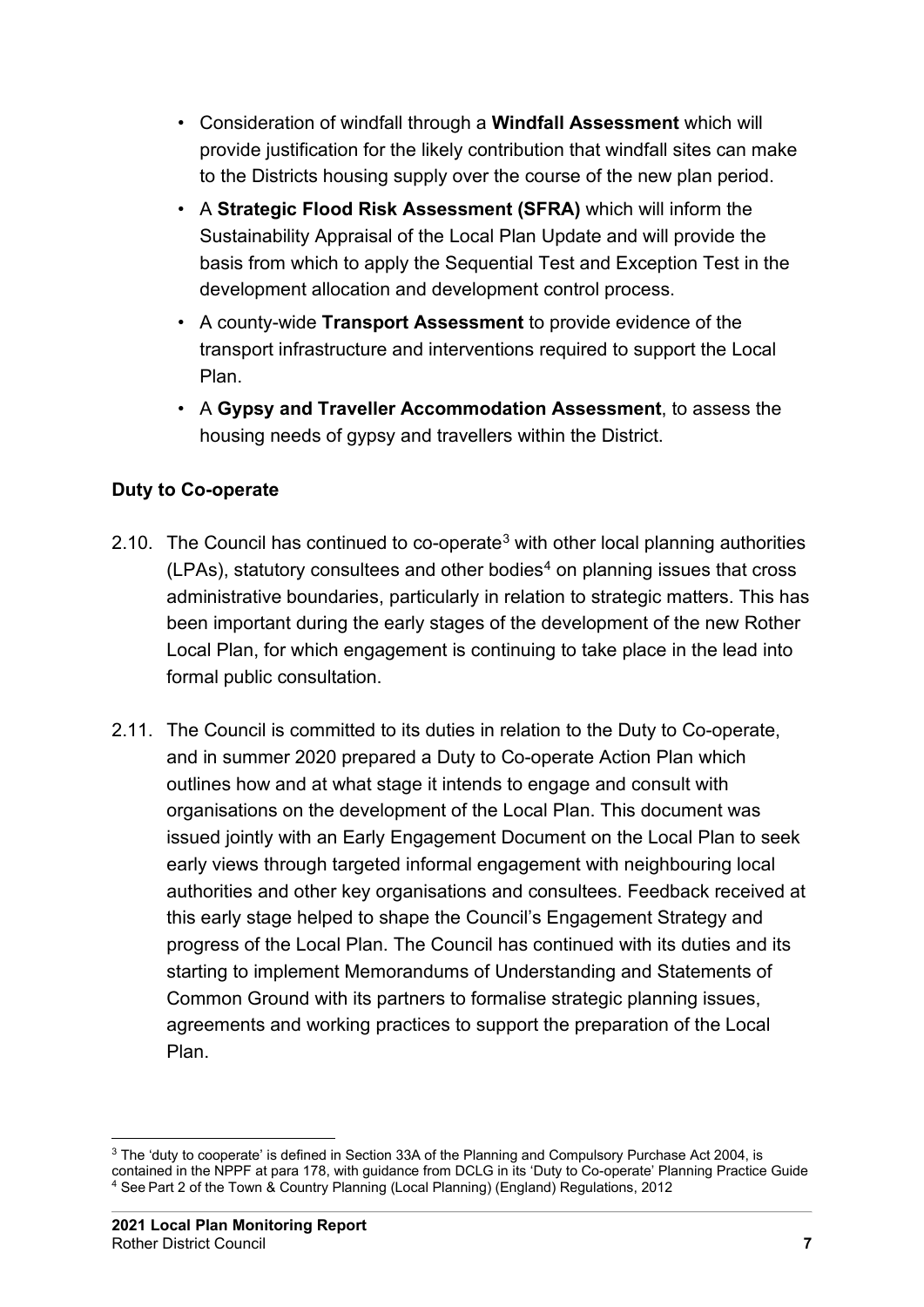- 2.12. The Council also maintains effective communication with neighbouring local authorities on strategic planning matters at the East Sussex Local Plan Managers Group, as well have having a representative on a number of other working groups.
- 2.13. Rother District Council and Hastings Borough Council have worked together in commissioning a joint Housing and Economic Development Need Assessment (HEDNA) study to assess future development needs for housing (both market and affordable) and employment across Rother and Hastings in order to inform the preparation of the Councils respective Local Plan updates.
- 2.14. In addition, both Council's jointly prepared a Sustainability Appraisal/Strategic Environmental Assessment Scoping Report which underwent consultation in the summer 2020. This has resulted in a joint approach to the SA Framework that will be used to assess the development of planning policies in respective Local Plans. As Hastings Borough Council are more advanced in the preparation of the Local Plan, the Councils will move forward with separate final Sustainability Appraisal Reports. The Councils continue to work closely together to discuss synergies in our Local Plans and share findings of our evidence base.
- 2.15. Statements of Common Ground (SoCG) have previously been produced between Rother District Council and Folkstone & Hythe District Council, and Ashford Borough Council to support their respective Local Plans. More recently, in November 2020, the Council finalised a SoCG with Tunbridge Wells Borough Council to support their emerging Local Plan. It has been agreed through recent early engagement on Rother's Local Plan that all neighbouring planning authorities are committed to preparing Memorandums of Understanding (MoU) or more formal SoCG on strategic planning matters, to support future formal consultation stages of the Rother Local Plan. Other prescribed bodies and infrastructure providers have also shown their support to signing up to MoUs in support of the Rother Local Plan and these are being developed in the lead up to the Council's next consultation in Spring 2022.
- 2.16. The Council will continue to focus its attention on the Duty to Co-operate elements of the Local Plan and contribute to consultation undertaken by neighbouring local authorities. The Council are committed to maintaining effective engagement on the cross-boundary strategic planning issues identified in Rother's Engagement Strategy.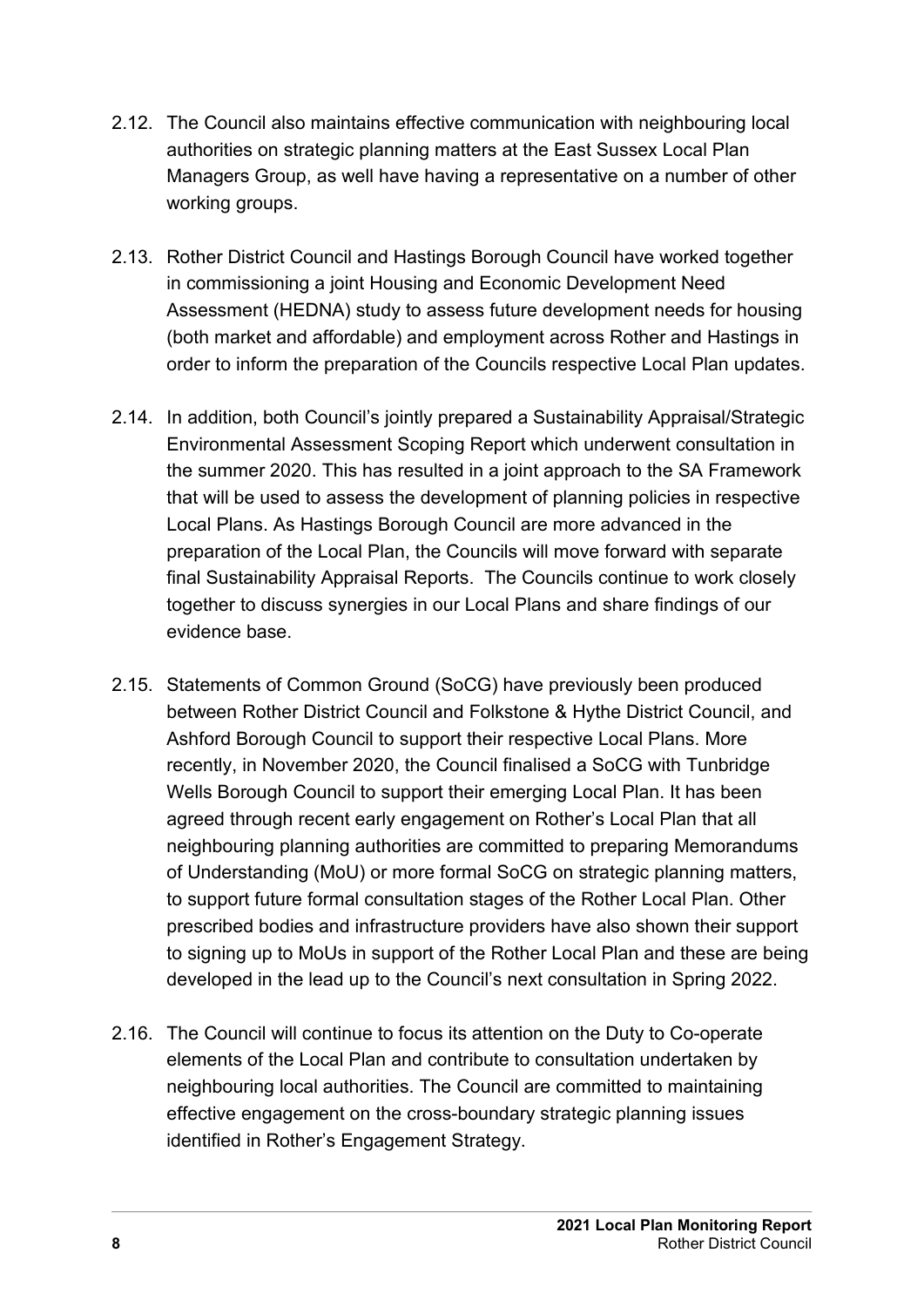## <span id="page-6-0"></span>**3. Statement of Community Involvement**

- 3.1. The [Statement of Community Involvement](https://www.rother.gov.uk/wp-content/uploads/2020/01/Statement_of_Community_Involvement_2018_Dec_2018.pdf)<sup>[5](#page-6-1)</sup> (SCI) provides information on how the community can become involved with the preparation of planning policy documents and the determination of planning applications. It also sets out how and when the Council will support local communities in preparing Neighbourhood Plans.
- 3.2. It details which plans require public involvement and how and at what stage there are opportunities to be involved. It also sets out how we will notify and consult all interested groups and ensure equality, including engaging with "hard to reach" groups.
- 3.3. The current SCI was adopted by the Council on 18 December 2018. This latest version updates and supersedes the previous SCI which was adopted on 15 December 2015.
- 3.4. In compliance with current Government advice in relation to the COVID-19 pandemic, the Council produced a Coronavirus Addendum to its adopted Statement Community of Involvement (SCI) in August 2020 and then again in February 2021. The Coronavirus Addendum identifies methods of community engagement in the SCI that may no longer be possible or effective due to the current public health arrangements made necessary by COVID-19. Where methods of engagement have been identified as problematic, temporary methods have been outlined to ensure that the Council's Strategy and Planning Service can safely continue to carry out its various functions for which it is responsible.
- 3.5. An updated SCI is due to be adopted in late 2021/early 2022.

<span id="page-6-1"></span><sup>5</sup> [https://www.rother.gov.uk/wp](https://www.rother.gov.uk/wp-content/uploads/2020/01/Statement_of_Community_Involvement_2018_Dec_2018.pdf)[content/uploads/2020/01/Statement\\_of\\_Community\\_Involvement\\_2018\\_Dec\\_2018.pdf](https://www.rother.gov.uk/wp-content/uploads/2020/01/Statement_of_Community_Involvement_2018_Dec_2018.pdf)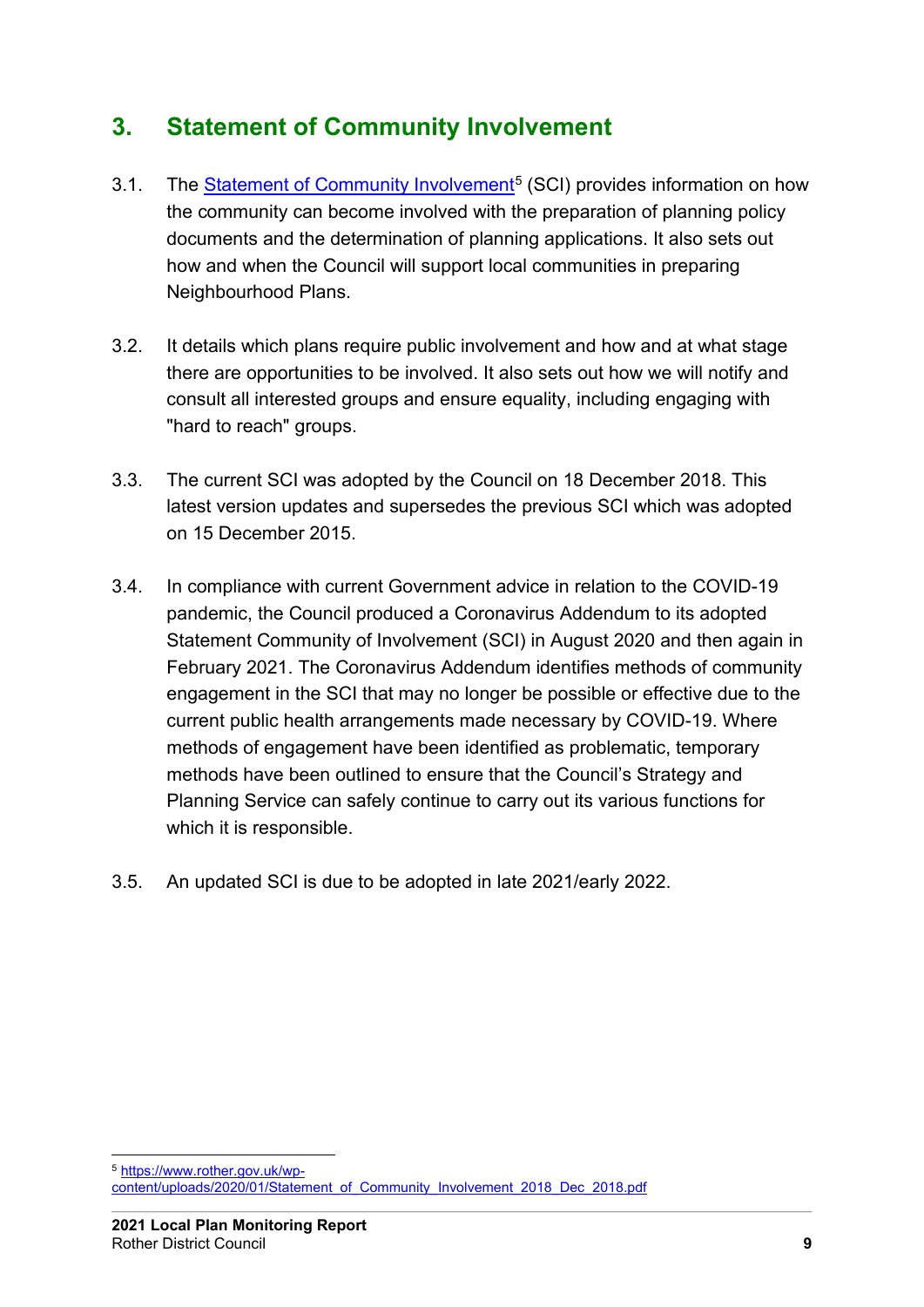## <span id="page-7-0"></span>**4. Community Infrastructure Levy**

- 4.1. The Community Infrastructure Levy (CIL) allows local authorities in England and Wales to raise funds from developers undertaking new building projects in their area to fund a wide range of infrastructure that is needed to support new development. This includes transport schemes, schools, flood defences, hospitals and other health and social care facilities, parks, green spaces, leisure centres and other community and cultural facilities. As almost all development has some impact on the need for infrastructure, services and amenities, this tariff-based approach is seen as an effective, quicker and fairer framework to fund new infrastructure to support growth.
- 4.2. Rother District Council approved the implementation of its CIL from 4 April 201[6](#page-7-1) and it applies to all liable development<sup>6</sup> after this date. The CIL Charging [Schedule](https://www.rother.gov.uk/wp-content/uploads/2020/01/Adopted_CIL_Charging_Schedule.pdf)<sup>[7](#page-7-2)</sup> sets out the relevant charges per square metre that will apply to each category of development that is liable. The Council has adopted a differential approach, whereby different zones have different charging rates.
- 4.3. The CIL is intended to be used to help provide infrastructure to support the development of an area, rather than making an individual planning application acceptable in planning terms (which is the purpose of Section 106 Agreements). CIL does not replace Section 106 Agreements but works alongside it in order to deliver infrastructure in support of development.
- 4.4. The provision of affordable housing lies outside of the remit of CIL and continues to be secured through Section 106 Agreements.
- 4.5. The [amendment to the CIL Regulations](http://www.legislation.gov.uk/uksi/2019/1103/contents/made)<sup>[8](#page-7-3)</sup> in September 2019 introduced the requirement for authorities to publish an annual [Infrastructure Funding](https://www.rother.gov.uk/planning-and-building-control/community-infrastructure-levy-cil/)  [Statement](https://www.rother.gov.uk/planning-and-building-control/community-infrastructure-levy-cil/)<sup>[9](#page-7-4)</sup>.
- 4.6. The Infrastructure Funding Statement meets the annual CIL monitoring requirements, reports on planning obligations and identifies the types of infrastructure that will be funded through CIL, advising that the existing Infrastructure Delivery Plan (2019) will be used as a basis for making decisions relating to key infrastructure.

<span id="page-7-1"></span><sup>6</sup> Information on what kind of development is liable for CIL can be found at[: http://www.rother.gov.uk/CIL](http://www.rother.gov.uk/CIL) <sup>7</sup> [https://www.rother.gov.uk/wp-content/uploads/2020/01/Adopted\\_CIL\\_Charging\\_Schedule.pdf](https://www.rother.gov.uk/wp-content/uploads/2020/01/Adopted_CIL_Charging_Schedule.pdf)

<span id="page-7-2"></span><sup>8</sup> <http://www.legislation.gov.uk/uksi/2019/1103/contents/made>

<span id="page-7-4"></span><span id="page-7-3"></span><sup>9</sup> <https://www.rother.gov.uk/planning-and-building-control/community-infrastructure-levy-cil/>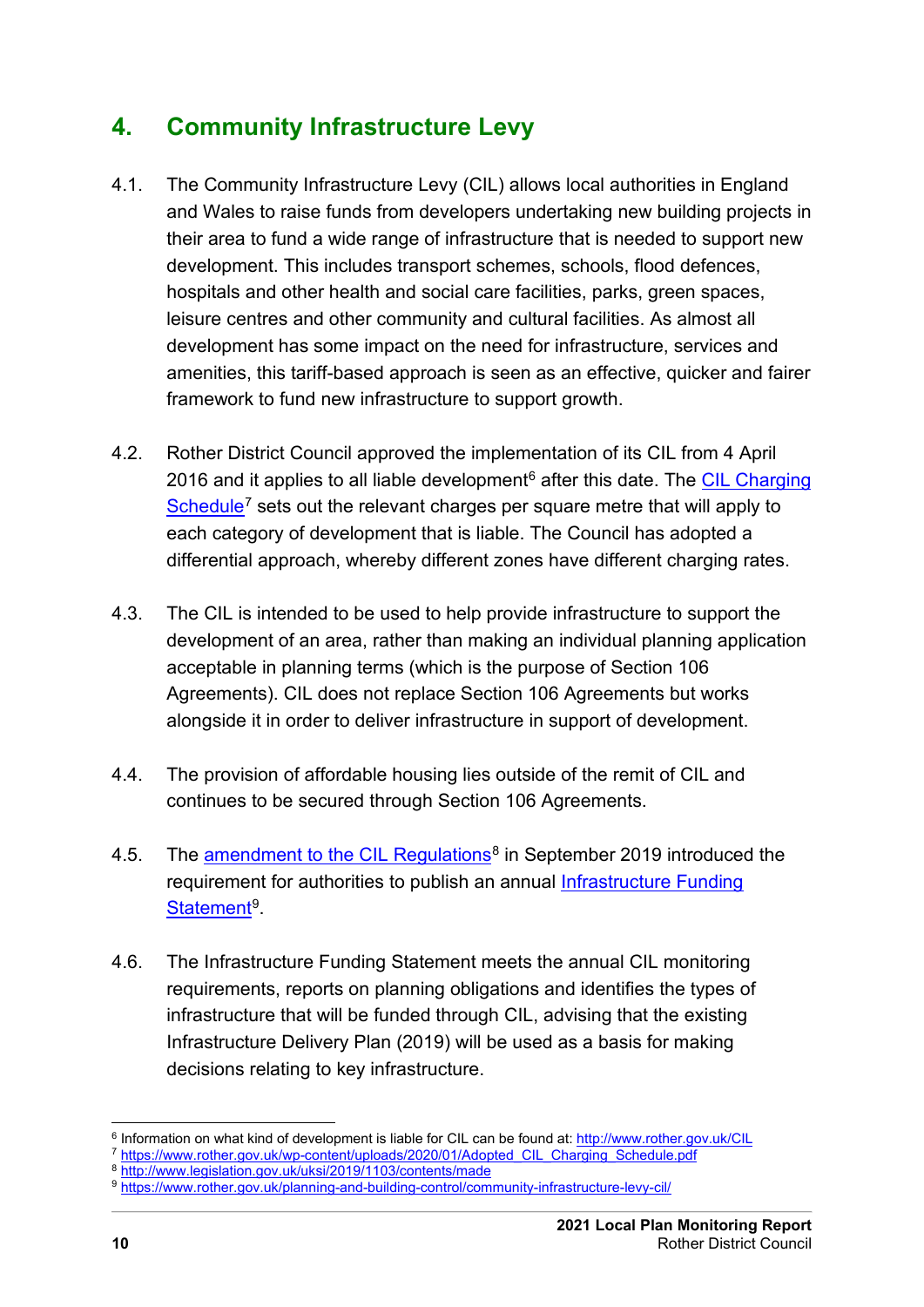## <span id="page-8-0"></span>**5. Policy implementation**

- 5.1. Current development plan policies that the Council has adopted and is implementing are:
	- All policies in the adopted DaSA Local Plan.
	- All policies in the adopted Local Plan Core Strategy, except those superseded by the DaSA Local Plan (as set out in Appendix 1 of the DaSA Local Plan).
	- The remaining 'saved' policies in the [Rother District Local Plan 2006](http://www.rother.gov.uk/rotherdistrictlocalplan2006)<sup>[10](#page-8-1)</sup> (those not superseded by the Local Plan Core Strategy, DaSA Local Plan or 'made' Neighbourhood Plans).
	- All policies in the 'made<sup>11</sup>' Crowhurst, Rye, Salehurst & Robertsbridge, Sedlescombe and Ticehurst [Neighbourhood Plans](https://www.rother.gov.uk/planning-and-building-control/planning-policy/neighbourhood-plans/)<sup>12</sup>, except those superseded by the DaSA Local Plan (as set out in Appendix 2 of the DaSA Local Plan).
- 5.2. Each of the policies within the Core Strategy is related to objectives, for which targets, and indicators are identified. However, information is not currently available for several indicators and, in such situations, alternative indicators have been selected to reduce data gaps where possible. The most current information relating to the performance of indicators has been used. However, it does mean that timeframes vary due to different publication dates.
- 5.3. Implementation of the extant, 'saved' Rother District Local Plan (2006) policies is reviewed against its aims, for internal consistency, drawing on relevant indicators in the Core Strategy Monitoring Framework where appropriate.
- 5.4. The performance of objectives during the monitoring period has been classified by the performance against targets as well as the year-on-year trends. See section 7.
- 5.5. It is appreciated that indicators will be influenced by several factors and that fluctuations are almost inevitable. Hence, a judgement has been applied in interpreting the findings, drawing on an understanding of the data and its context in terms of other relevant information, general economic conditions and wider trends.

<span id="page-8-1"></span><sup>10</sup> <http://www.rother.gov.uk/rotherdistrictlocalplan2006>

<span id="page-8-2"></span><sup>11</sup> Note that at the time of publishing this report, the Battle CP Neighbourhood Plan has also been 'made'.

<span id="page-8-3"></span><sup>12</sup> <https://www.rother.gov.uk/planning-and-building-control/planning-policy/neighbourhood-plans/>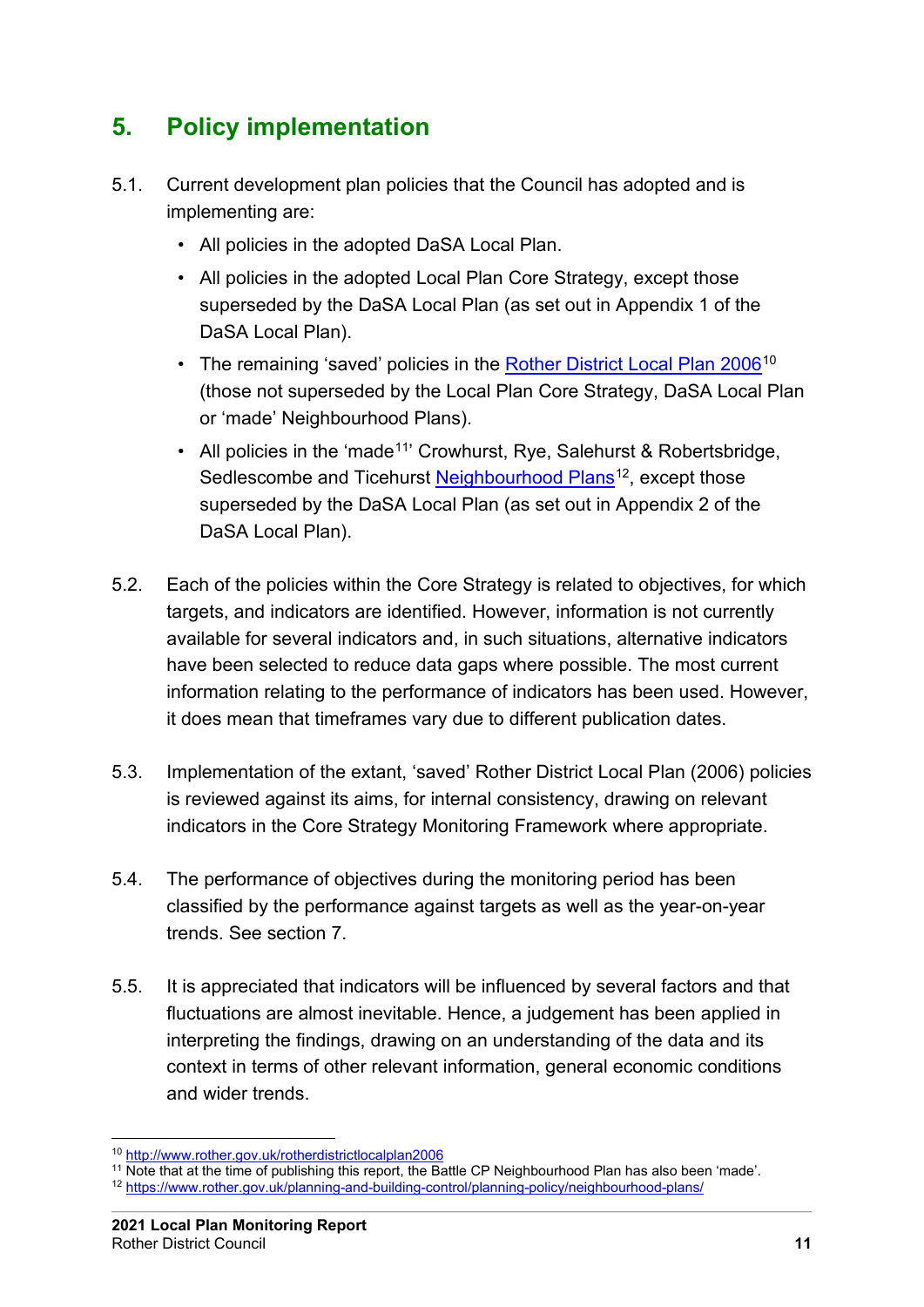- 5.6. The approach taken focuses on the performance of policies related to the overall development strategy and on situations where both 'performance against targets' and 'year-on-year trends' are poor/deteriorating.
- 5.7. Performance of indicators most centrally relating to the development strategy for the District (as set out in Core Strategy policy OSS1), as well as others where indicators are below target and show a downward trend are highlighted below.

#### <span id="page-9-1"></span><span id="page-9-0"></span>**Core Strategy**

#### Development strategy

- 5.8. The Core Strategy set a target for the delivery of at least 5,700 new homes between 2011 and 2028, which gave an annualised target of 335 new dwellings per annum, and a target of 100,000 sqm of additional employment floorspace between 2011 and 2028, equivalent to 5,882 sqm per annum.
- 5.9. The Core Strategy was adopted in September 2014 and, now that it is more than five years old, in accordance with the NPPF published in February 2019, the Council will measure its five-year housing land supply position against its minimum local housing need (LHN). This is defined using the new standard method calculation, until such time as a new target is established through the Plan-Making process.
- 5.10. As of 1 April 2021, the LHN figure for Rother is 740 dwellings per annum.
- 5.11. Net housing delivery within the District totalled 175 dwellings in 2020/21. This is significantly lower than previous years and is predominantly due to the COVID-19 pandemic. When combined with the considerable uplift to the housing figure, it means the Council is only able to identify 2.89 years of housing supply. Detailed analysis of housing completions and trajectory can be found in the Council's 2021 [Housing Land Supply position statement](https://www.rother.gov.uk/wp-content/uploads/2021/12/Housing-Land-Supply_2021_Final_Web.pdf)<sup>[13](#page-9-2)</sup>.

<span id="page-9-2"></span><sup>13</sup> [https://www.rother.gov.uk/wp-content/uploads/2021/12/Housing-Land-Supply\\_2021\\_Final\\_Web.pdf](https://www.rother.gov.uk/wp-content/uploads/2021/12/Housing-Land-Supply_2021_Final_Web.pdf)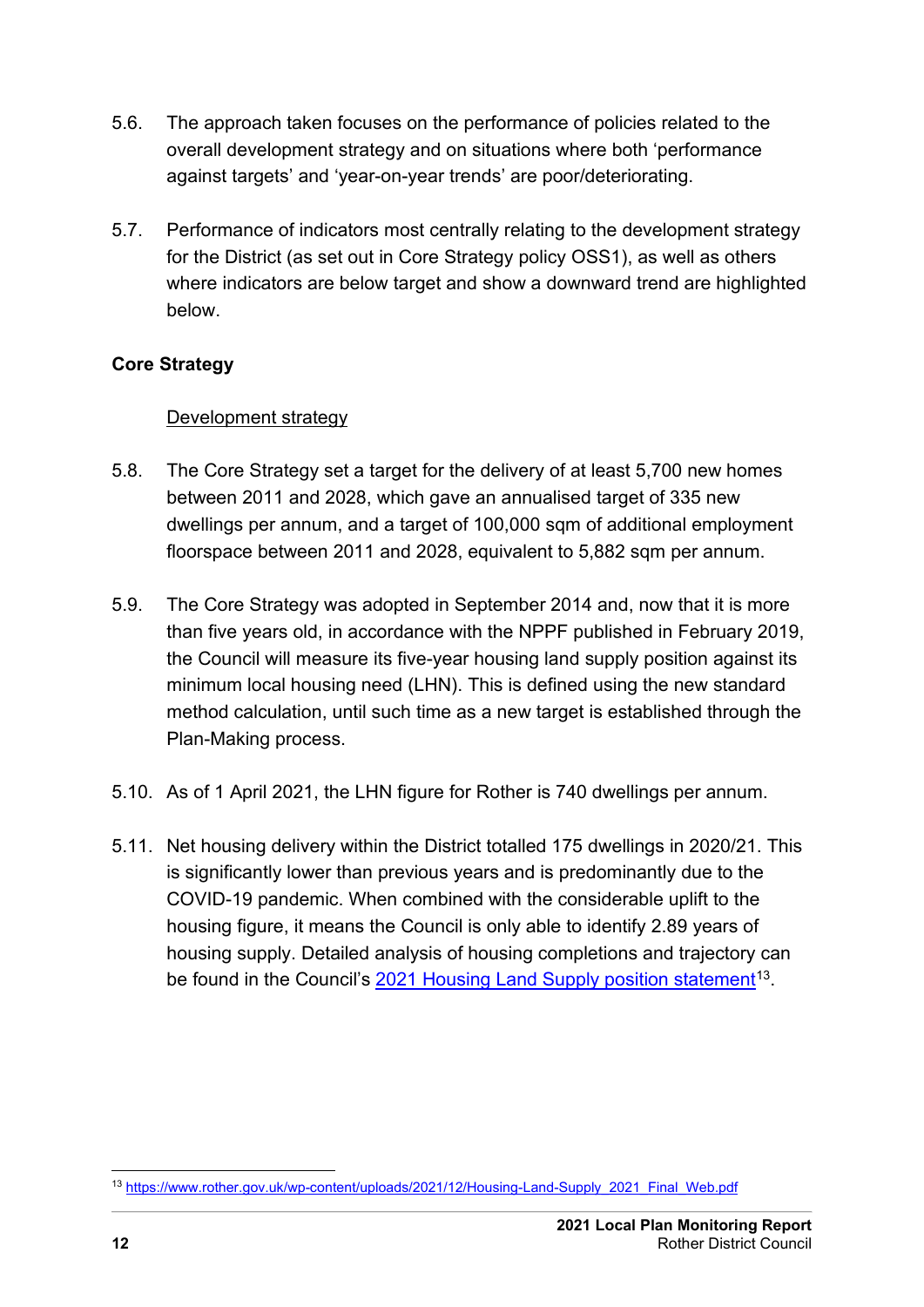- 5.12. It is therefore concluded that there is currently an insufficient supply of deliverable housing sites to meet the five-year housing land supply requirement in accordance with paragraph 74, or a three-year housing land supply in accordance with paragraph 14c of the NPPF. The general presumption in favour of sustainable development becomes a critical reference point when determining planning applications across the district. Significant weight should generally be given to the benefits that additional housing supply would bring, although this will depend to some extent on local circumstances, including the impact on the High Weald AONB.
- 5.13. Over the same period, gross employment floorspace completions totalled 1,723 sqm. This is again lower than recent years and, while the pandemic may have had an effect here, there were large amounts of open-air storage (use class B8) implemented over the past two years. A more detailed analysis of employment completions and commitments can be found in the Council's 2021 [Employment Land Supply position statement](https://www.rother.gov.uk/wp-content/uploads/2021/12/Employment-Land-Supply_2021_Final_Web.pdf)<sup>[14](#page-10-1)</sup>.

#### Housing Delivery Test Action Plan

- <span id="page-10-0"></span>5.14. The Housing Delivery Test (HDT) has been introduced by the Government as a monitoring tool to demonstrate whether Local Planning Authorities (LPAs) are building enough homes to meet their housing need. The HDT compares the number of new homes delivered over the previous three years with the authority's housing requirement. The result of the HDT is used to determine the buffer to apply in housing land supply position statements and whether the presumption in favour of sustainable development should apply.
- 5.15. In January 2021 the Government published the HDT results for the 2020 Measurement. Against a requirement of 1,035 dwellings over the last three years, Rother delivered 670 net dwellings with a result of 65%. Consequently the Council was required to produce an [Action Plan](https://www.rother.gov.uk/wp-content/uploads/2020/08/RDC_2019_HDT-Action-Plan_FINAL.pdf)<sup>15</sup>, as well as include a 20% buffer in its housing land supply position statement.
- 5.16. The Action Plan provides an analysis of the key reasons for the historic underperformance against the district's housing requirement and identifies the measures the Council intends to undertake to increase the delivery of new housing in Rother district.

<span id="page-10-2"></span><span id="page-10-1"></span><sup>14</sup> [https://www.rother.gov.uk/wp-content/uploads/2021/12/Employment-Land-Supply\\_2021\\_Final\\_Web.pdf](https://www.rother.gov.uk/wp-content/uploads/2021/12/Employment-Land-Supply_2021_Final_Web.pdf) <sup>15</sup> [https://www.rother.gov.uk/wp-content/uploads/2021/07/RDC\\_2020\\_HDT-Action-Plan\\_FINAL\\_Web.pdf](https://www.rother.gov.uk/wp-content/uploads/2021/07/RDC_2020_HDT-Action-Plan_FINAL_Web.pdf)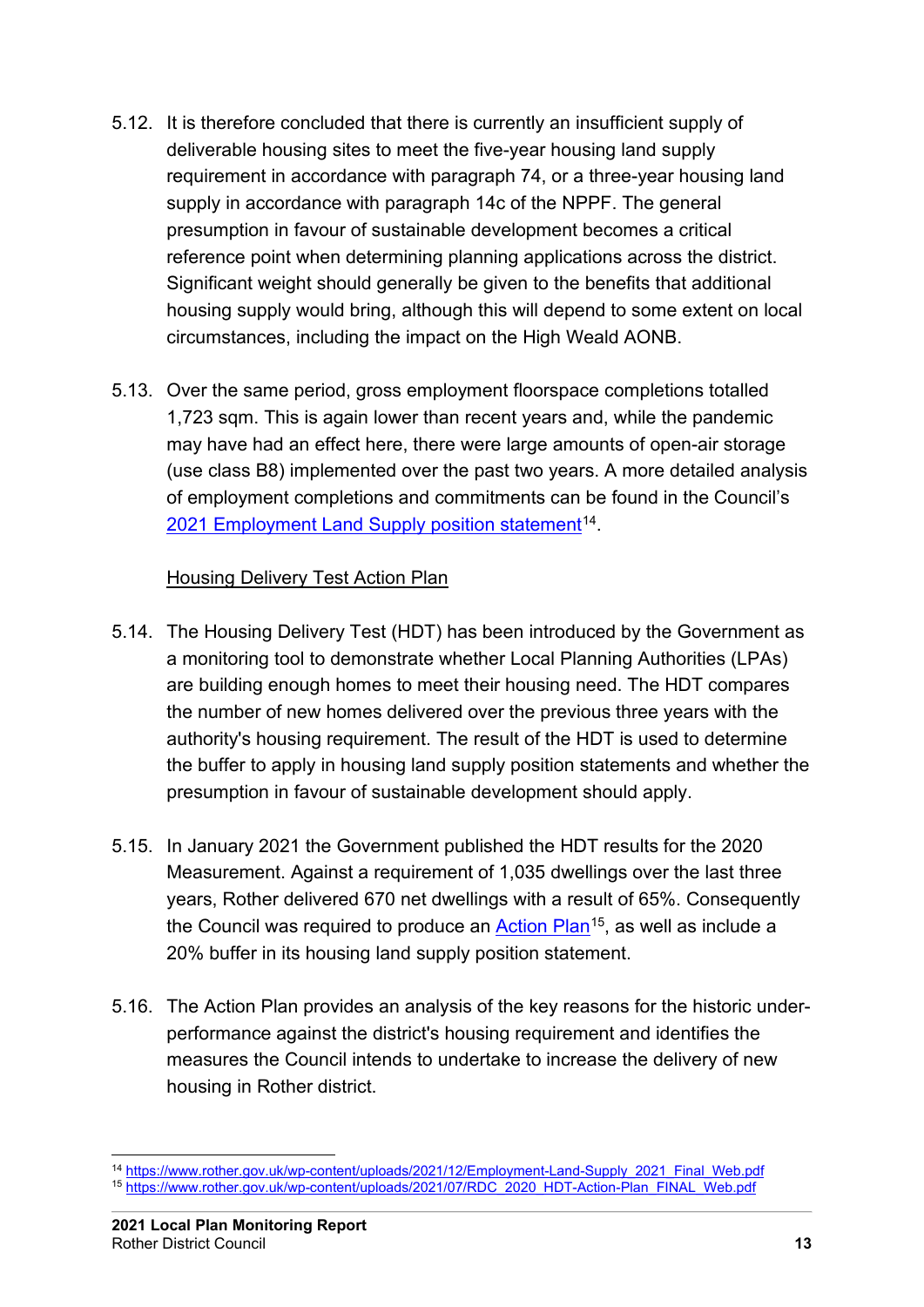#### Housing land supply

<span id="page-11-0"></span>5.17. As shown in Figure 1, housing completions since 2011 have been below the annualised average level. This was anticipated due to the delay in the construction of the Link Road and the consequent delay in the strategic land releases at North East Bexhill that were contingent upon it.





- 5.18. It is a feature of the development strategy that the major releases in North East Bexhill will give a significant boost to housing (and business space) delivery. The development at Worsham Farm, of which phase 1 is under construction, is anticipated to increase supply by some 1,050 dwellings over the next 8 years.
- 5.19. The 2021 [Housing Land Supply position statement](https://www.rother.gov.uk/wp-content/uploads/2021/12/Housing-Land-Supply_2021_Final_Web.pdf)<sup>[16](#page-11-1)</sup> shows that by the end of the plan period in 2028, there is forecast to be some 6,407 dwellings built within the district, exceeding the Core Strategy target of 5,700 by some 707 dwellings. This figure has been calculated by taking all completions to date, along with current commitments, DaSA allocations, made Neighbourhood Plan allocations and the outstanding housing requirements for Neighbourhood Areas yet to reach the Regulation 16 stage, as well as a small site windfall and exception site allowance.

<span id="page-11-1"></span><sup>16</sup> [https://www.rother.gov.uk/wp-content/uploads/2021/12/Housing-Land-Supply\\_2021\\_Final\\_Web.pdf](https://www.rother.gov.uk/wp-content/uploads/2021/12/Housing-Land-Supply_2021_Final_Web.pdf)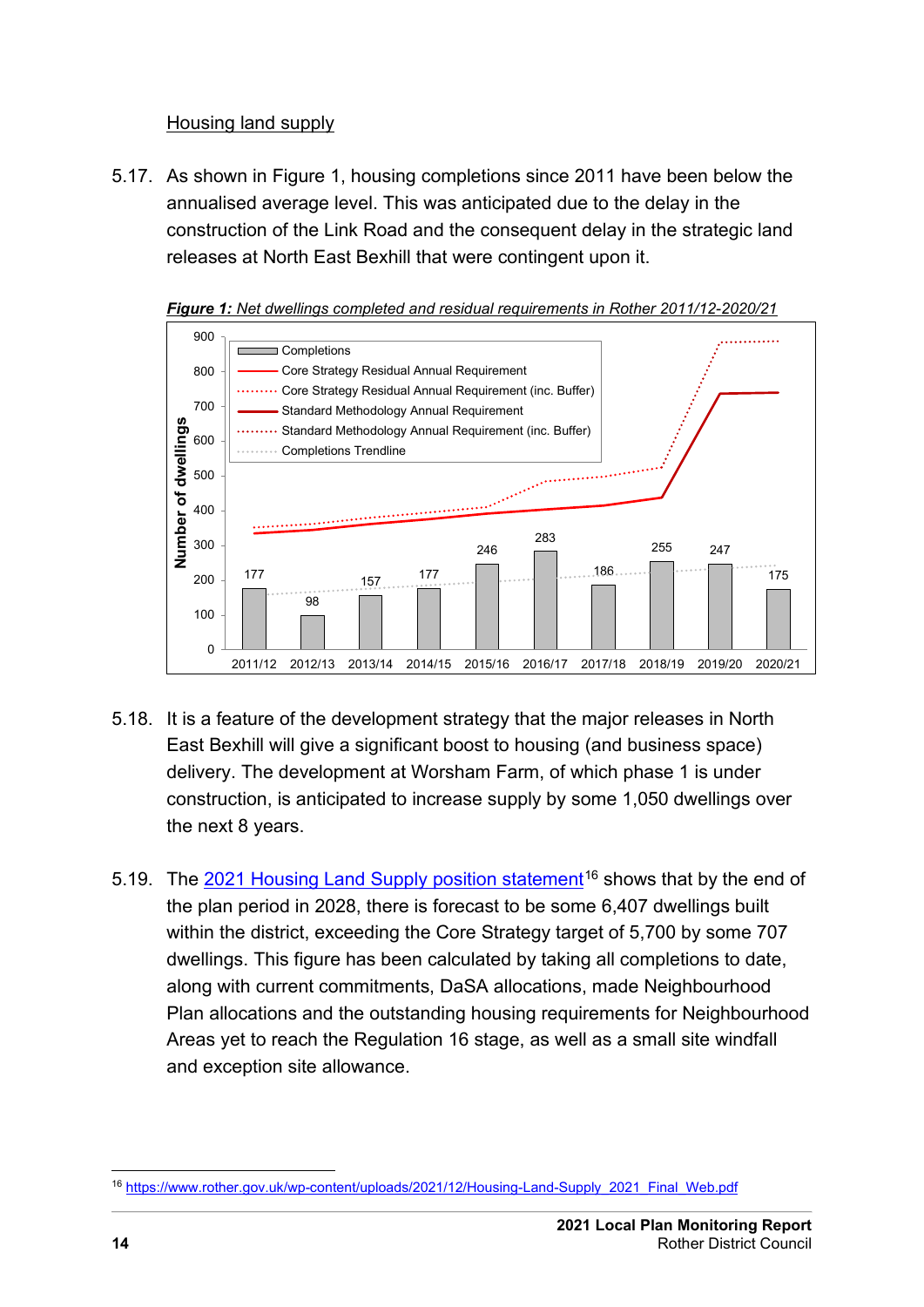#### Employment land supply

<span id="page-12-0"></span>5.20. Net employment floorspace completions since the start of the plan period, shown in Figure 2, have been relatively low, except during the last two years when relatively large amounts of B8 open-air storage has been completed. Since 2011 there has been a total of 23,323 sqm completed, equating to an average of some 2,332 sqm per year.



*Figure 2: Net employment floorspace completed in Rother 2011/12-2020/21*

5.21. Figure 3 shows that gross employment floorspace completions since 2011 have been somewhat more positive, showing a total of 51,646 sqm completed to date, which equates to an average some 5,165 sqm per year and not far off the annualised average level of 5,882 sqm required in the Core Strategy.



*Figure 3: Gross employment floorspace completed in Rother 2011/12-2020/21*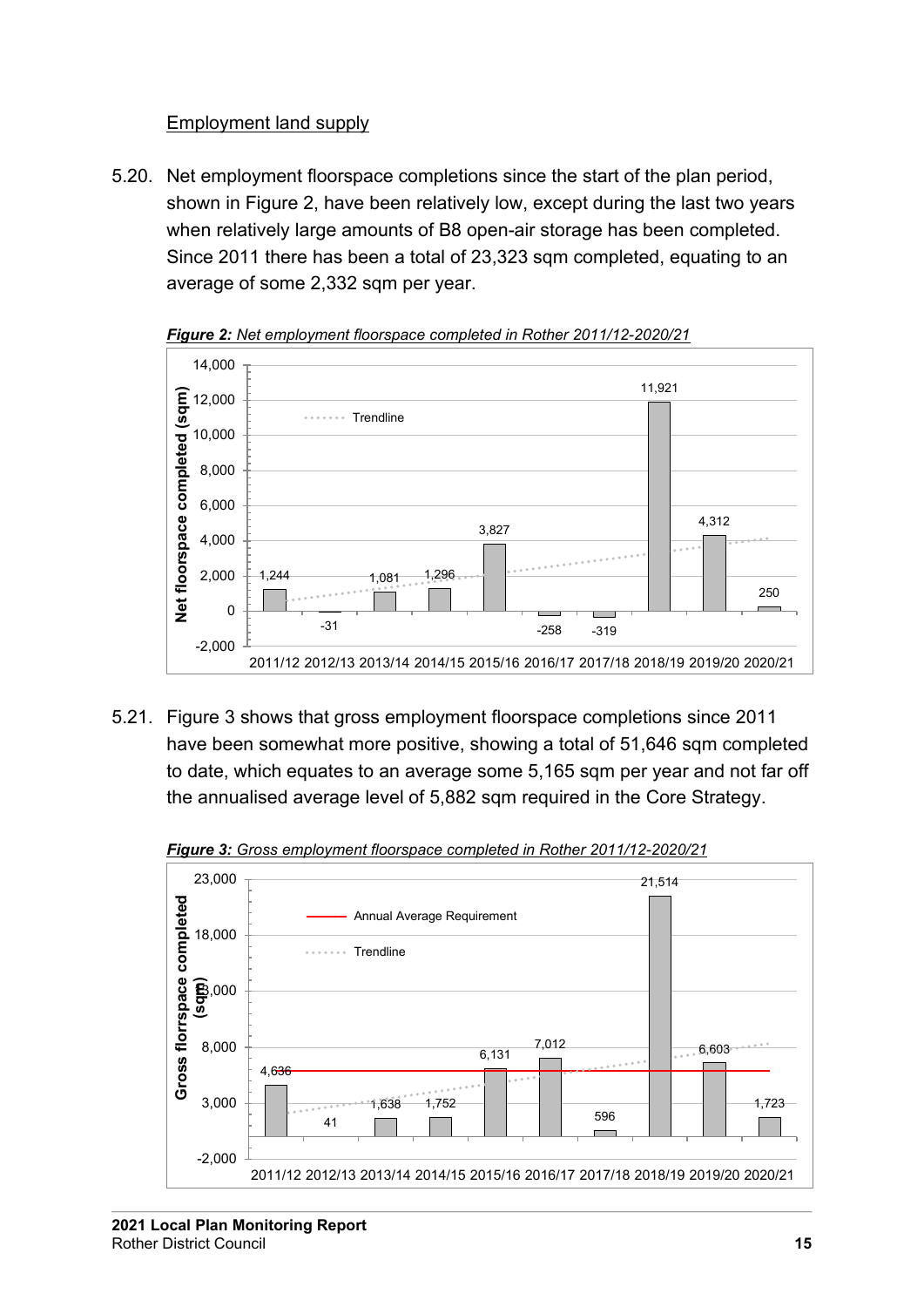- 5.22. Despite the relatively slow growth in employment floorspace to date, the outlook is expected to improve in the coming years as several of the larger employment sites have commenced construction. The amount of net additional employment floorspace currently under construction equates to some 11,830 sqm<sup>[17](#page-13-1)</sup>. In addition, there is 22,577 sqm of net employment floorspace on sites with full planning permission and a further 47,506 sqm on sites with outline permission.
- 5.23. The outline permissions (RR/2013/2166/P & RR/2014/2733/P) at Bexhill Enterprise Park have now expired and those parts without Reserved Matters approval, equating to some 14,932 sqm, are still expected to come forward as they remain in Sea Change Sussex's ownership and are being actively marketed for employment development.
- 5.24. It can be seen therefore that, overall, the district is on track to meet the development target of at least 100,000 sqm additional employment floorspace, as set out in the Core Strategy, and no actions are currently considered necessary.
- 5.25. Recent changes to the Planning Use Class Order will have consequences for the way employment floorspace is monitored in the future. These changes are detailed in Appendix 1 but essentially Use Classes B1a (Offices), B1b (Research and development) and B1c (Light industrial processes) have been subsumed into a new Use Class E (Commercial, business and service). This, along with increased Permitted Development rights means that monitoring changes of use within Use Class E may not be possible in all cases.

#### Town centre floorspace

- <span id="page-13-0"></span>5.26. Net additional floorspace completions for town centre uses<sup>[18](#page-13-2)</sup> have been monitored and show a net loss of 614 sqm in 2020/21. This follows a loss of 215 sqm in 2019/20.
- 5.27. Figure 4 shows that there hasn't been a net gain of floorspace, in any year, since the start of the Plan period, with considerably more losses in the three years following the introduction of permitted development rights allowing the change of use of B1a offices to residential.

<span id="page-13-2"></span><span id="page-13-1"></span><sup>&</sup>lt;sup>17</sup> The amount of floorspace currently under construction has dipped from the previous year due to the way that the outline permission (RR/2013/1538/P - Saltings, Rye Harbour) has been recorded. It was recorded as a single site under construction but has now been split into several smaller sites to reflect new separate full permissions. <sup>18</sup> This does not include all town centre uses, only A1, A2, B1a and D2 are used for this indicator.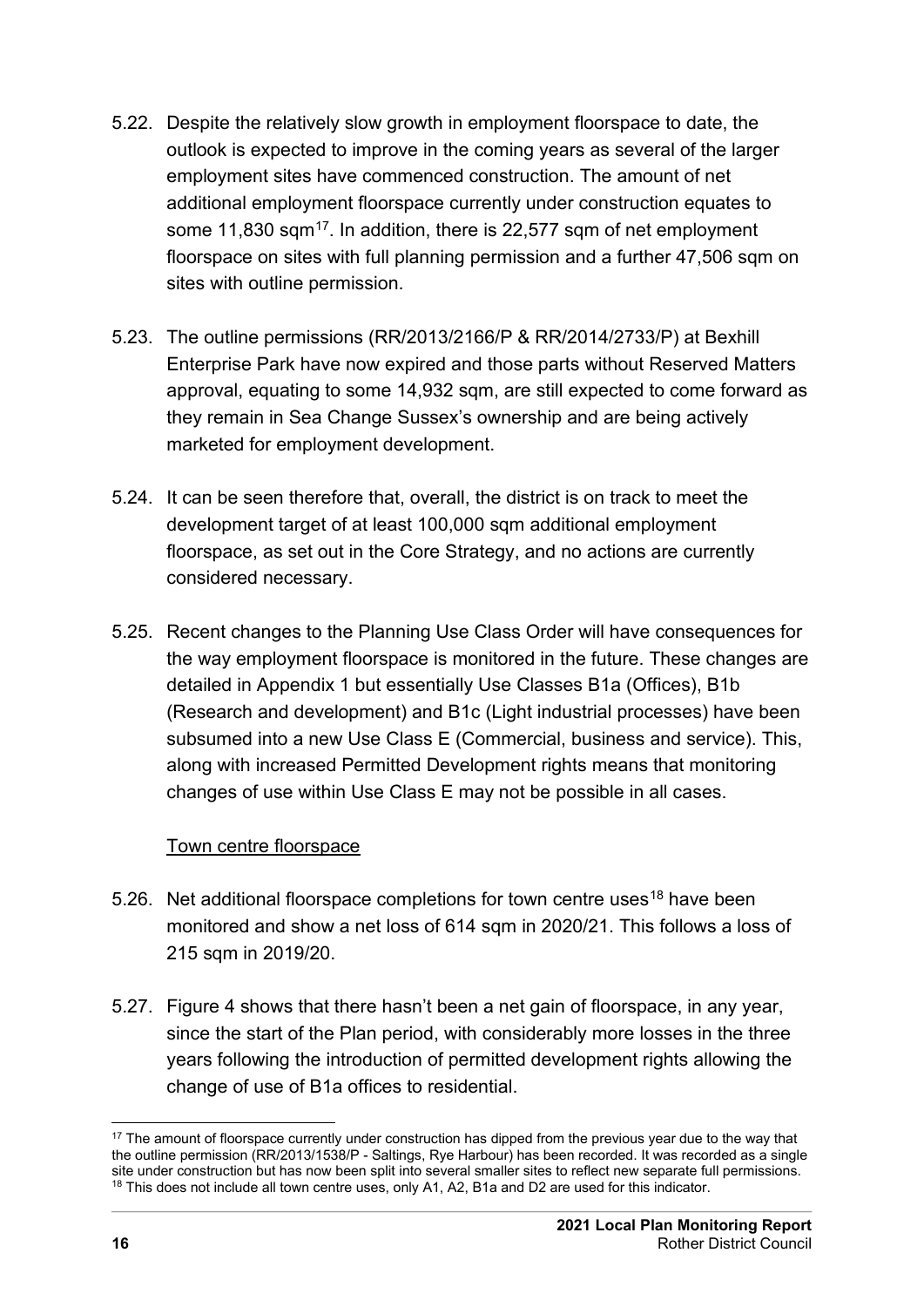

5.28. Figure 5 shows that town centre use losses in Bexhill are the main factor in the downward trend. It should be noted however that most of the Bexhill losses, some 60%, have come from permitted developments (1,406 sqm) and a scheme completed in 2018/19 for the change of use of a retail site to a public house (1,371 sqm).



*Figure 5: Cumulative net floorspace completed for town centre uses (area) 2011/12-2020/21*

5.29. The downward trend in Bexhill is likely to be exacerbated by the changes to the Planning Use Class Order and Permitted Development rights, as explained in paragraphs 5.25 above and 5.30 below.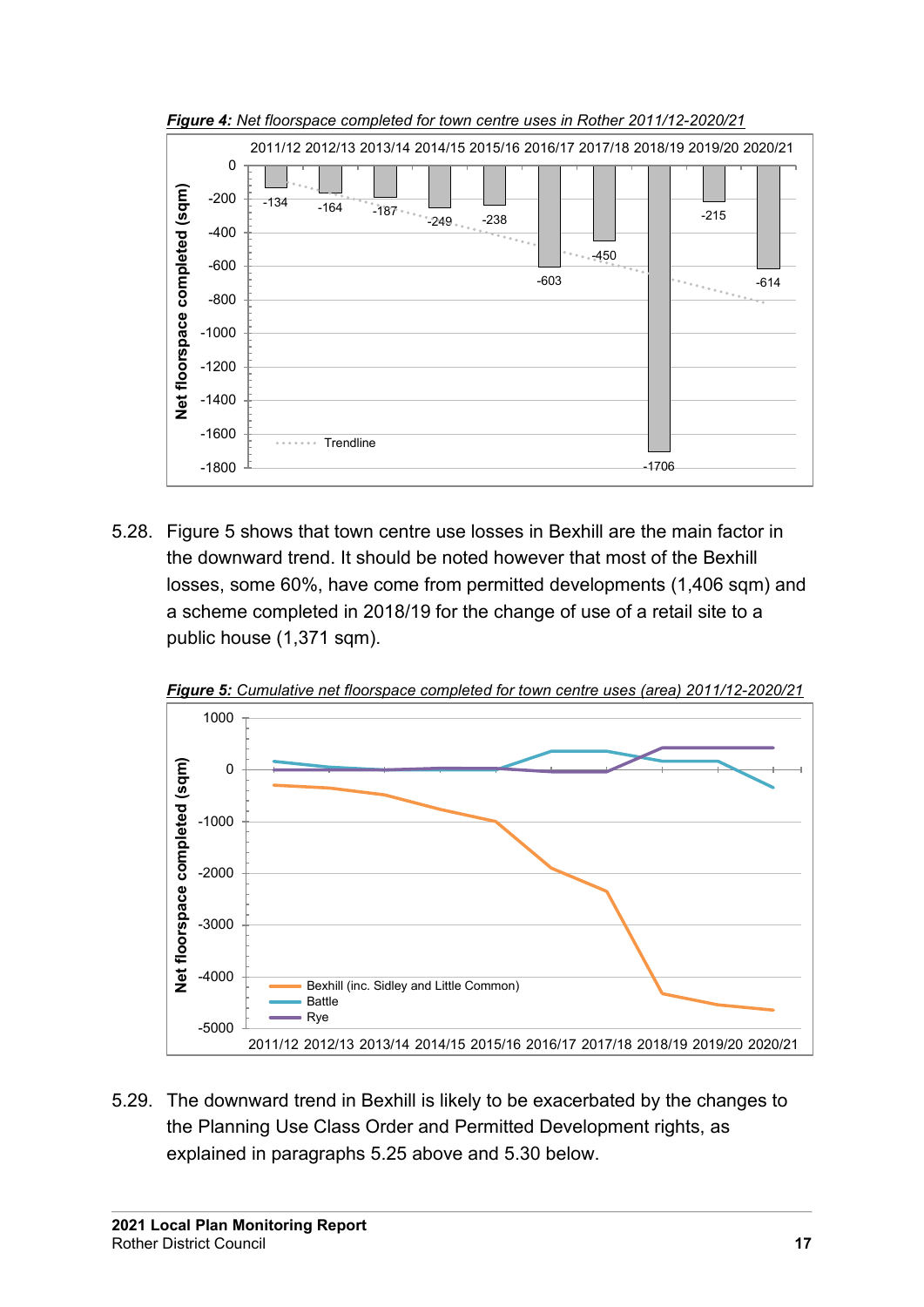5.30. As of 1 September 2020, Use Classes A1, A2, B1a and D2 have been subsumed into the new Use Class E. This means that the way this indicator is monitored in the future Local Plan Monitoring Reports will need to be amended, as Use Class E also contains several other uses that were not previously included within the Town Centre Uses indicator.

#### Lower quartile (workplace-based) affordability ratio

<span id="page-15-0"></span>5.31. Figure 6 shows that the affordability ratio in Rother has steadily increased from 9.33 in 2011 to a high of 11.61 in 2018, before falling back slightly to 10.92 in the current monitoring year.



*Figure 6: Lower quartile (workplace-based) affordability ratio in Rother 2011-2020*

- 5.32. The upward trend shown above is problematic as it demonstrates that house price growth is outstripping wage growth, ultimately making housing more unaffordable for those who live and work within the district and potentially pricing out future buyers.
- 5.33. This is clear when looking at the lower quartile (workplace-based) gross annual earnings data in Figure 7, which shows that wage growth has risen by some £4,419 (27.3%) between 2011 and 2020. Meanwhile Figure 8 shows that lower quartile house prices in the Rother have increased by 49.0% from £151,000 in 2011 to £225,000 in 2020.
- 5.34. It should be noted that the relatively large jump in lower quartile (workplacebased) gross annual earnings is a positive result which will hopefully continue.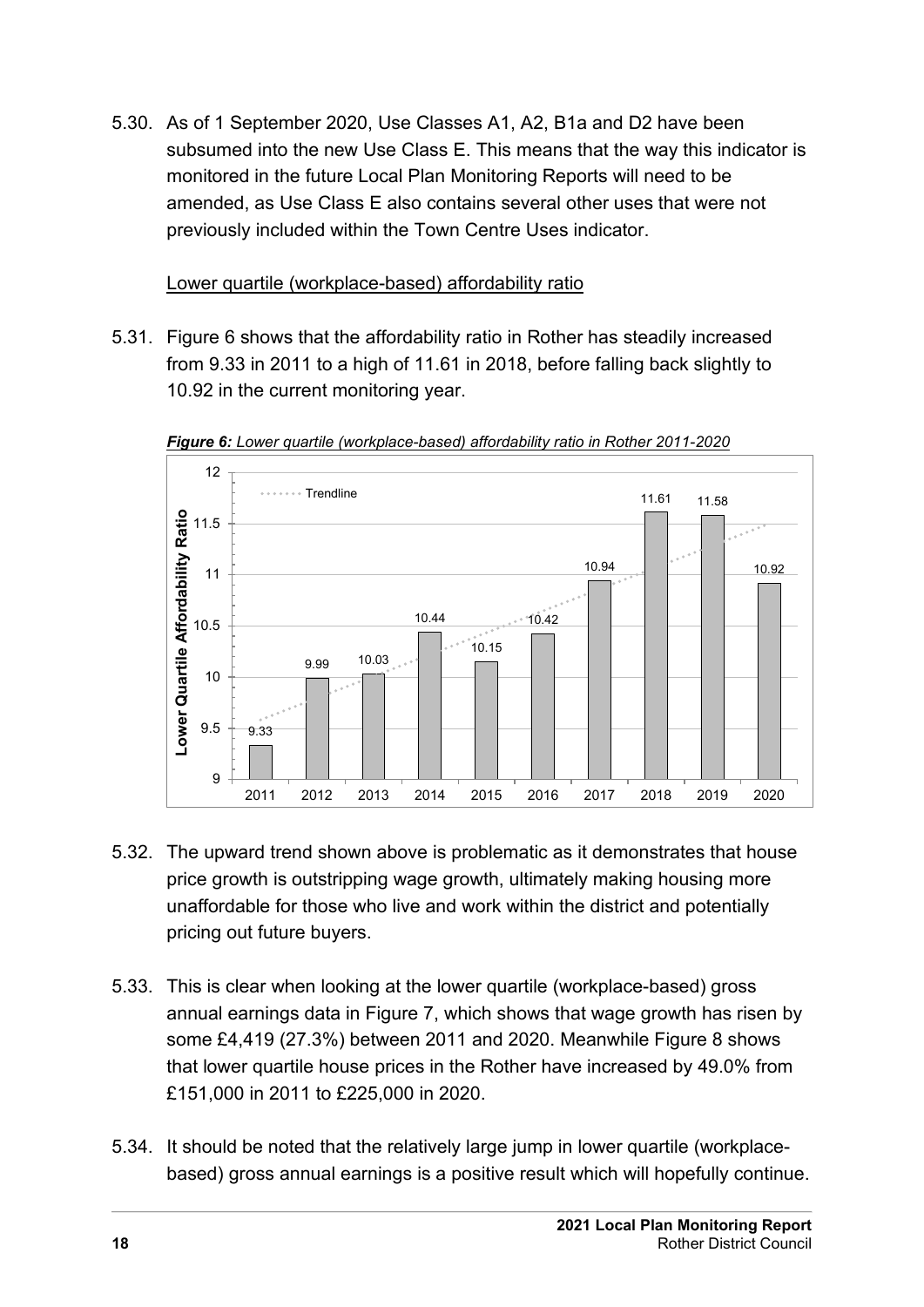

*Figure 7: Lower quartile (workplace-based) gross annual earnings in Rother 2011-2020*





5.35. In order to improve the affordability ratio in Rother, both aspects of it would need to be addressed. This would involve increasing gross annual earnings significantly more than the growth in lower quartile house prices. Both of these aspects are difficult to manage from a planning perspective, however there may be some limited potential for providing more housing at the lower end of the market. This is being considered through the Housing and Economic Development Needs Assessment (HEDNA) which will support the Local Plan update.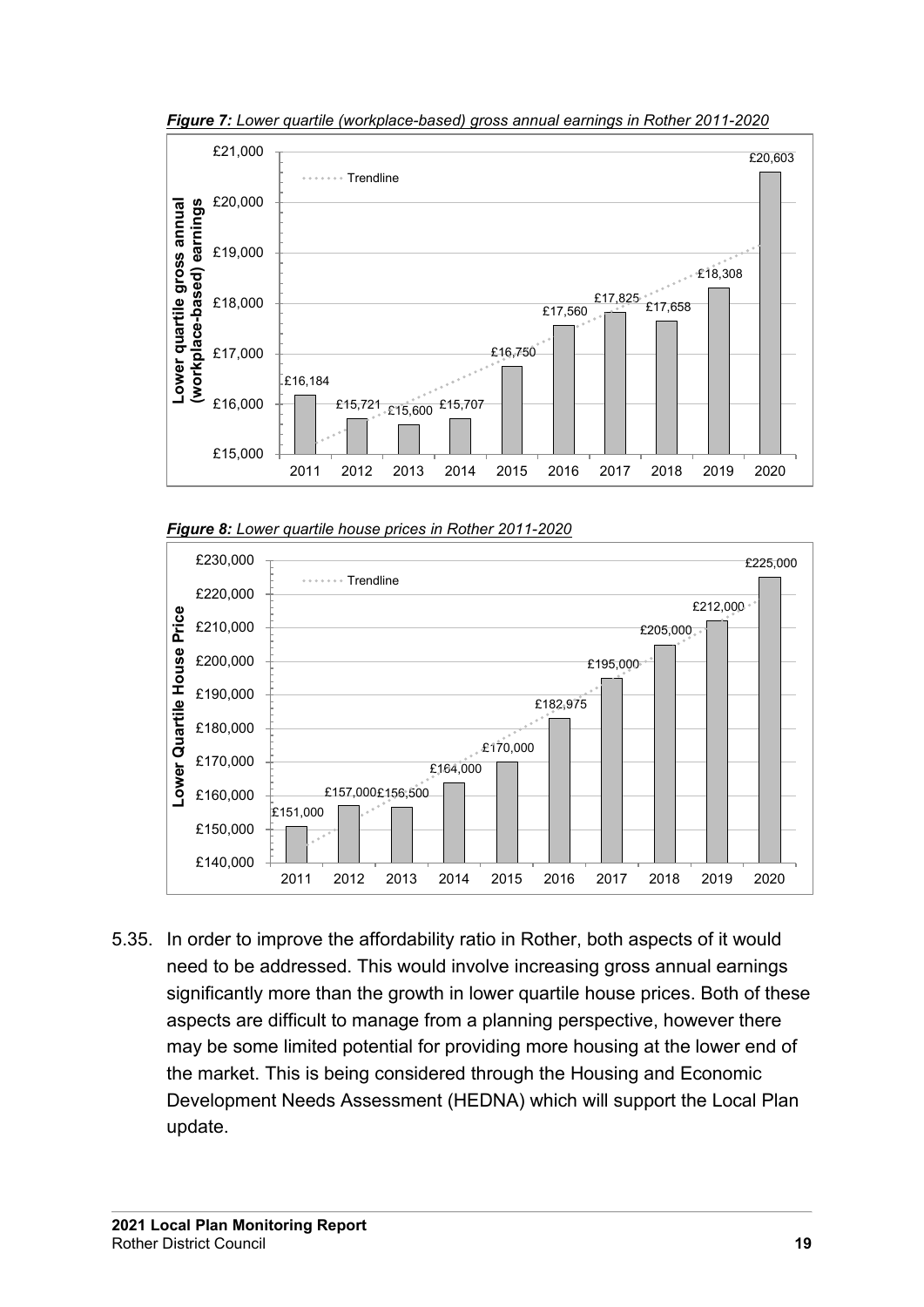#### Average (mean) house prices

- <span id="page-17-0"></span>5.36. Similar to the affordability ratio discussed above, Figure 9 shows that average house prices in the Rother have increased by 33.2% from £254,562 in 2011 to £339,134 in 2020.
- 5.37. Addressing this issue will again require a similar response to that for the affordability ratio above, by making more houses available at the lower end of the market, and so slowing the growth in average house prices.



*Figure 9: Average (mean) house prices in Rother 2011-2020*

#### Recorded crime rates

- <span id="page-17-1"></span>5.38. Crime rates within the district have steadily increased, rising from 42.1 (offences per 1,000 population) in 2011/12 to a high of 63.3 in 2019/20, followed by a relatively large drop this year to 52.8. The fall in crime this year is most likely due to the pandemic. The rise in violent crime since 2011 can, in part, be explained by changes to recording practices. For example, from 2016, stalking and harassment and causing death or serious injury by dangerous driving, have been reclassified as violence offences, whereas they had previously been included in other measures prior to this date.
- 5.39. When looking at recorded crime rates for all offences over a wider area it becomes clear that the trend in Rother reflects the general trend within the country, as shown in Figure 10 (2020/21 data for the South East is not yet available). Crime in Rother is still notably lower than other areas.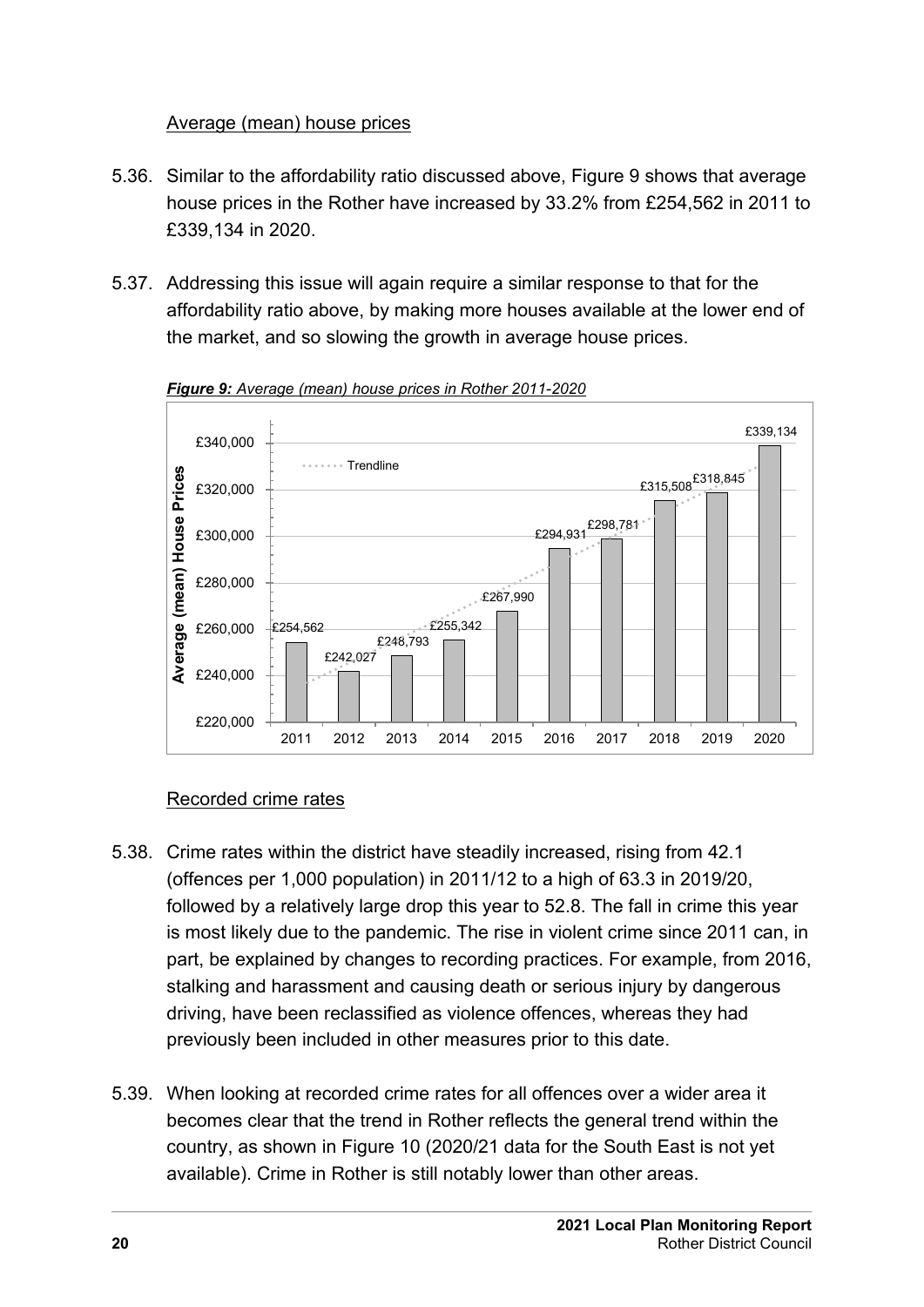

*Figure 9: Recorded crime rates in Rother by offence 2011/12-2020/21*





- 5.40. A similar pattern emerges when looking at levels of violent crime within Rother and the wider area, shown in Figure 11 (2020/21 data for the South East is not yet available), where the levels in Rother are, again, notably lower than the wider areas.
- 5.41. It should be noted that a rise or fall in recorded crime does not necessarily mean the level of crime in Rother has changed, but it does provide a good measure of crime-related demand on the police. Changes in policing activity, recording practices and victim's willingness to report can all affect recorded crime rates.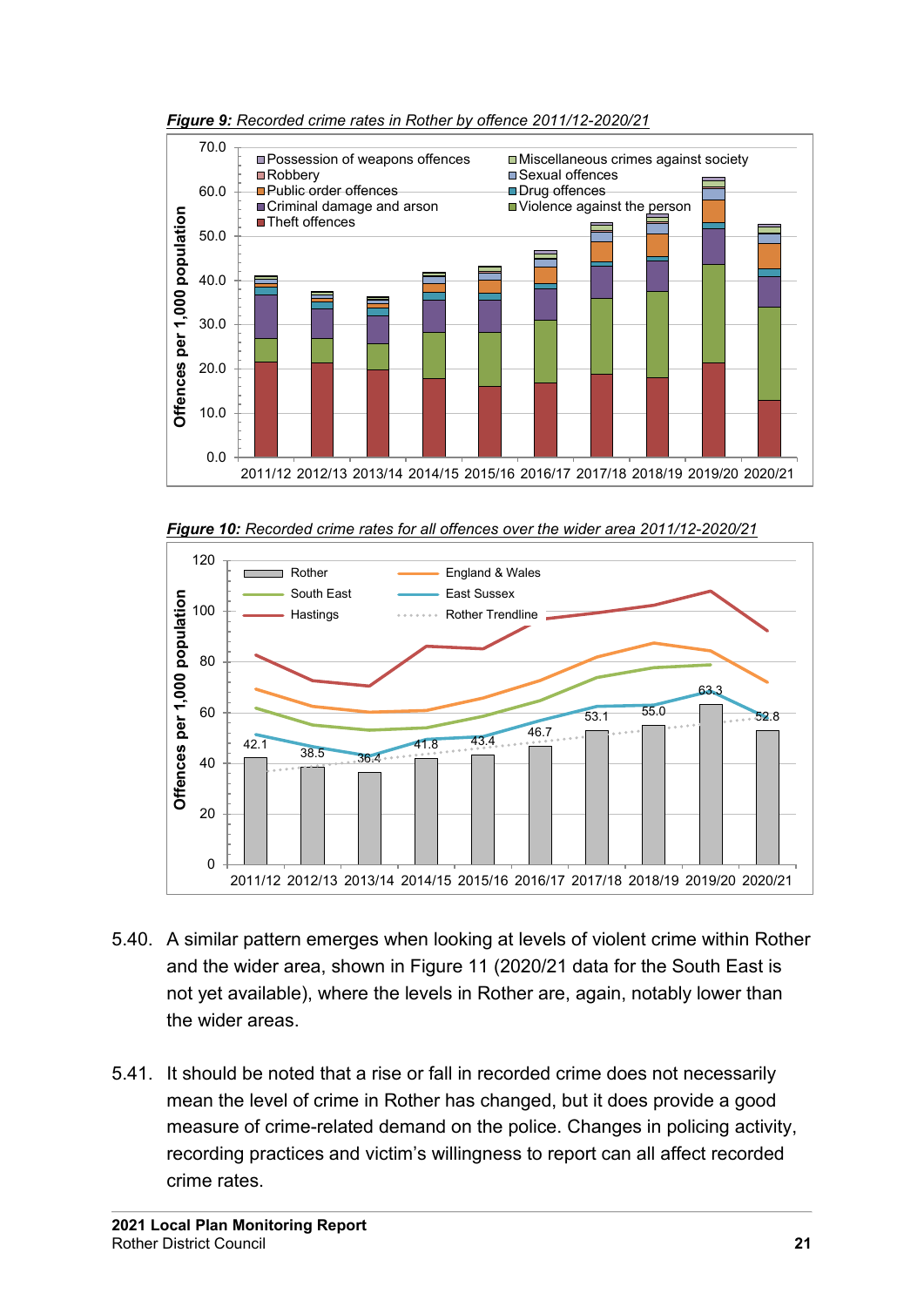

*Figure 11: Recorded crime rates for violent crime over the wider area 2011/12-2020/21*

5.42. With crime rates in Rother being notably lower than the wider area, as well as the recent rises reflecting more general trends, it is not considered necessary to take any immediate actions, though this should be kept under review in future Local Plan Monitoring Reports to ensure that any deviations away from the general trend can be explained and action taken if necessary.

#### Road safety

<span id="page-19-0"></span>5.43. Figure 12 shows that road casualties have decreased by 111 (31.5%), from 396 in 2019 to 285 in 2020, likely a result of people taking fewer journeys due to the pandemic. Since 2011 the trend has been slightly upward.



*Figure 12: Recorded road casualties in Rother 2011-2020*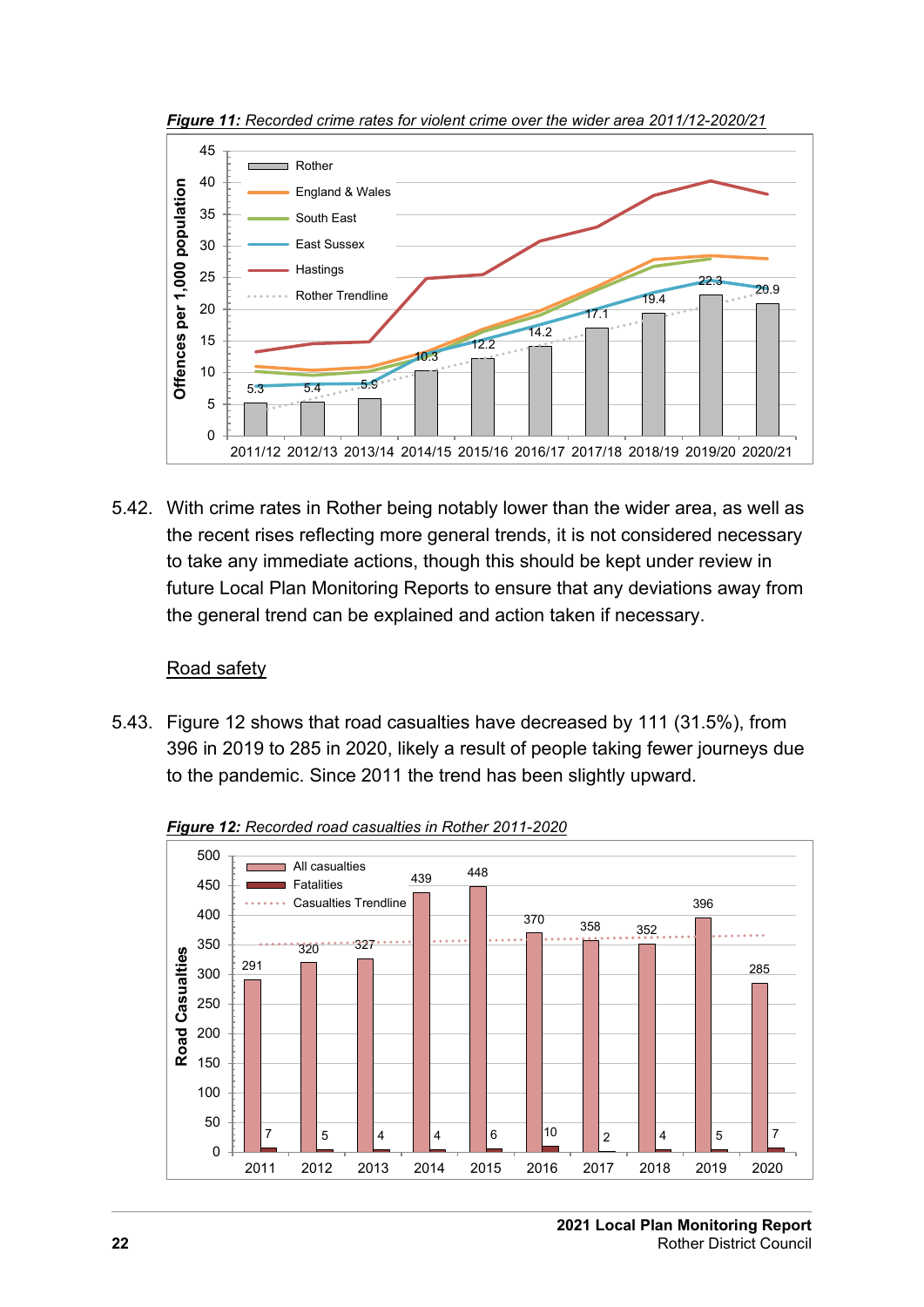5.44. The slight long-term increase in road casualties is broadly in line with wider trends and an increase in the use of vehicles on the road, suggesting that no actions are necessary other than to keep this indicator under review in the next Local Plan Monitoring Report.

#### Index of Multiple Deprivation (IMD)

<span id="page-20-0"></span>5.45. As shown in Figure 13, the district has dropped by 13 ranks (out of 317) in the Index of Multiple Deprivation (A). Furthermore, it shows that the district has slipped in rank in each of the separate 'domains' of the IMD, except for 'Education, Skill and Training'.



*Figure 13: Indices of Deprivation Rankings 2015-2019*

- **B:** Income<br>**C:** Employ
- **C:** Employment<br>**D:** Education, sl
- **D:** Education, skills & training
- **E:** Health deprivation & disability<br>**F**: Crime
- **F:** Crime
- **Barriers to housing & services**
- **H:** Living Environment
- 5.46. Again, when looking at the wider area, Figure 14 shows that the drop in rank in Rother reflects a more general drop within East Sussex as a whole, with all Local Authorities dropping in rank to some degree.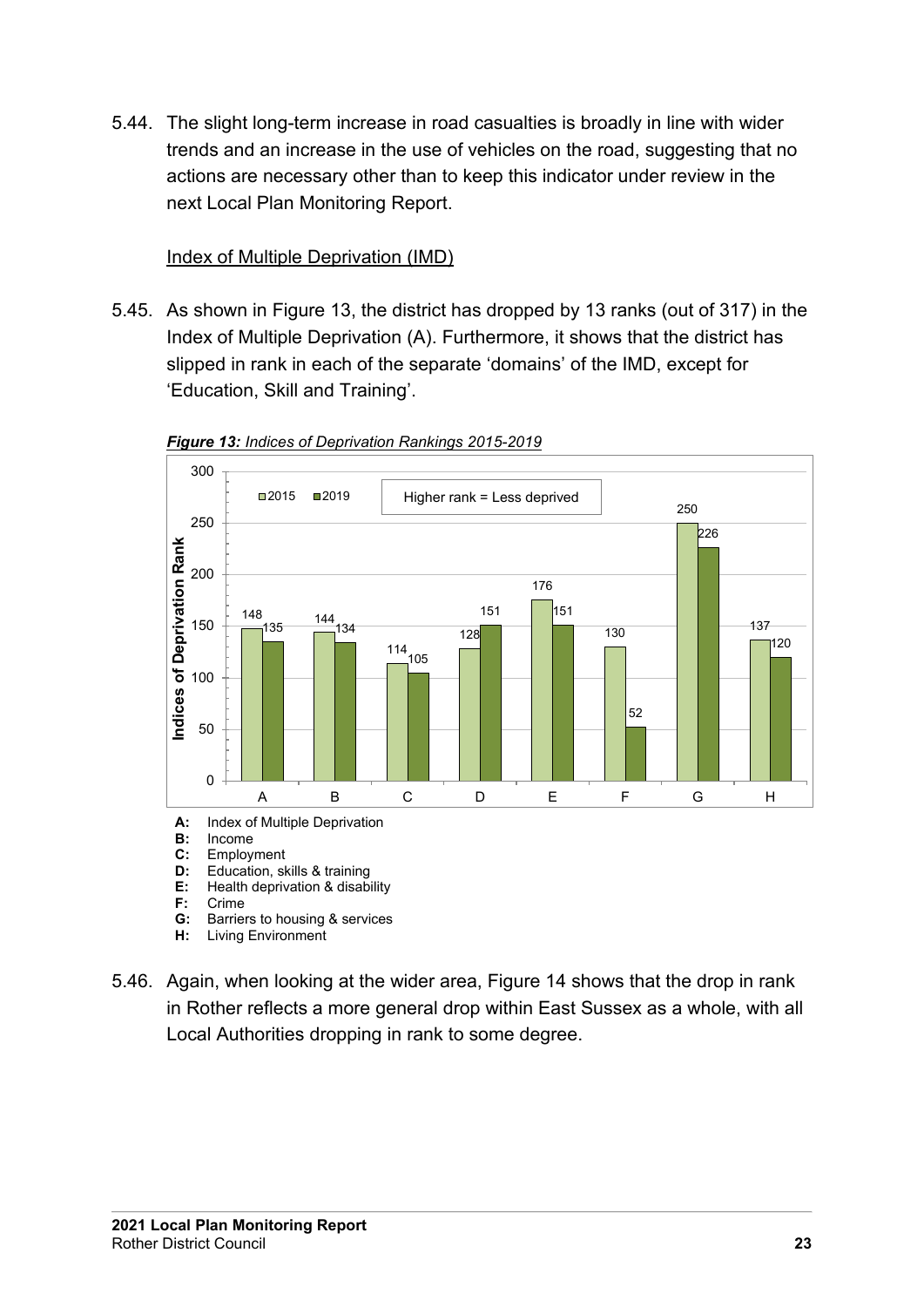

*Figure 14: Index of Multiple Deprivation Rankings in East Sussex 2015-2019*

5.47. As the trend in Rother reflects the wider trend within the county and addressing the drop in rank for most of the domains within the IMD can be linked to the underperforming indicators discussed earlier in this section particularly housing, employment and crime - it is not considered necessary to take any immediate actions, other than to progress the new Local Plan. This should be kept under review in future Local Plan Monitoring Reports to ensure that any deviations away from the general trend can be explained and action taken if necessary.

#### Access to Services by Public Transport/Walking

- <span id="page-21-0"></span>5.48. The 2019 data update for Access to Services by Public Transport/Walking shows notably large and unexpected drops in Access to Further Education and Access to Hospitals. The levels of service and public transport provision have not significantly changed between 2017 and 2019 and so these results are considered to be an error in the original Department for Transport (DfT) dataset.
- 5.49. The error in the Access to Hospitals data is likely due to the DfT changing their source definitions from the Care Quality Commission (CQC) in 2017 to NHS Digital in 2019.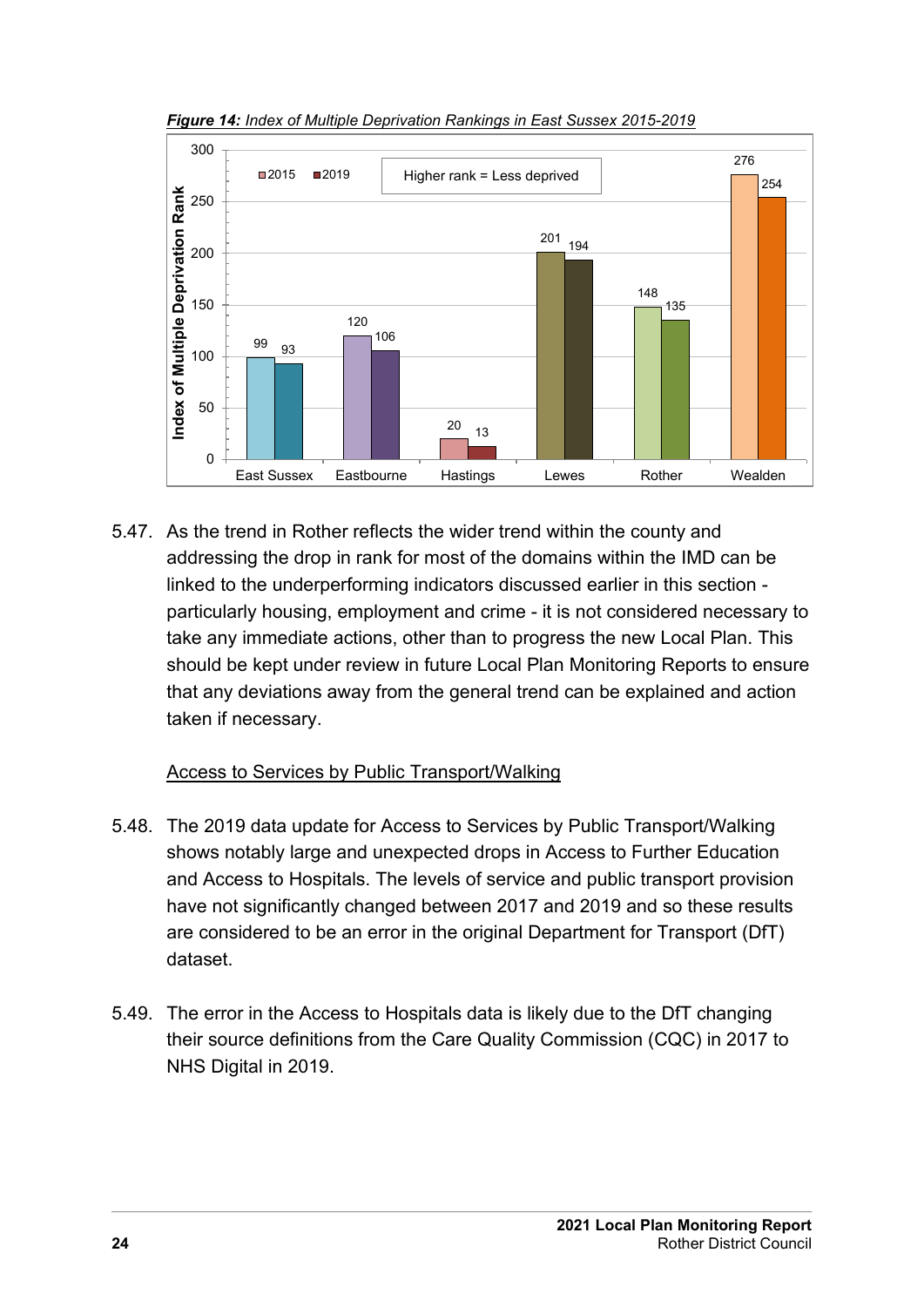- 5.50. The error in the Access to Further Education data is likely due further merging of Further Education colleges, with the Sussex Downs and Sussex Coast college's being merged to form the East Sussex College Group (ESCG) in 2018. The DfT are using just the one address at Eastbourne for this college in the destination dataset so it appears that there are no ESCG sites in Lewes or Hastings.
- 5.51. These errors are expected to be corrected in the next data release.

### <span id="page-22-0"></span>**Rother District Local Plan (2006)**

- 5.52. Following the adoption of the both the Local Plan Core Strategy and the Development and Site Allocations (DaSA) Local Plan, as well as the Crowhurst, Rye, Salehurst and Robertsbridge, Sedlescombe and Ticehurst Neighbourhood Plans<sup>[19](#page-22-2)</sup>, the majority of the saved 2006 Local Plan policies have now been superseded, with only policies DS3 (in the parishes of Burwash, Etchingham and Hurst Green only), EM3 (in Battle) and VL1 remaining extant.
- 5.53. The indicators for these policies are already being monitored as part of the Core Strategy monitoring framework and, therefore, they have now been included in the relevant sections of the Core Strategy monitoring tables.

#### <span id="page-22-1"></span>**Sustainability Appraisal Monitoring Framework for the emerging Local Plan**

- 5.54. Sustainability appraisal and strategic environmental assessment are tools used at the plan-making stage to assess the likely effects of the plan when judged against reasonable alternatives.
- 5.55. The significant environmental effects of implementing a plan which has been subject to sustainability appraisal should be monitored (as required by regulation 17 of the Environmental Assessment of Plans and Programmes Regulations 2004). This will enable any unforeseen adverse effects to be identified at an early stage and to enable appropriate remedial actions.
- 5.56. Therefore, the baseline information which makes up the monitoring framework for the Sustainability Appraisal of the Local Plan has been included in the monitoring tables section below.

<span id="page-22-2"></span><sup>&</sup>lt;sup>19</sup> Note that at the time of publishing this report, the Battle CP Neighbourhood Plan has also been 'made'.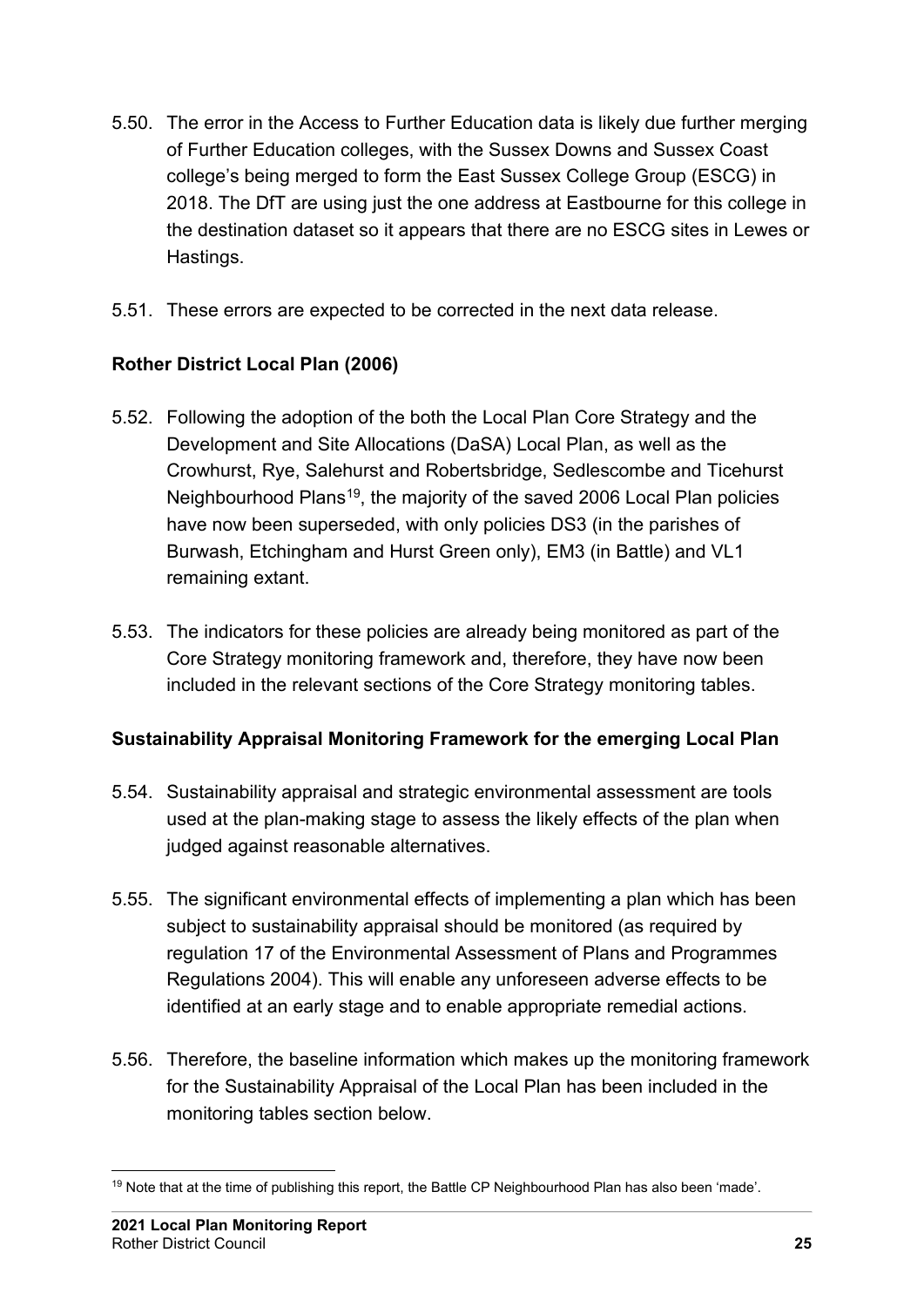## <span id="page-23-0"></span>**6. Summary of Actions**

6.1. The following table summarises the actions considered necessary in response to poorly performing indicators.

| <b>Indicators</b>                            | <b>Actions</b>                                                                                                                                                         |
|----------------------------------------------|------------------------------------------------------------------------------------------------------------------------------------------------------------------------|
| <b>Housing Land Supply</b>                   | Progress Local Plan update including HELAA.                                                                                                                            |
| Employment floorspace                        | No actions considered necessary as longer term trends<br>indicate that targets will be met.                                                                            |
| Floorspace for Town<br>Centre uses           | Amend indicator in next LPMR to account for changes to the<br>Planning Use Class Order.                                                                                |
| Lower Quartile<br><b>Affordability Ratio</b> | Review the potential for providing more housing at the lower<br>end of market through evidence work supporting the Local<br>Plan Review through the forthcoming HEDNA. |
| Average (mean) House<br><b>Prices</b>        | Review the potential for providing more housing at the lower<br>end of market through evidence work supporting the Local<br>Plan Review through the forthcoming HEDNA. |
| Crime rates                                  | Keep under review to ensure any deviation away from wider<br>trends can be accounted for.                                                                              |
| <b>Road Casualties</b>                       | Keep under review.                                                                                                                                                     |
| Index of Multiple<br>Deprivation (IMD)       | Progress Local Plan update and keep under review.                                                                                                                      |

## <span id="page-23-1"></span>**7. Monitoring Tables**

7.1. The following tables show the Core Strategy objectives and the districts performance against them.

| <b>Performance against targets</b>      | Year-on-year trends |                                               |  |  |  |
|-----------------------------------------|---------------------|-----------------------------------------------|--|--|--|
| Performing well against target          |                     | Improvement on previous<br>monitoring year    |  |  |  |
| Performing adequately against<br>target |                     | Deterioration on previous year                |  |  |  |
| Performing poorly against target        |                     | No change / no comparison to<br>previous year |  |  |  |
| Performance against target<br>unknown   |                     |                                               |  |  |  |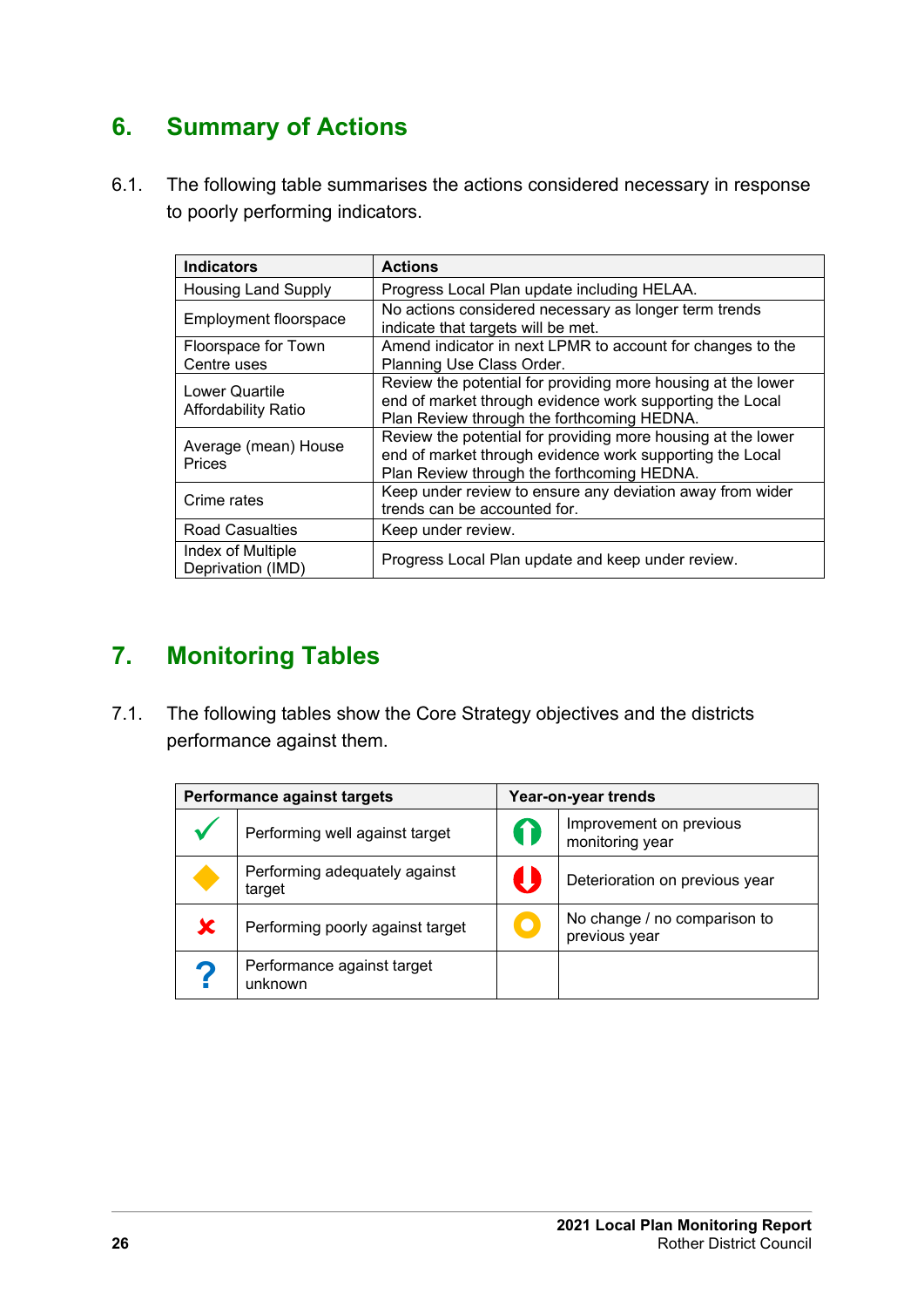## **Core Strategy Policy Monitoring**

|                                                                                                      |                                                                                                                                         |                             |                                                                                                                                                                                 | <b>Overall Spatial Strategy</b>                              |                                                                                   |                                                                                                                                                                                                                                                                                                                                                                                                                                                                 |                                                                                                                                                                                                                                        |                                                                                                                                                                                                                                                                                                                                            |                           |              |
|------------------------------------------------------------------------------------------------------|-----------------------------------------------------------------------------------------------------------------------------------------|-----------------------------|---------------------------------------------------------------------------------------------------------------------------------------------------------------------------------|--------------------------------------------------------------|-----------------------------------------------------------------------------------|-----------------------------------------------------------------------------------------------------------------------------------------------------------------------------------------------------------------------------------------------------------------------------------------------------------------------------------------------------------------------------------------------------------------------------------------------------------------|----------------------------------------------------------------------------------------------------------------------------------------------------------------------------------------------------------------------------------------|--------------------------------------------------------------------------------------------------------------------------------------------------------------------------------------------------------------------------------------------------------------------------------------------------------------------------------------------|---------------------------|--------------|
| <b>Strategic Objective (Aim)</b>                                                                     | <b>Core Strategy Objective</b>                                                                                                          | <b>Core Strategy Policy</b> | <b>Target</b>                                                                                                                                                                   | Indicator                                                    | <b>Source</b>                                                                     |                                                                                                                                                                                                                                                                                                                                                                                                                                                                 | <b>Data/Comments</b>                                                                                                                                                                                                                   |                                                                                                                                                                                                                                                                                                                                            | Performance               | <b>Trend</b> |
|                                                                                                      | To guide sustainable<br>development and help build more<br>sustainable communities, with a                                              | OSS1 (i-iii)                | Maintain a rolling five year<br>housing land supply against Core<br>Strategy targets.                                                                                           | Number of years<br>housing supply.                           | 2021 Housing Land<br><b>Supply position</b><br>statement [RDC]                    | <b>Housing Land Supply</b><br>Years                                                                                                                                                                                                                                                                                                                                                                                                                             | 2020<br>2021<br>2.87<br>2.89                                                                                                                                                                                                           | Change<br><b>Since 2011</b><br><b>Yearly</b><br>0.02<br>$-1.30$                                                                                                                                                                                                                                                                            | $\bm{x}$                  |              |
|                                                                                                      | balance between homes and<br>jobs;                                                                                                      |                             | Provide employment floorspace<br>in accordance with Core Strategy<br>policies.                                                                                                  | Net employment<br>floorspace completed<br>in Rother.         | 2021 Employment<br><b>Land Supply position</b><br>statement [RDC]                 | <b>Employment Floorspace</b><br>Rother                                                                                                                                                                                                                                                                                                                                                                                                                          | 2020/21<br>2019/20<br>4,312<br>250                                                                                                                                                                                                     | Change<br><b>Since 2011</b><br>Yearly<br>$-4,062$<br>23,323                                                                                                                                                                                                                                                                                | $\bm{x}$                  |              |
|                                                                                                      |                                                                                                                                         |                             |                                                                                                                                                                                 | Net employment<br>floorspace completed<br>in Bexhill.        | 2021 Employment<br><b>Land Supply position</b><br>statement [RDC]                 | <b>Employment Floorspace</b><br><b>Bexhill</b>                                                                                                                                                                                                                                                                                                                                                                                                                  | 2020/21<br>2019/20<br>$-1,963$<br>114                                                                                                                                                                                                  | Change<br>Yearly<br><b>Since 2011</b><br>2,077<br>$-755$                                                                                                                                                                                                                                                                                   | $\overline{\textbf{x}}$   |              |
| 'To achieve a pattern<br>of activity and<br>development that<br>contributes to the                   | To give particular attention to<br>promoting economic<br>regeneration and growth for the<br>Hastings/ Bexhill area;                     | OSS1 (iii)                  | Provide at least 60,000 sqm of<br>employment floorspace in Bexhill<br>between 2011 and 2028.                                                                                    | Employment growth in<br>Rother, by sector.                   | <b>Employment by</b><br><b>Industry UK</b><br>SIC(2007), 2015-202<br><b>ESiF1</b> | <b>Employment Industries</b><br>Agri, fishing, mining, utilities<br><b>Manufacturing</b><br><b>Construction</b><br>Wholesale, retail trade, vehicle<br><b>Transport and storage</b><br><b>Accommodation, food service</b><br>Information, communications<br>Finance, insurance, property<br>Professional, science, tech<br><b>Administrative and support</b><br>Public admin, edu, health<br>Arts, entertainment, recreation<br><b>Other service activities</b> | 2019<br>2020<br>1,750<br>1,750<br>1,750<br>1,500<br>2,000<br>2,250<br>4,500<br>4,000<br>700<br>700<br>4,000<br>3,500<br>500<br>500<br>2,500<br>3,000<br>2,000<br>1,750<br>1,500<br>1,500<br>8,000<br>8,000<br>500<br>600<br>900<br>800 | Change<br>Yearly<br><b>Since 2011</b><br>250<br>$\mathbf{0}$<br>$-250$<br>$\mathbf 0$<br>250<br>500<br>$-500$<br>$-500$<br>$-100$<br>$\mathbf{0}$<br>$-500$<br>$-500$<br>$\mathbf 0$<br>$\mathbf 0$<br>500<br>500<br>$-250$<br>$\mathbf 0$<br>250<br>$\mathbf 0$<br>$\mathbf{0}$<br>$\mathbf{0}$<br>100<br>$\mathbf 0$<br>$-100$<br>$-100$ |                           |              |
| <b>Sustainable</b><br><b>Community Strategy</b><br>and the 'Spatial Vision'<br>and responds to local | To give particular attention to<br>supporting the 'market town'<br>roles and environmental qualities<br>and settings of Battle and Rye; | OSS1 (iii)                  | Deliver housing and employment                                                                                                                                                  | Net housing<br>completions in Battle<br>and Rye.             | 2021 Housing Land<br><b>Supply position</b><br>statement [RDC]                    | <b>Dwelling Completions</b><br><b>Battle</b><br>Rye                                                                                                                                                                                                                                                                                                                                                                                                             | 2019/20<br>2020/21<br>5<br>6<br>$\overline{0}$<br>$\mathbf{1}$                                                                                                                                                                         | Change<br><b>Since 2011</b><br>Yearly<br>45<br>$\overline{1}$<br>233<br>$\mathbf{1}$                                                                                                                                                                                                                                                       | $\bm{x}$                  |              |
| circumstances and<br>environmental<br>resources.'                                                    |                                                                                                                                         |                             | targets set for Rye and Battle.                                                                                                                                                 | Net employment<br>floorspace completed<br>in Battle and Rye. | 2021 Employment<br><b>Land Supply position</b><br>statement [RDC]                 | <b>Employment Floorspace</b><br><b>Battle</b><br>Rye                                                                                                                                                                                                                                                                                                                                                                                                            | 2020/21<br>2019/20<br>$-120$<br>$\mathbf 0$<br>206<br>580                                                                                                                                                                              | Change<br>Yearly<br><b>Since 2011</b><br>$-154$<br>$-120$<br>374<br>13,876                                                                                                                                                                                                                                                                 |                           |              |
|                                                                                                      |                                                                                                                                         |                             |                                                                                                                                                                                 | Net housing<br>completions in rural<br>areas.                | 2021 Housing Land<br><b>Supply position</b><br>statement [RDC]                    | <b>Dwelling Completions</b><br>Rural                                                                                                                                                                                                                                                                                                                                                                                                                            | 2019/20<br>2020/21<br>81<br>73                                                                                                                                                                                                         | Change<br><b>Since 2011</b><br>Yearly<br>692<br>-8                                                                                                                                                                                                                                                                                         |                           |              |
|                                                                                                      | To promote vital. mixed<br>communities in the rural areas,<br>whilst also giving particular<br>attention to the distinctive             | OSS1 (iv)                   | Provide affordable housing in                                                                                                                                                   | Gross affordable<br>housing completions in<br>rural areas.   | 2021 Housing Land<br><b>Supply position</b><br>statement [RDC]                    | <b>Affordable Housing (Gross)</b><br>Rural                                                                                                                                                                                                                                                                                                                                                                                                                      | 2020/21<br>2019/20<br>34<br>40                                                                                                                                                                                                         | Change<br>Yearly<br><b>Since 2011</b><br>245<br>$6 \quad$                                                                                                                                                                                                                                                                                  |                           |              |
|                                                                                                      | characteristics of the High Weald<br>AONB and the intrinsic value of<br>the wider countryside                                           | OSS <sub>3</sub>            | accordance with Policy LHN2.                                                                                                                                                    | Population<br>demographics mix in<br>rural areas.            | Small area population<br>estimates, 2015-2020<br>Rural Areas [ESiF]               | <b>Demographics</b><br>$0 - 15$<br>$16-29$<br>$30 - 44$<br>$45 - 64$<br>$65+$                                                                                                                                                                                                                                                                                                                                                                                   | 2019<br>2020<br>15.3%<br>15.2%<br>11.5%<br>11.6%<br>11.9%<br>11.9%<br>30.8%<br>30.5%<br>30.5%<br>29.4%                                                                                                                                 | Change<br>Yearly<br><b>Since 2011</b><br>$-0.2%$<br>$-1.3%$<br>0.1%<br>$0.0\%$<br>0.1%<br>$-2.5%$<br>$-0.3%$<br>$-1.9%$<br>4.3%<br>$-1.1%$                                                                                                                                                                                                 |                           |              |
|                                                                                                      | To improve the level of<br>community and sports/ recreation   BX1 (ii)<br>facilities.                                                   |                             | Delivery of sport and recreation<br>facilities in accordance with<br>shortfalls identified by Open<br>Space, Sports and Recreation<br>Study and Leisure Facilities<br>Strategy. | Net additional D2<br>floorspace completed<br>in Rother.      | RDC                                                                               | <b>D2 Floorspace</b><br>Rother                                                                                                                                                                                                                                                                                                                                                                                                                                  | 2019/20<br>2020/21<br>626<br>-488                                                                                                                                                                                                      | Change<br>Yearly Since 2011<br>$-1,114$<br>$-2,452$                                                                                                                                                                                                                                                                                        | $\boldsymbol{\mathsf{x}}$ |              |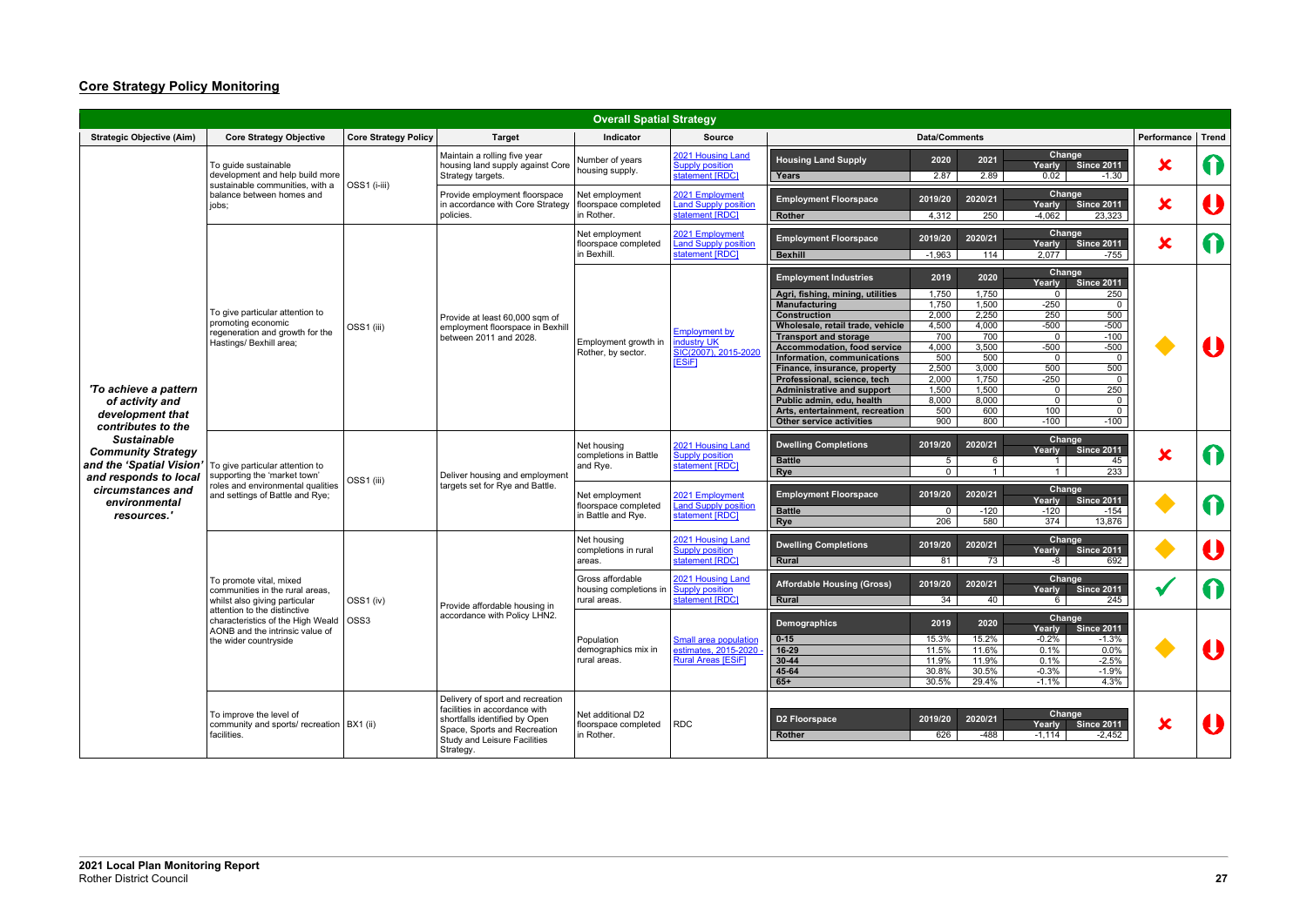|                                                                                                  |                                                                                                                                                 |                             |                                                                                              | <b>Bexhill</b>                                                                                      |                                                                                                                                                                                 |                                                                                                                                                                                                                                                                                                                                                                                                                                                                                                                                                                                                                                                             |                           |                  |
|--------------------------------------------------------------------------------------------------|-------------------------------------------------------------------------------------------------------------------------------------------------|-----------------------------|----------------------------------------------------------------------------------------------|-----------------------------------------------------------------------------------------------------|---------------------------------------------------------------------------------------------------------------------------------------------------------------------------------|-------------------------------------------------------------------------------------------------------------------------------------------------------------------------------------------------------------------------------------------------------------------------------------------------------------------------------------------------------------------------------------------------------------------------------------------------------------------------------------------------------------------------------------------------------------------------------------------------------------------------------------------------------------|---------------------------|------------------|
| <b>Strategic Objective (Aim)</b>                                                                 | <b>Core Strategy Objective</b>                                                                                                                  | <b>Core Strategy Policy</b> | <b>Target</b>                                                                                | Indicator                                                                                           | <b>Source</b>                                                                                                                                                                   | <b>Comments</b>                                                                                                                                                                                                                                                                                                                                                                                                                                                                                                                                                                                                                                             | Performance               | Trend            |
|                                                                                                  | To increase the number and<br>range of local job opportunities,<br>within an integrated approach<br>across the Bexhill and Hastings<br>area;    | BX1 (i-vii)                 | Provide at least 60,000 sqm of<br>employment floorspace in Bexhill<br>between 2011 and 2028. | Net employment<br>floorspace completed<br>in Bexhill.                                               | 2021 Employment<br><b>Land Supply position</b><br>statement [RDC]                                                                                                               | Change<br>2020/21<br><b>Employment Floorspace</b><br>2019/20<br><b>Since 2011</b><br>Yearly<br><b>Bexhill</b><br>$-1,963$<br>114<br>2,077<br>-755                                                                                                                                                                                                                                                                                                                                                                                                                                                                                                           | X                         |                  |
|                                                                                                  | To make the town more attractive<br>to younger people and families<br>and thereby foster a more<br>balanced demographic profile;                | $BX1$ ( $v$ -ii)            | Provide suitable housing for<br>families.                                                    | Distribution of housing<br>development in Bexhill<br>by ward and number of<br>bedrooms.             | <b>RDC</b>                                                                                                                                                                      | Change<br>2019/20<br>2020/21<br><b>Wards</b><br><b>Since 2011</b><br>Yearly<br>5<br>153<br><b>Central</b><br>4<br>$-1$<br>$5\phantom{.0}$<br>$-4$<br>24<br>Collington<br>$\overline{1}$<br>66<br>Kewhurst<br>21<br>$-21$<br>$\mathbf 0$<br>$\overline{2}$<br>51<br>$\mathbf{3}$<br><b>Old Town</b><br>$-1$<br>93<br><b>Sackville</b><br>$\mathbf{1}$<br>$\overline{4}$<br>3<br>20<br>125<br>$\overline{1}$<br>19<br><b>Sidley</b><br>74<br><b>St Marks</b><br>38<br>$-36$<br>218<br>34<br><b>St Michaels</b><br>25<br>-9<br>206<br>$\overline{1}$<br><b>St Stephens</b><br>$\mathbf 0$<br>$\overline{1}$<br>10<br>144<br>95<br>$-49$<br>946<br><b>Total</b> |                           |                  |
|                                                                                                  |                                                                                                                                                 | BX <sub>3</sub>             | Increase the % of people in the<br>16-29 age group in Bexhill.                               | % of people in the 16-<br>29 age group in<br>Bexhill.                                               | <b>Small area population</b><br>estimates, 2015-2020<br><b>Bexhill [ESiF]</b>                                                                                                   | Change<br>2020<br>2019<br><b>Demographics</b><br><b>Since 2011</b><br>Yearly<br>11.98%<br>$-0.06%$<br>$-0.49%$<br>16-29<br>12.04%                                                                                                                                                                                                                                                                                                                                                                                                                                                                                                                           |                           |                  |
| 'To strengthen the<br>identity of Bexhill and<br>for it to become one of<br>the most attractive  | To improve the quality and<br>character of the built<br>environment, promote its<br>heritage and a clean, safe image<br>for the town;           | BX1                         | Reduce crime rates.                                                                          | Recorded crime rates<br>in Rother.                                                                  | Police recorded crime<br>and outcomes open<br>data tables [GOV]                                                                                                                 | Change<br>2020/21<br>Crime (Offences/1,000 Pop.)<br>2019/20<br><b>Since 2011</b><br>Yearly<br>$-16.7%$<br>63.4<br>52.8<br>25.5%<br><b>Rother</b>                                                                                                                                                                                                                                                                                                                                                                                                                                                                                                            | $\overline{\textbf{x}}$   |                  |
| places to live on the<br>south coast, attractive<br>to families, the young<br>and elderly alike, | To secure investment in<br>improved community<br>infrastructure, particularly that<br>which promotes active lifestyles;                         | <b>BX1</b> (ii)             | Increase % participation in sport<br>within Rother.                                          | Participation in sport<br>within Rother.                                                            | <b>Active Lives Survey</b><br>[Sport England]                                                                                                                                   | Change<br><b>Participation in Sport</b><br>2018/19<br>2019/20<br><b>Since 2013</b><br>Yearly<br>Adults $(16+)$<br>79.2%<br>76.0%<br>$-3.2%$<br>$-1.5%$                                                                                                                                                                                                                                                                                                                                                                                                                                                                                                      | $\overline{\textbf{x}}$   |                  |
| within an integrated<br>approach to securing a<br>more prosperous                                | To strengthen the retail,<br>commercial as well as cultural<br>role of the town centre as the<br>heart of the town;                             | <b>BX1</b> (i, ii)          | Reduce the number of empty<br>shops within Bexhill town centre.                              | Level of vacancies in<br>the Bexhill Town<br>Centre.                                                | <b>Bexhill Town Team</b>                                                                                                                                                        | Change<br><b>Vacant Shops</b><br>2019<br>2021<br>Since 2011<br>Yearly<br><b>Bexhill Town Centre</b><br>10.7%<br>7.4%<br>$-3.3%$<br>$-11.8%$                                                                                                                                                                                                                                                                                                                                                                                                                                                                                                                 |                           |                  |
| future for the Bexhill<br>and Hastings area.'                                                    |                                                                                                                                                 | <b>BX2</b> (i-v)            | Retain and increase the amount<br>of floorspace for town centre<br>uses within Bexhill.      | Net additional<br>floorspace completed<br>for town centre uses<br>(A1, A2, B1a & D2) in<br>Bexhill. | <b>RDC</b>                                                                                                                                                                      | <b>Change</b><br>2020/21<br>2019/20<br><b>Town Centre Uses</b><br><b>Since 2011</b><br>Yearly<br>$-215$<br>$-103$<br><b>Bexhill</b><br>112<br>$-4,640$                                                                                                                                                                                                                                                                                                                                                                                                                                                                                                      | $\overline{\textbf{x}}$   |                  |
|                                                                                                  |                                                                                                                                                 |                             | Increase median earnings in<br>Bexhill.                                                      | Median gross annual<br>workplace-based<br>earnings in Rother                                        | Median gross annual<br>workplace-based<br>earnings - Rother<br><b>TONST</b>                                                                                                     | Change<br><b>Median Earnings</b><br>2019<br>2020<br>Yearly Since 2011<br>£23,567<br>£24,306<br>3.1%<br>13.6%<br>Annual                                                                                                                                                                                                                                                                                                                                                                                                                                                                                                                                      |                           | $\mathbf \Omega$ |
|                                                                                                  | To focus on meeting socio-<br>economic needs within more<br>deprived areas of the town;                                                         | $BX1$ (iv)                  | Reduce indices of deprivation in<br>the most vulnerable wards.                               | Indices of Multiple<br>Deprivation.                                                                 | ID 2019, Index of<br>Multiple Deprivation -<br>Summary measures<br><b>[ESiF]</b><br>ID 2015, Index of<br><b>Multiple Deprivation</b><br><b>Summary measures</b><br><b>ESiF1</b> | <b>Indexes of Multiple Deprivation</b><br>2019<br>2015<br>Change<br><b>IMD</b><br>18.55<br>19.77<br>1.22<br>$-0.02$<br>Income<br>0.13<br>0.11<br>$-0.02$<br>0.12<br>0.10<br><b>Employment</b><br>$-2.34$<br>21.87<br>19.53<br><b>Education, skills and training</b><br>$-0.25$<br>$-0.08$<br>0.17<br><b>Health deprivation and disability</b><br>23.08<br>26.62<br>3.54<br><b>Barriers to housing and services</b><br><b>Crime</b><br>$-0.51$<br>$-0.42$<br>0.09<br>20.75<br>2.22<br>22.97<br><b>Living environment</b>                                                                                                                                     | ×                         |                  |
|                                                                                                  | To promote a scale and nature of<br>housing consistent with other<br>objectives, especially economic<br>growth, and infrastructure<br>capacity. | BX1 (vii)                   | Provide 3,100 dwellings in Bexhil<br>between 2011 and 2028.                                  | Net housing<br>completions in Bexhill<br>since 2011.                                                | 2021 Housing Land<br><b>Supply position</b><br>statement [RDC]                                                                                                                  | Change<br><b>Dwelling Completions</b><br>2019/20<br>2020/21<br>Yearly Since 2011<br>144<br>95<br><b>Bexhill</b><br>$-49$<br>946                                                                                                                                                                                                                                                                                                                                                                                                                                                                                                                             | $\boldsymbol{\mathsf{x}}$ |                  |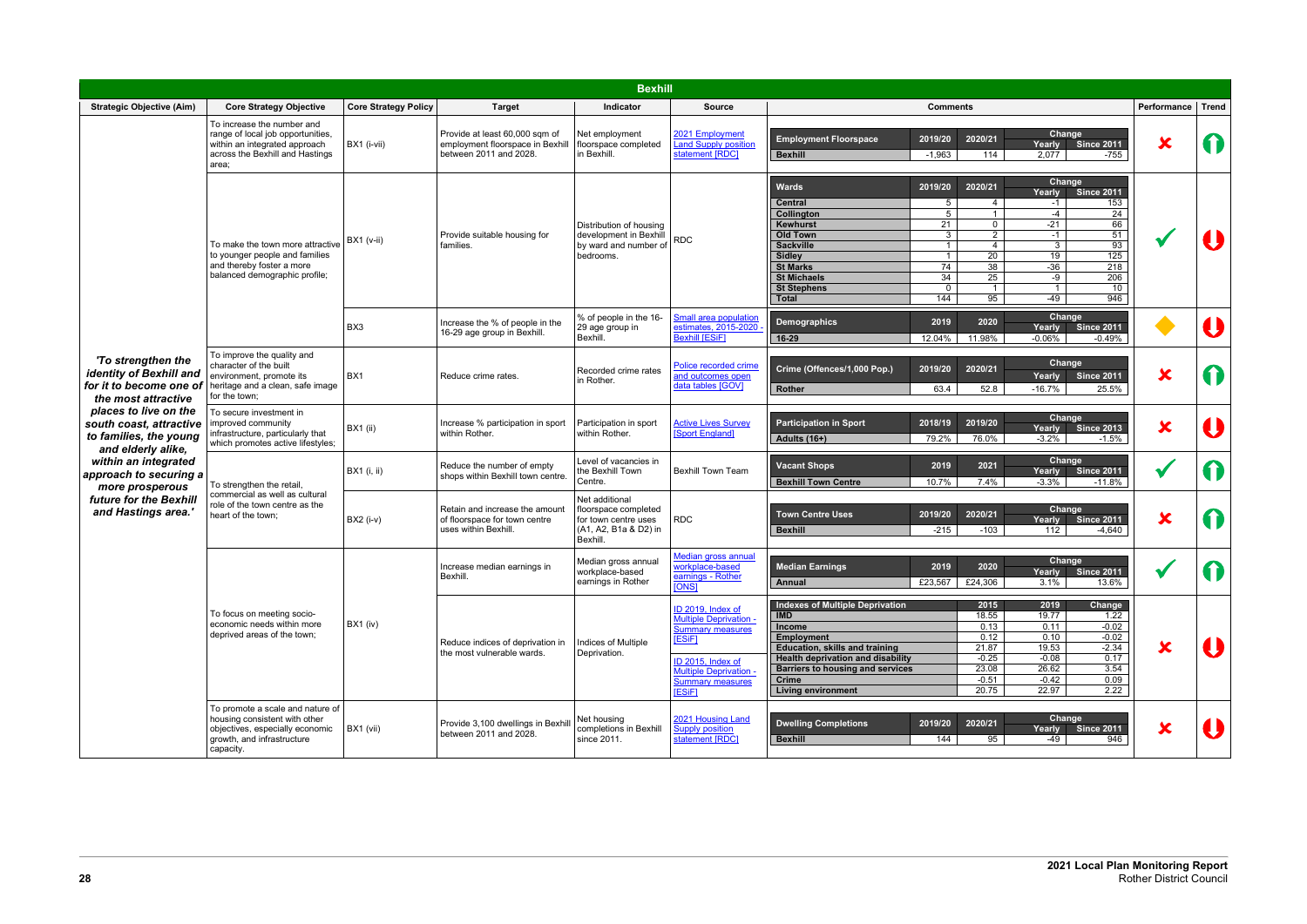|                                                                             |                                                                                             |                             |                                                                                                                               | <b>Hastings Fringes</b>                                                        |                                                                   |                                                                                                                                                                                                                                                                                                                                                                                                                                                                                                        |                   |  |
|-----------------------------------------------------------------------------|---------------------------------------------------------------------------------------------|-----------------------------|-------------------------------------------------------------------------------------------------------------------------------|--------------------------------------------------------------------------------|-------------------------------------------------------------------|--------------------------------------------------------------------------------------------------------------------------------------------------------------------------------------------------------------------------------------------------------------------------------------------------------------------------------------------------------------------------------------------------------------------------------------------------------------------------------------------------------|-------------------|--|
| <b>Strategic Objective (Aim)</b>                                            | <b>Core Strategy Objective</b>                                                              | <b>Core Strategy Policy</b> | <b>Target</b>                                                                                                                 | <b>Indicator</b>                                                               | <b>Source</b>                                                     | <b>Comments</b>                                                                                                                                                                                                                                                                                                                                                                                                                                                                                        | Performance Trend |  |
|                                                                             | To contribute to the setting of<br>Hastings and, where appropriate,   HF1 (iii)<br>Bexhill: |                             | Define strategic gaps and areas<br>for urban fringe management<br>through the Development and<br>Site Allocations Local Plan. | Progress on<br>Development and Site RDC<br>Allocations Local Plan.             |                                                                   | The DaSA was adopted in December 2019.                                                                                                                                                                                                                                                                                                                                                                                                                                                                 |                   |  |
| 'To provide attractive<br>and accessible fringes<br>of Hastings, consistent | To provide accessible green<br>space in line with identified<br>needs and opportunities;    | HF1 (i)                     | Delivery of Combe Valley<br>Countryside Park.                                                                                 | Recorded milestones<br>in the delivery of<br>Combe Valley<br>Countryside Park. | <b>RDC</b>                                                        | The Combe Valley Countryside Park Community Interest Company was formed in May<br>2015. This provides governance for the future of the Park with the initial aim to build support<br>from local individuals, groups and organisations. The first project, a Discovery Centre $-$ a<br>café, information and event space - on the Bulverhythe playing fields was completed in<br>spring 2016. Future projects will be subject to securing funding through s106 contributions<br>and from other sources. |                   |  |
| with environmental<br>designations'.                                        | To ensure that any development<br>in Rother District is well                                | HF1 (ii)(iii)(v)            | Provide 100 dwellings in the<br>Hastings Fringes between 2011<br>and 2028.                                                    | Net housing<br>completions in the<br>Hastings Fringes.                         | 2021 Housing Land<br>Supply position<br>statement [RDC]           | Change<br><b>Dwelling Completions</b><br>2020/21<br>2019/20<br><b>Since 2011</b><br>Yearly<br>17<br>$-17$<br>85<br><b>Hastings Fringes</b>                                                                                                                                                                                                                                                                                                                                                             |                   |  |
|                                                                             | integrated with Hastings.                                                                   |                             | Provide at least 3,000 sqm of<br>employment floorspace in the<br>Hastings Fringes between 2011<br>and 2028.                   | Net employment<br>floorspace completed<br>in the Hastings<br>Fringes.          | 2021 Employment<br><b>Land Supply position</b><br>statement [RDC] | Since 2011 there has been no net additional employment floorspace completed in the<br>Hastings Fringes. However, a development for 4,601 sqm off Burgess Road is expected to<br>come forward in the near future.                                                                                                                                                                                                                                                                                       |                   |  |

|                                                                                                    |                                                                                                                                                           |                             |                                                                                          |                                                                                                                         | <b>Rye &amp; Rye Harbour</b>                                            |                                                                                                                                                                                                        |             |              |
|----------------------------------------------------------------------------------------------------|-----------------------------------------------------------------------------------------------------------------------------------------------------------|-----------------------------|------------------------------------------------------------------------------------------|-------------------------------------------------------------------------------------------------------------------------|-------------------------------------------------------------------------|--------------------------------------------------------------------------------------------------------------------------------------------------------------------------------------------------------|-------------|--------------|
| <b>Strategic Objective (Aim)</b>                                                                   | <b>Core Strategy Objective</b>                                                                                                                            | <b>Core Strategy Policy</b> | <b>Target</b>                                                                            | <b>Indicator</b>                                                                                                        | <b>Source</b>                                                           | <b>Comments</b>                                                                                                                                                                                        | Performance | <b>Trend</b> |
|                                                                                                    | To work with stakeholders to<br>improve traffic management,                                                                                               |                             | Targets in LTP3 Delivery                                                                 | Delivery of relevant<br>Transport schemes to<br>timescales set out in<br>LTP3 and Rye LATS.                             | <b>ESCC</b>                                                             | The Local Transport Plan (LTP) Implementation Plan 2016/17 to 2020/21 was approved in<br>March 2016 and came into effect in April 2016.                                                                |             |              |
|                                                                                                    | tackle congestion and<br>promote sustainable transport<br>measures:                                                                                       | <b>RY1</b> (i)              | Programme and Rye LATS<br>implementation.                                                | % of people in Rye<br>with reasonable<br>access (within 15<br>mins) to a town centre<br>by public<br>transport/walking. | <b>Access to town</b><br>centres, 2014-2017 -<br><b>Rye [ESiF]</b>      | Change<br><b>Access to Town Centres</b><br>2017<br>2019<br><b>Since 2014</b><br>Yearly<br>92.6%<br>$-7.4%$<br>100.0%<br>$-7.4%$<br>Rye                                                                 |             |              |
| 'To improve the<br>economic and social                                                             | To work with agencies to<br>support and promote<br>strategic transport links from<br>Rye to the wider locality;                                           |                             |                                                                                          | Commuting Flow.                                                                                                         | Commuting flows by<br>method of travel to<br>work in 2011 [ESiF]        | In 2011, there were 672 total in-commuters to the District and 2,288 total out-commuters<br>who used the train. Data only available at District level. Updated data not expected until next<br>census. |             |              |
| well-being of Rye,<br>including in relation to<br>its market town role,<br>tourism and the Port of |                                                                                                                                                           | <b>RY1</b> (ii)             | Increase the number of rail<br>passenger journeys taken<br>year on year.                 |                                                                                                                         | <b>Estimates of station</b><br>usage [ORR]                              | Change<br>2020/21<br><b>Station Usage</b><br>2019/20<br><b>Since 2013</b><br>Yearly<br>152,844<br>$-68.2%$<br>$-64.2%$<br>474,036<br>Rye                                                               |             |              |
| Rye, whilst fully<br>respecting and<br>sensitively managing                                        |                                                                                                                                                           |                             |                                                                                          | Travel to work mode.                                                                                                    | <b>Commuting flows by</b><br>method of travel to<br>work in 2011 [ESiF] | In 2011, 58.2% of all employed people within Rother commuted via a car or van. Data only<br>available at District level. Updated data not expected until next census.                                  |             |              |
| its historic character,<br>vulnerability to<br>flooding and                                        | To improve access to high<br>quality education,                                                                                                           | RY1 (ix)                    | Provide at least 10,000 sqm<br>of employment floorspace in<br>Rye between 2011 and 2028. | Net employment<br>floorspace completed<br>in Rye.                                                                       | 2021 Employment<br><b>Land Supply position</b><br>statement [RDC]       | Change<br><b>Employment Floorspace</b><br>2020/21<br>2019/20<br><b>Since 2011</b><br>Yearly<br>206<br>580<br>374<br>13,876<br><b>Rye</b>                                                               |             |              |
| ecologically important<br>setting'.                                                                | employment and housing;                                                                                                                                   |                             | Provide 355 dwellings in Rye<br>between 2011 and 2028.                                   | Net housing<br>completions in Rye.                                                                                      | 2021 Housing Land<br><b>Supply position</b><br>statement [RDC]          | Change<br><b>Dwelling Completions</b><br>2020/21<br>2019/20<br><b>Since 2011</b><br>Yearly<br>233<br>Rye<br>$\mathbf{0}$                                                                               |             |              |
|                                                                                                    | To improve the availability of<br>day to day goods and<br>services:                                                                                       | RY1 (iv)                    | Provide at least 1,650 sqm of<br>convenience floorspace in<br>Rye.                       | Net additional A1<br>floorspace completed   RDC<br>in Rye.                                                              |                                                                         | Change<br><b>A1 Completions</b><br>2020/21<br>2019/20<br><b>Since 2011</b><br>Yearly<br>367<br>Rye<br>$\mathbf{0}$<br>$\Omega$<br>$\Omega$                                                             |             |              |
|                                                                                                    | To secure investment in<br>community facilities and in<br>new and/or improved<br>pedestrian and cycle routes<br>linking residents to their<br>facilities; | RY1 (i-ii)                  | Increase D1 and D2<br>floorspace in Rye.                                                 | Net additional D1 and<br>D <sub>2</sub> floorspace<br>completed in Rye.                                                 | <b>RDC</b>                                                              | Change<br><b>D1/D2 Completions</b><br>2019/20<br>2020/21<br><b>Since 2011</b><br>Yearly<br>502<br>29<br>473<br>1.184<br>Rye                                                                            |             |              |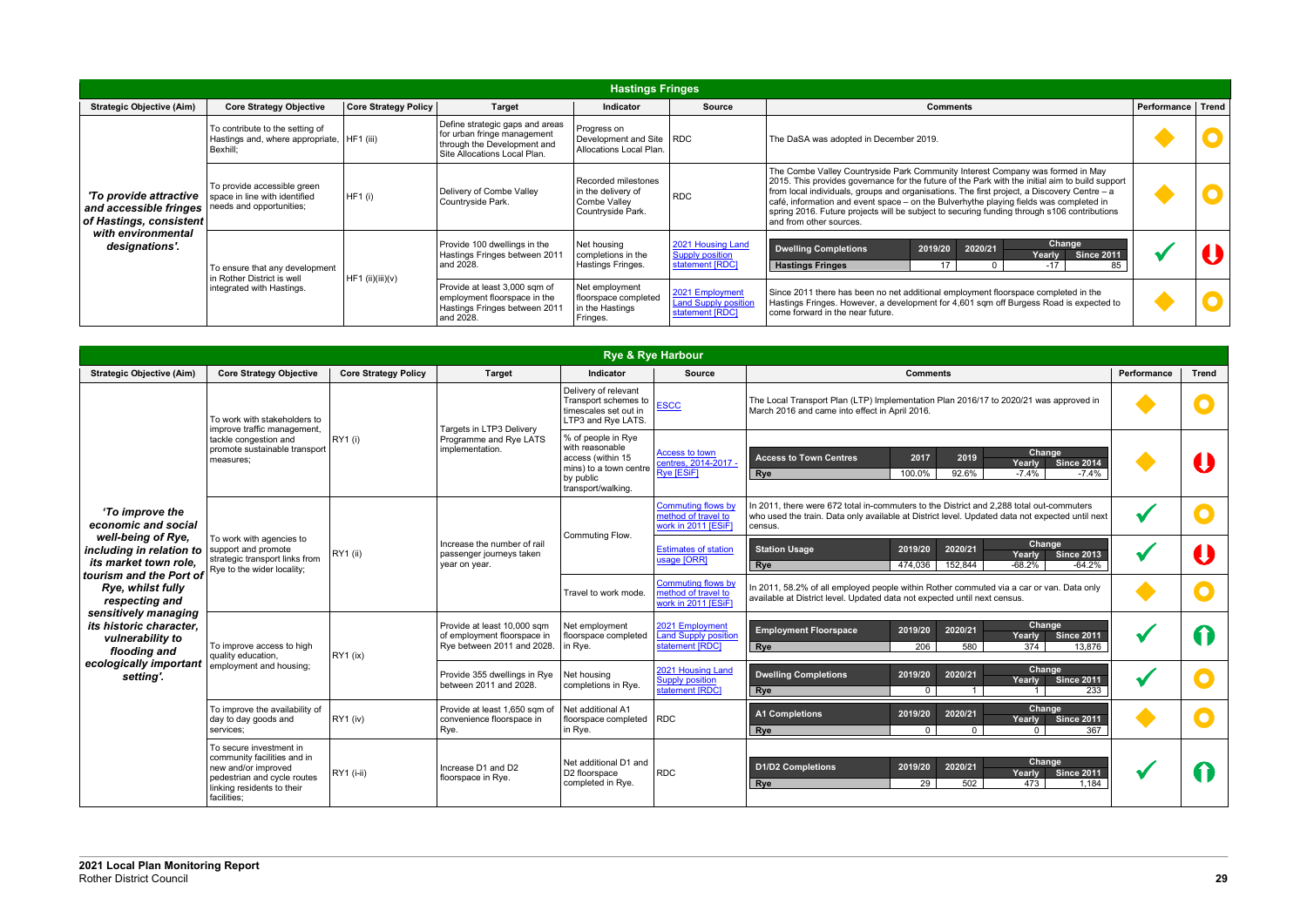|                                  |                                                                                                                               |                             |                                                                     |                                                                     | <b>Rye &amp; Rye Harbour</b>                                                               |                                                                                                                                                                                                                                                                                                                     |             |       |
|----------------------------------|-------------------------------------------------------------------------------------------------------------------------------|-----------------------------|---------------------------------------------------------------------|---------------------------------------------------------------------|--------------------------------------------------------------------------------------------|---------------------------------------------------------------------------------------------------------------------------------------------------------------------------------------------------------------------------------------------------------------------------------------------------------------------|-------------|-------|
| <b>Strategic Objective (Aim)</b> | <b>Core Strategy Objective</b>                                                                                                | <b>Core Strategy Policy</b> | <b>Target</b>                                                       | <b>Indicator</b>                                                    | <b>Source</b>                                                                              | <b>Comments</b>                                                                                                                                                                                                                                                                                                     | Performance | Trend |
|                                  | To conserve and enhance the<br>unique built character and<br>quality of the Citadel and its<br>distinctive landscape setting; | RY1 (iii)                   | 100%                                                                | Support of Policy<br><b>EN3: Design Quality</b><br>at appeal.       | <b>RDC</b>                                                                                 | 2019/20<br>2020/21<br><b>Policy Success at Appeal</b><br><b>Allowed</b><br><b>Allowed</b><br><b>Success</b><br><b>Success</b><br>50.0%<br>62.1%<br>EN <sub>3</sub><br>11                                                                                                                                            |             |       |
|                                  | To protect and sensitively<br>manage the high quality<br>ecological and landscape<br>resources;                               | RY1 (iii)                   | All SSSIs to reach favourable<br>condition.                         | Condition of<br>designated SSSIs in<br>Rother.                      | <b>Condition of SSSI</b><br><b>Units in East Sussex</b><br>[Natural England]               | <b>SSSI Unit Condition</b><br>2021<br>Change<br>2020<br>54.2%<br>63.3%<br>$-9.1\%$<br>Favourable<br>29.2%<br>$-3.3\%$<br>32.5%<br>Unfavourable recovering<br>0.8%<br>2.5%<br>1.7%<br>Unfavourable no change<br>13.3%<br>11.6%<br>1.7%<br>Unfavourable declining<br>$0.0\%$<br>0.8%<br>0.8%<br><b>Part destroved</b> | ▰           |       |
|                                  | To continue to manage, and<br>protect the community from,<br>the risk of flooding.                                            | RY1 (vi)                    | Reduce the number planning<br>permissions contrary to EA<br>advice. | Number of planning<br>permissions granted<br>contrary to EA advice. | <b>Environment Agency</b><br>objections to planning<br>on the basis of flood<br>risk [GOV] | In 2020/21 there were no permissions granted contrary to EA advice.                                                                                                                                                                                                                                                 |             |       |

|                                                                                         |                                                                                                                                    |                             |                                                                                                                                                                                    |                                                                                                                            | <b>Battle</b>                                                                   |                                                                                                                                                                                            |                         |              |
|-----------------------------------------------------------------------------------------|------------------------------------------------------------------------------------------------------------------------------------|-----------------------------|------------------------------------------------------------------------------------------------------------------------------------------------------------------------------------|----------------------------------------------------------------------------------------------------------------------------|---------------------------------------------------------------------------------|--------------------------------------------------------------------------------------------------------------------------------------------------------------------------------------------|-------------------------|--------------|
| <b>Strategic Objective (Aim)</b>                                                        | <b>Core Strategy Objective</b>                                                                                                     | <b>Core Strategy Policy</b> | <b>Target</b>                                                                                                                                                                      | <b>Indicator</b>                                                                                                           | <b>Source</b>                                                                   | <b>Comments</b>                                                                                                                                                                            | Performance             | <b>Trend</b> |
|                                                                                         | To reduce congestion and<br>improve accessibility,<br>especially by non-car modes                                                  | BA1 (ii) (vii)              | Increase the % of people in<br>Battle with reasonable access<br>to town centres by public<br>transport/walking.                                                                    | % of people in Battle<br>with reasonable<br>access (within 15<br>mins) to a town centre<br>by public<br>transport/walking. | <b>Access to town</b><br>centres, 2014-2017 -<br><b>Battle [ESiF]</b>           | <b>Change</b><br>2019<br><b>Access to Town Centres</b><br>2017<br>Yearly<br><b>Since 2014</b><br>72.7%<br>$-6.1%$<br>$-6.1%$<br><b>Battle</b><br>78.7%                                     |                         |              |
|                                                                                         | To enhance the commercial                                                                                                          |                             | Increase the number of<br>business start-ups in Battle.                                                                                                                            | Number of business<br>start-ups.                                                                                           | <b>New business</b><br>registration rate,<br>2011-2020 - Rother<br><b>ESiF1</b> | Change<br><b>New Business Reg. Rate</b><br>2020<br>2019<br><b>Since 2011</b><br>Yearly<br>44.4<br><b>Rother</b><br>47.8<br>$-3.4$<br>$-2.7$                                                |                         |              |
|                                                                                         | and tourism attractiveness of<br>the town centre;                                                                                  | BA1 (I, ii, iv, v)          | Retain and increase the<br>amount of floorspace for town<br>centre uses within Battle.                                                                                             | Net additional<br>floorspace completed<br>for town centre uses<br>(A1, A2, B1a & D2) in<br>Battle.                         | <b>RDC</b>                                                                      | <b>Change</b><br>2020/21<br><b>Town Centre Uses</b><br>2019/20<br>Yearly<br><b>Since 2011</b><br><b>Battle</b><br>-511<br>-511<br>$-345$<br>0 <sup>1</sup>                                 | $\overline{\textbf{x}}$ |              |
| 'To support the market  the AONB;                                                       | To conserve the key<br>characteristics of the town<br>and setting that contribute to                                               | <b>BA1</b> (i) (iii)        | Reduce the number of Listed<br>Buildings at risk.                                                                                                                                  | Number of listed<br>buildings at risk.                                                                                     | Heritage at Risk<br><b>Register Search</b><br>Historic England]                 | At present there are no listed buildings at risk in Battle.                                                                                                                                |                         |              |
| town and tourist<br>centre role and<br>character of Battle and<br>conserve its historic | To provide increased<br>opportunities for employment<br>ocally;                                                                    | BA1 (iv) (vi)               | Provide at least 10,000 sqm<br>of employment floorspace in<br>Battle between 2011 and<br>2028.                                                                                     | Net additional<br>employment<br>floorspace completed<br>in Battle.                                                         | 2021 Employment<br><b>Land Supply position</b><br>statement [RDC]               | Change<br>2020/21<br>2019/20<br><b>Employment Floorspace</b><br><b>Since 2011</b><br>Yearly<br>$-120$<br>$-120$<br><b>Battle</b><br>$\mathbf{0}$<br>-154                                   | $\overline{\textbf{x}}$ |              |
| core and setting'.                                                                      | To improve the level of<br>community and<br>sports/recreation facilities.                                                          | BA1 (vii) (viii)            | Delivery of sport and<br>recreation facilities in<br>accordance with shortfalls<br>identified by Open Space,<br>Sports and Recreation Study<br>and Leisure Facilities<br>Strategy. | Net additional D2<br>floorspace completed RDC<br>in Battle.                                                                |                                                                                 | Change<br>2019/20<br>2020/21<br><b>D2 Completions</b><br>Yearly<br><b>Since 2011</b><br><b>Battle</b><br>$-169$<br>$\Omega$<br>$\Omega$                                                    | $\overline{\textbf{x}}$ |              |
|                                                                                         | To preserve and enhance the<br>historic character of the<br>Abbey and Battlefield and<br>maintain the town's physical<br>identity. | BA1 (i, vi)                 | 100%                                                                                                                                                                               | Support of Policy<br><b>EN3: Design Quality</b><br>at appeal.                                                              | <b>RDC</b>                                                                      | 2019/20<br>2020/21<br><b>Policy Success at Appeal</b><br><b>Success</b><br><b>Success</b><br><b>Allowed</b><br><b>Allowed</b><br>62.1%<br>50.0%<br>EN <sub>3</sub><br>11<br>$\overline{4}$ |                         |              |
|                                                                                         | To make an appropriate<br>contribution towards meeting                                                                             | BA1 (iii), including RDLP   | Provide at least 35%<br>affordable housing on sites of                                                                                                                             | Net housing<br>completions in Battle.                                                                                      | 2021 Housing Land<br><b>Supply position</b><br>statement [RDC]                  | Change<br><b>Dwelling Completions</b><br>2019/20<br>2020/21<br><b>Since 2011</b><br>Yearly<br><b>Battle</b><br>45<br>5 <sub>1</sub><br>6                                                   | $\overline{\textbf{x}}$ |              |
|                                                                                         | local housing needs                                                                                                                | Policies BT2 and BT3        | 10 or more dwellings.                                                                                                                                                              | Gross affordable<br>housing completions<br>in Battle.                                                                      | 2021 Housing Land<br><b>Supply position</b><br>statement <b>IRDC1</b>           | Change<br>2020/21<br><b>Affordable Housing (Gross)</b><br>2019/20<br><b>Since 2011</b><br>Yearly<br>15<br><b>Battle</b><br>$\Omega$<br>$\overline{0}$<br>$\Omega$                          |                         |              |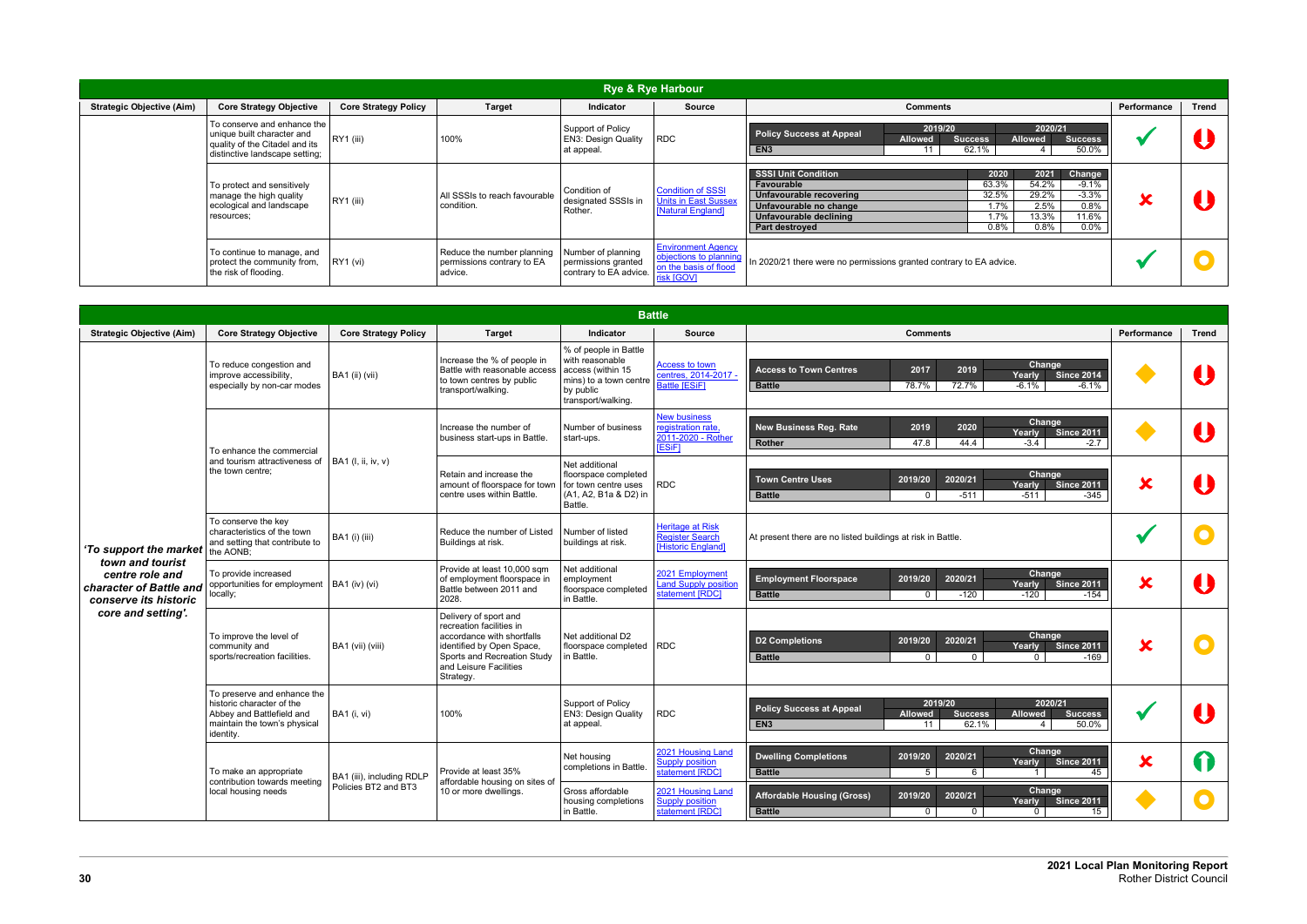| Battle <sup>।</sup>              |                                |                             |                                                                |                                                     |               |                                   |                 |                           |               |                          |             |       |
|----------------------------------|--------------------------------|-----------------------------|----------------------------------------------------------------|-----------------------------------------------------|---------------|-----------------------------------|-----------------|---------------------------|---------------|--------------------------|-------------|-------|
| <b>Strategic Objective (Aim)</b> | <b>Core Strategy Objective</b> | <b>Core Strategy Policy</b> | Target                                                         | Indicator                                           | <b>Source</b> |                                   | <b>Comments</b> |                           |               |                          | Performance | Trend |
|                                  |                                |                             | Reduce the number of<br>households on the Housing<br>Register. | Number of<br>households on the<br>Housing Register. | RDC           | <b>Housing Register</b><br>Rother | 2020<br>1,705   | 2021<br>1,82 <sup>-</sup> | Change<br>116 | Yearly Since 2011<br>-91 |             |       |

|                                                                                                                                                                                                                                      |                                                                                                                                                                                                                                                            |                                                                    |                                                                                                                                                                                                   | <b>Rural Areas</b>                                                                                                                                                                                                       |                                                                                |                                                                                                                                                                                                                                                                                                                                                                                                                                                                                                                                                                                   |                           |             |
|--------------------------------------------------------------------------------------------------------------------------------------------------------------------------------------------------------------------------------------|------------------------------------------------------------------------------------------------------------------------------------------------------------------------------------------------------------------------------------------------------------|--------------------------------------------------------------------|---------------------------------------------------------------------------------------------------------------------------------------------------------------------------------------------------|--------------------------------------------------------------------------------------------------------------------------------------------------------------------------------------------------------------------------|--------------------------------------------------------------------------------|-----------------------------------------------------------------------------------------------------------------------------------------------------------------------------------------------------------------------------------------------------------------------------------------------------------------------------------------------------------------------------------------------------------------------------------------------------------------------------------------------------------------------------------------------------------------------------------|---------------------------|-------------|
| <b>Strategic Objective (Aim)</b>                                                                                                                                                                                                     | <b>Core Strategy Objective</b>                                                                                                                                                                                                                             | <b>Core Strategy Policy</b>                                        | <b>Target</b>                                                                                                                                                                                     | Indicator                                                                                                                                                                                                                | <b>Source</b>                                                                  | <b>Comments</b>                                                                                                                                                                                                                                                                                                                                                                                                                                                                                                                                                                   | Performance               | Trend       |
|                                                                                                                                                                                                                                      | To emphasise the significant<br>contribution of both villages<br>and countryside to the<br>character and culture of<br>Rother:<br>To recognise the individual<br>distinctiveness of villages and<br>to retain and enhance their<br>rich cultural heritage; | RA1<br>RA <sub>2</sub><br>RA3<br>RA4                               | To be in line with the<br>proportions set out in the Core<br>Strategy.                                                                                                                            | Proportion of housing<br>development in<br>villages compared to<br>urban areas.                                                                                                                                          | 2021 Housing Land<br><b>Supply position</b><br>statement [RDC]                 | <b>Dwelling Distribution</b><br>2019/20<br>2020/21<br>Change<br><b>Target</b><br>Diff.<br>29.3%<br>5.3%<br>33.9%<br>34.6%<br>0.7%<br><b>Rural</b>                                                                                                                                                                                                                                                                                                                                                                                                                                 |                           |             |
|                                                                                                                                                                                                                                      |                                                                                                                                                                                                                                                            | including RDLP Policies<br>DS3 and VL1                             | Provide 1,670 dwellings in<br>rural areas between 2011 and<br>2028.                                                                                                                               | Net housing<br>completions in rural<br>areas.                                                                                                                                                                            | 2021 Housing Land<br><b>Supply position</b><br>statement [RDC]                 | Change<br>2020/21<br><b>Dwelling Completions</b><br>2019/20<br><b>Since 2011</b><br>Yearly<br>692<br>81<br>73<br><b>Rural</b><br>-8                                                                                                                                                                                                                                                                                                                                                                                                                                               | $\boldsymbol{\mathsf{x}}$ |             |
|                                                                                                                                                                                                                                      |                                                                                                                                                                                                                                                            | RA1 (i), (iii) (vi)                                                | 100%                                                                                                                                                                                              | Support of Policy<br>EN3: Design Quality<br>at appeal.                                                                                                                                                                   | <b>RDC</b>                                                                     | 2019/20<br>2020/21<br><b>Policy Success at Appeal</b><br><b>Success</b><br><b>Allowed</b><br><b>Success</b><br><b>Allowed</b><br>62.1%<br>EN <sub>3</sub><br>11<br>50.0%<br>$4 \mid$                                                                                                                                                                                                                                                                                                                                                                                              |                           |             |
|                                                                                                                                                                                                                                      | To support sustainable local                                                                                                                                                                                                                               | <b>RA1</b> (ii)                                                    | Increase the number of<br>business starts ups in rural<br>areas.                                                                                                                                  | Number of business<br>starts ups in rural<br>areas.                                                                                                                                                                      | <b>New business</b><br>registration rate,<br>2011-2020 - Rother<br>[ESiF]      | Change<br>2020<br><b>New Business Reg. Rate</b><br>2019<br>Yearly<br><b>Since 2011</b><br>47.8<br>44.4<br>$-3.4$<br>Rother<br>$-2.7$                                                                                                                                                                                                                                                                                                                                                                                                                                              |                           |             |
|                                                                                                                                                                                                                                      | employment opportunities and<br>the economic viability of rural<br>communities:                                                                                                                                                                            | RA <sub>2</sub> (ii)<br>RA3                                        | Increase % of residents with<br>internet connection.                                                                                                                                              | Number of people in<br>East Sussex, aged<br>16+, who have used<br>the internet within the<br>last 3 months.                                                                                                              | <b>Internet users [ONS]</b>                                                    | Change<br>2020<br>2019<br><b>Internet Users</b><br>Yearly<br><b>Since 2013</b><br><b>Adults (16+)</b><br>93.7%<br>91.8%<br>$-2.0%$<br>14.3%                                                                                                                                                                                                                                                                                                                                                                                                                                       |                           |             |
| 'To meet local needs<br>and support vibrant<br>and viable mixed<br>communities in the<br>rural areas, whilst<br>giving particular<br>attention to the social,<br>economic, ecological<br>and intrinsic value of<br>the countryside'. | To promote thriving rural<br>communities with a high<br>quality of life, a strong sense<br>of place and broad active civic<br>participation;                                                                                                               | RA1<br>RA2 (i, ii)                                                 | Increase public participation in<br>planning.                                                                                                                                                     | Number of<br>Neighbourhood Plans<br>underway.                                                                                                                                                                            | <b>RDC</b>                                                                     | <b>Neighbourhood Plans</b><br><b>Stage</b><br><b>Battle</b><br>Reg. 16<br><b>Reg. 16</b><br><b>Burwash</b><br><b>Crowhurst</b><br>Made<br>Etchingham<br>In Progress<br>Fairlight<br>Abandoned<br><b>Hurst Green</b><br>In Progress<br>Peasmarsh<br>In Progress<br>Rye<br>Made<br><b>Salehurst and Robertsbridge</b><br>Made<br>Sedlescombe<br>Made<br>Made<br><b>Ticehurst</b>                                                                                                                                                                                                    |                           | $\mathbf T$ |
|                                                                                                                                                                                                                                      | To be demographically<br>balanced and socially<br>inclusive, particularly in terms<br>of access to housing:                                                                                                                                                | <b>RA1 (v)</b><br>including RDLP Policy<br>VL1                     | Provide at least 40%<br>affordable housing on all<br>schemes of 5 or more<br>dwellings in rural areas.                                                                                            | Gross affordable<br>housing completions<br>in rural areas.                                                                                                                                                               | <b>RDC</b>                                                                     | Change<br>2020/21<br><b>Affordable Housing (Gross)</b><br>2019/20<br><b>Since 2011</b><br>Yearly<br>Rural<br>34<br>40<br>245<br>6                                                                                                                                                                                                                                                                                                                                                                                                                                                 |                           | 1)          |
|                                                                                                                                                                                                                                      | To reduce both the need to                                                                                                                                                                                                                                 |                                                                    |                                                                                                                                                                                                   | % out-commuting by<br>modes in rural areas.                                                                                                                                                                              | <b>Commuting flows by</b><br>method of travel to<br>work in 2011 <b>IESiF1</b> | In 2011, 16.9% of out-commuters used public transport. Data only available only at District<br>level. Updated data not expected until next census.                                                                                                                                                                                                                                                                                                                                                                                                                                |                           |             |
|                                                                                                                                                                                                                                      | private car, by promoting the<br>use of public transport and<br>supporting viable and<br>accessible services and<br>facilities within villages;<br>To ensure rural communities<br>have access to necessary<br>infrastructure;                              | travel and reliance on the<br>RA1 (ii), (iv), (vi)<br>RA1 (vi, vi) | Increase % of new<br>development within 30<br>minutes public transport time<br>by public transport to GP<br>services, primary and<br>secondary school,<br>employment and a major retai<br>centre. | % of people in rural<br>areas within 30 mins<br>public transport time<br>of Employment<br>Centres, Primary<br>Schools, Secondary<br>Schools, Further<br>Education, GPs,<br>Hospitals, Food<br>Stores and Town<br>Centres | Journey times to key<br>services by lower<br>super output area<br><b>IGOVI</b> | Change<br>2017<br>2019<br><b>Rural Areas</b><br><b>Since 2014</b><br>Yearly<br>90.0%<br>3.5%<br><b>Employment Centres</b><br>87.4%<br>2.6%<br>94.0%<br>96.4%<br>2.1%<br><b>Primary Schools</b><br>2.4%<br>$-1.3%$<br>4.3%<br><b>Secondary Schools</b><br>75.1%<br>73.8%<br>43.5%<br>20.9%<br>$-22.6%$<br>$-22.9%$<br><b>Further Education</b><br>88.0%<br>87.2%<br>$-0.8%$<br><b>GPs</b><br>$-5.2%$<br>13.7%<br>12.2%<br>$-1.5%$<br>4.9%<br><b>Hospitals</b><br>8.8%<br><b>Food Stores</b><br>91.8%<br>100.0%<br>8.2%<br>49.6%<br>53.7%<br>4.1%<br>$-0.7%$<br><b>Town Centres</b> |                           |             |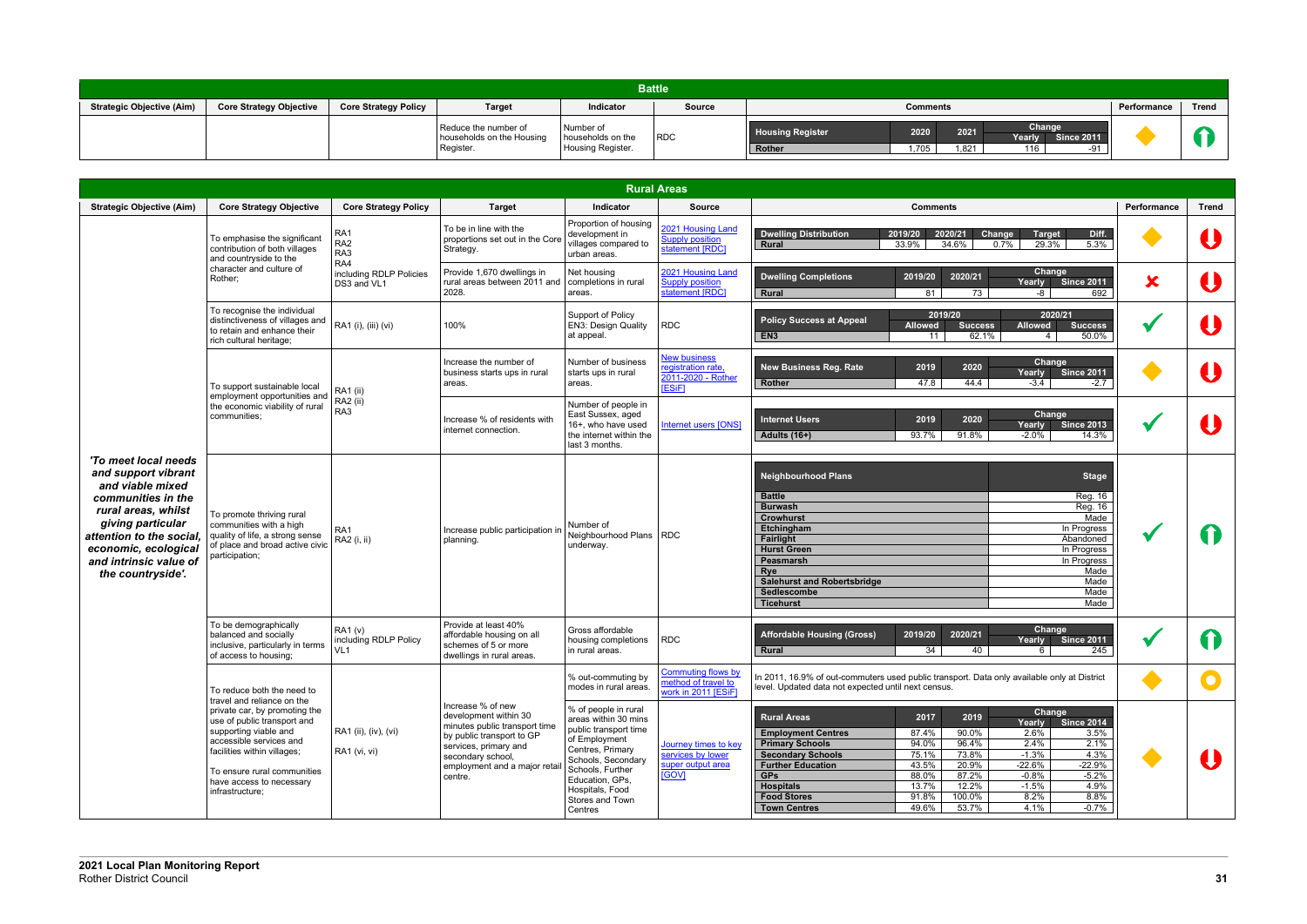|                                  |                                                                                                                                |                                                                                            |                                                                                                   | <b>Rural Areas</b>                                                                  |                                                                              |                                                                                                                                                                                                                                                                                                                                                                                                                           |                         |              |
|----------------------------------|--------------------------------------------------------------------------------------------------------------------------------|--------------------------------------------------------------------------------------------|---------------------------------------------------------------------------------------------------|-------------------------------------------------------------------------------------|------------------------------------------------------------------------------|---------------------------------------------------------------------------------------------------------------------------------------------------------------------------------------------------------------------------------------------------------------------------------------------------------------------------------------------------------------------------------------------------------------------------|-------------------------|--------------|
| <b>Strategic Objective (Aim)</b> | <b>Core Strategy Objective</b>                                                                                                 | <b>Core Strategy Policy</b>                                                                | <b>Target</b>                                                                                     | <b>Indicator</b>                                                                    | <b>Source</b>                                                                | <b>Comments</b>                                                                                                                                                                                                                                                                                                                                                                                                           | Performance             | <b>Trend</b> |
|                                  | To protect the open<br>countryside and retain its<br>intrinsic rural character for<br>the benefit of residents and<br>visitors | <b>RA1</b> (i)<br>RA2 (ii, viii)<br>RA3<br>RA4<br>including RDLP Policy<br>DS <sub>3</sub> | 100%                                                                                              | Support of<br>countryside policies at RDC<br>appeal.                                |                                                                              | 2020/21<br>2019/20<br><b>Policy Success at Appeal</b><br><b>Allowed</b><br><b>Allowed</b><br><b>Success</b><br><b>Success</b><br>RA2/RA3<br>83.3%<br>88.9%<br>$5^{\circ}$<br>1                                                                                                                                                                                                                                            |                         |              |
|                                  | To respect and conserve the<br>historic landscape mosaic,<br>particularly in the High Weald<br>AONB:                           | <b>RA1</b> (i)<br>RA <sub>2</sub><br>RA3<br>RA4                                            | 100%                                                                                              | Support of Policy<br>EN1: Landscape<br>Stewardship (AONB)<br>at appeal.             | <b>RDC</b>                                                                   | 2019/20<br>2020/21<br><b>Policy Success at Appeal</b><br><b>Success</b><br><b>Success</b><br><b>Allowed</b><br><b>Allowed</b><br>EN <sub>1</sub><br>$\overline{7}$<br>78.1%<br>2<br>81.8%                                                                                                                                                                                                                                 |                         |              |
|                                  | To support agriculture and<br>foster other land-based                                                                          | RA <sub>2</sub><br>RA3                                                                     | Maintain or increase the % of<br>people in farming or land<br>based industries in rural<br>areas. | % of people employed<br>in farming and land-<br>based industries in<br>rural areas. | <b>Employment by</b><br>industry UK<br>SIC(2007), 2015-2020<br><b>IESIF1</b> | Change<br>2020<br><b>Employment Industry</b><br>2019<br><b>Since 2011</b><br>Yearly<br>5.7%<br>5.9%<br>Agriculture, etc<br>0.8%<br>$0.1\%$                                                                                                                                                                                                                                                                                |                         |              |
|                                  | industries:                                                                                                                    | RA4                                                                                        | Provide affordable housing in<br>accordance with Policy LHN2.                                     | Gross affordable<br>housing completions<br>in rural areas.                          | 2021 Housing Land<br><b>Supply position</b><br>statement [RDC]               | Change<br><b>Affordable Housing (Gross)</b><br>2019/20<br>2020/21<br><b>Since 2011</b><br>Yearly<br>34<br>Rural<br>40<br>245<br>6                                                                                                                                                                                                                                                                                         |                         |              |
|                                  | To promote environmentally<br>sensitive land management in<br>a way that supports the                                          | RA2 (I, ii, viii)<br>RA3 (v)<br>RA4 (ii) (iv)                                              | All SSSIs to achieve<br>favourable condition.                                                     | Condition of<br>designated SSSIs in<br>Rother.                                      | <b>Condition of SSSI</b><br>Units in East Sussex<br><b>Natural Englandl</b>  | <b>SSSI Unit Condition</b><br>2021<br>Change<br>2020<br>63.3%<br>54.2%<br>$-9.1%$<br>Favourable<br>29.2%<br>$-3.3%$<br>32.5%<br>Unfavourable recovering<br>0.8%<br>2.5%<br>1.7%<br>Unfavourable no change<br>13.3%<br>11.6%<br>1.7%<br>Unfavourable declining<br>0.8%<br>0.8%<br>$0.0\%$<br><b>Part destroyed</b>                                                                                                         | $\overline{\textbf{x}}$ |              |
|                                  | diversity of natural habitats;                                                                                                 |                                                                                            | Maintain or increase.                                                                             | Uptake of Countryside<br>& Environmental<br>Stewardship<br>schemes.                 | <b>Natural England</b>                                                       | Approximately half of the rural area of Rother is covered by Countryside & Environmental<br>Stewardship schemes. A map showing Countryside and Environmental Stewardships is<br>available in the Green Infrastructure study (Map 16). In 2016, the Environmental<br>Stewardship (Higher Level Stewardship and Entry Level Stewardship) scheme was replaced<br>by the new agri-environment Countryside Stewardship scheme. |                         |              |
|                                  | To support sustainable<br>tourism and recreation.<br>including improved access to<br>the countryside.                          | RA2 (iii), (vi), (vii)<br>RA3 (ii)<br>RA4(b)                                               | Increase access to woodland.                                                                      | Area of Ancient<br>Woodland in Rother.                                              | <b>RDC</b>                                                                   | In January 2015, there was some 8,114 ha of Ancient Woodland in Rother. This is<br>approximately 15.7% of the total area of Rother.                                                                                                                                                                                                                                                                                       |                         |              |

| <b>Sustainable Development</b>                                                                            |                                                                                                                  |                             |                                                                                                         |                                                       |                                                                                                                     |                                                                                                                                                                                                                                 |             |       |  |
|-----------------------------------------------------------------------------------------------------------|------------------------------------------------------------------------------------------------------------------|-----------------------------|---------------------------------------------------------------------------------------------------------|-------------------------------------------------------|---------------------------------------------------------------------------------------------------------------------|---------------------------------------------------------------------------------------------------------------------------------------------------------------------------------------------------------------------------------|-------------|-------|--|
| <b>Strategic Objective (Aim)</b>                                                                          | <b>Core Strategy Objective</b>                                                                                   | <b>Core Strategy Policy</b> | <b>Target</b>                                                                                           | Indicator                                             | <b>Source</b>                                                                                                       | <b>Comments</b>                                                                                                                                                                                                                 | Performance | Trend |  |
| 'To mitigate and adapt  <br>to climate change<br>impacts and to use<br>natural resources<br>efficiently'. | To reduce carbon emissions<br>and move towards a low<br>carbon future;                                           | SRM1 (i-vii)                | Reduce CO2 emissions in<br>Rother.                                                                      | Per capita CO2<br>emissions in Rother.                | UK local authority and<br>regional carbon dioxide<br>emissions national<br>statistics: 2005 to 2019<br><b>IGOVI</b> | Change<br>2018<br>2019<br><b>Emissions</b><br><b>Since 2011</b><br>Yearly<br>Per Capita (t)<br>4.3<br>4.0<br>$-0.3$<br>$-1.4$<br>Updated data not yet available.                                                                |             |       |  |
|                                                                                                           |                                                                                                                  | SRM2 (i)                    | Increase the length of rivers<br>and canals which are of high<br>quality and good quality in<br>Rother. | Daily domestic water<br>use per person in<br>Rother.  | Indicator no longer<br>available.                                                                                   | This indicator is no longer available. A suitable alternative will be looked at in future Local<br>Plan Monitoring Reports.                                                                                                     |             |       |  |
|                                                                                                           | To maintain an adequate,<br>safe water supply, use water<br>resources efficiently, and<br>avoid their pollution. |                             | Improve bathing water quality<br>at beaches in Rother.                                                  | <b>Bathing water quality</b><br>at beaches in Rother. | <b>Bathing water quality,</b><br>2016-2019 [Environmer<br>Agency]                                                   | <b>Classification</b><br><b>Bathing Water Quality</b><br>2019<br>2018<br><b>Bexhill</b><br>Sufficient<br>Sufficient<br>Camber<br>Excellent<br>Excellent<br>Good<br>Norman's Bay<br>Good<br>Winchelsea<br>Excellent<br>Excellent |             |       |  |

| <b>Communities</b>                      |                                                                       |                             |                                               |                                                       |               |                                                             |                                                                               |             |       |
|-----------------------------------------|-----------------------------------------------------------------------|-----------------------------|-----------------------------------------------|-------------------------------------------------------|---------------|-------------------------------------------------------------|-------------------------------------------------------------------------------|-------------|-------|
| <b>Strategic Objective (Aim)</b>        | <b>Core Strategy Objective</b>                                        | <b>Core Strategy Policy</b> | Target                                        | Indicator                                             | <b>Source</b> | <b>Comments</b>                                             |                                                                               | Performance | Trend |
| 'To continue to<br>support, and further | To develop inclusive<br>community life including<br>support networks; | CO1, CO2, CO3,              | Increase C2, D1 & D2<br>floorspace in Rother. | Net additional C2, D1<br>8 D2 completed ir<br>Rother. | RDC           | C2, D1 & D2 Floorspace<br>2019/20<br>5,700<br><b>Rother</b> | Change<br>2020/21<br>Yearly<br><b>Since 2011</b><br>8,275<br>$-6,056$<br>-356 |             |       |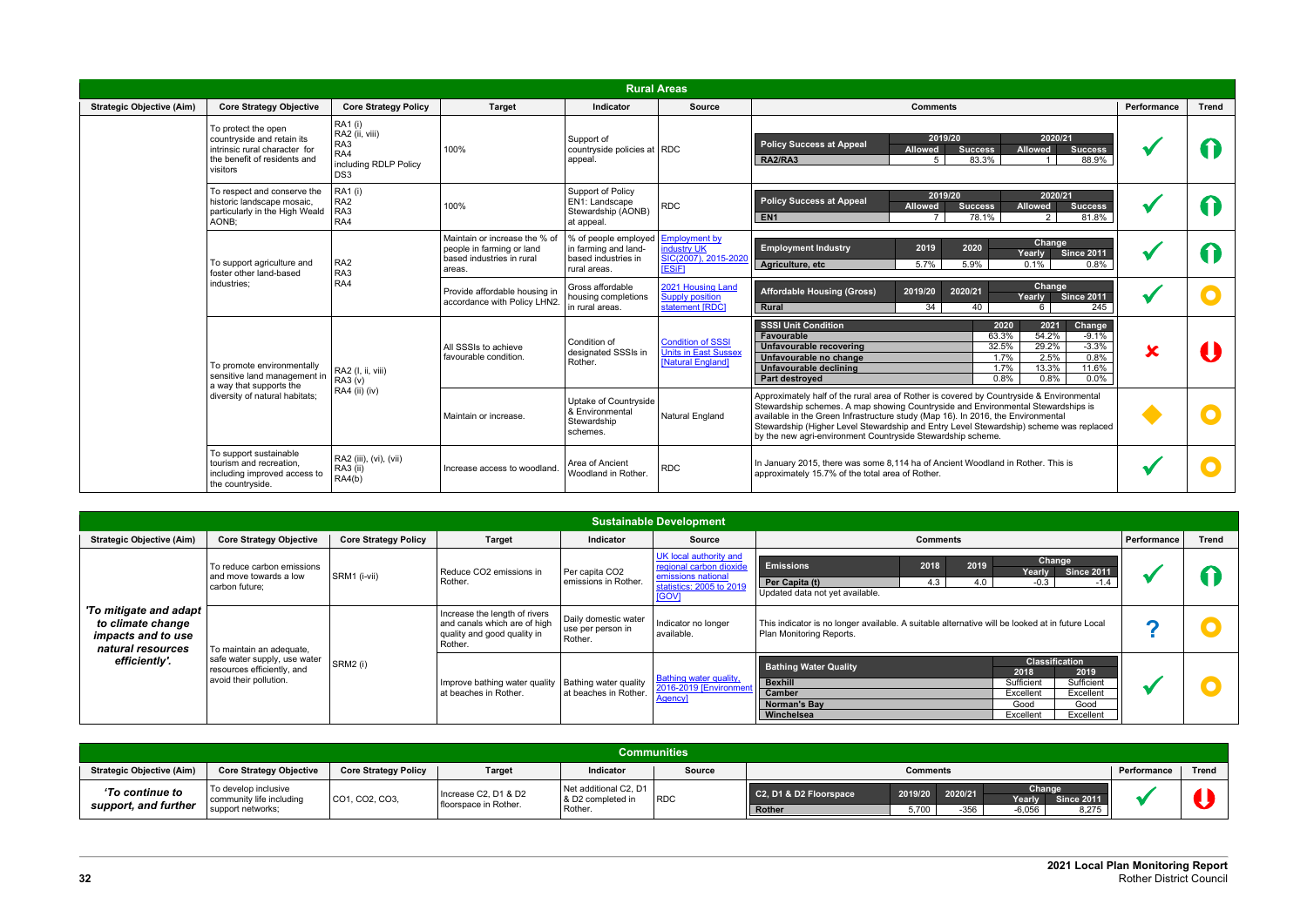|                                                                    |                                                                       |                             |                                                                                                                                                                                 |                                                                                                                            | <b>Communities</b>                                                |                                                                                                                         |                               |                         |              |
|--------------------------------------------------------------------|-----------------------------------------------------------------------|-----------------------------|---------------------------------------------------------------------------------------------------------------------------------------------------------------------------------|----------------------------------------------------------------------------------------------------------------------------|-------------------------------------------------------------------|-------------------------------------------------------------------------------------------------------------------------|-------------------------------|-------------------------|--------------|
| <b>Strategic Objective (Aim)</b>                                   | <b>Core Strategy Objective</b>                                        | <b>Core Strategy Policy</b> | <b>Target</b>                                                                                                                                                                   | Indicator                                                                                                                  | <b>Source</b>                                                     | <b>Comments</b>                                                                                                         |                               | Performance             | <b>Trend</b> |
| develop, vibrant, safe,<br>balanced and inclusive<br>communities'. | To promote healthy, active<br>lifestyles;                             | CO1, CO2, CO3               | Delivery of sport and<br>recreation facilities in<br>accordance with shortfalls<br>identified set by Open Space,<br>Sports Recreation Study and<br>Leisure Facilities Strategy. | Participation in sport<br>within Rother.                                                                                   | <b>Active Lives Survey</b><br>[Sport England]                     | Change<br>2019/20<br><b>Participation in Sport</b><br>2018/19<br>Yearly<br>$-3.2%$<br>Adults (16+)<br>79.2%<br>76.0%    | <b>Since 2013</b><br>$-1.5%$  | X                       |              |
|                                                                    |                                                                       |                             |                                                                                                                                                                                 | Net additional C2<br>floorspace completed RDC<br>in Rother.                                                                |                                                                   | Change<br>C2, D1 & D2 Floorspace<br>2020/21<br>2019/20<br>Yearly<br>$-3.771$<br>3,361<br>$-410$<br><b>Rother</b>        | <b>Since 2011</b><br>3,532    |                         |              |
|                                                                    | To support older people,<br>particularly to live<br>independently;    | CO1, CO2, CO3, CO5          | Increase C2 floorspace in<br>Rother.                                                                                                                                            | % of people in Rother<br>with reasonable<br>access (within 15<br>mins) to a town centre<br>by public<br>transport/walking. | Access to town<br>centres, 2014-2017 -<br>Rother [ESiF]           | Change<br>2019<br>2017<br><b>Access to Town Centres</b><br>Yearly<br>$-2.0%$<br>29.3%<br>27.3%<br>Rother                | <b>Since 2014</b><br>$-3.3%$  |                         |              |
|                                                                    |                                                                       |                             |                                                                                                                                                                                 | Net housing<br>completions in<br>Rother.                                                                                   | 2021 Housing Land<br><b>Supply position</b><br>statement [RDC]    | Change<br><b>Dwelling Completions</b><br>2019/20<br>2020/21<br>Yearly<br>247<br>175<br>$-72$<br><b>Rother</b>           | <b>Since 2011</b><br>2,001    | $\overline{\textbf{x}}$ |              |
|                                                                    |                                                                       |                             |                                                                                                                                                                                 | Net employment<br>floorspace completed<br>in Rother.                                                                       | 2021 Employment<br><b>Land Supply position</b><br>statement [RDC] | Change<br>2019/20<br>2020/21<br><b>Employment Floorspace</b><br>Yearly<br>4,312<br>250<br>$-4.062$<br>Rother            | <b>Since 2011</b><br>23,323   | $\overline{\textbf{x}}$ |              |
|                                                                    | To be more attractive to<br>young people as a place to<br>live:       | CO1, CO2, CO3, CO4          | Provide affordable housing in<br>accordance with Policy LHN2.                                                                                                                   | Net additional<br>floorspace completed<br>for town centre uses<br>(A1, A2, B1a & D2) in<br>Rother.                         | <b>RDC</b>                                                        | Change<br>2020/21<br><b>Town Centre Uses</b><br>2019/20<br>Yearly<br>$-215$<br>-614<br>-399<br><b>Rother</b>            | <b>Since 2011</b><br>$-4,560$ | X                       |              |
|                                                                    |                                                                       |                             |                                                                                                                                                                                 | % 16-18 year olds not<br>in education,<br>employment or<br>training (NEET).                                                | <b>ESCC RPA</b><br><b>Dashboard</b>                               | Change<br><b>Mar</b><br><b>Mar</b><br>16yrs & 17yrs NEET<br>2020<br>2021<br>Yearly<br>3.9%<br>Rother<br>4.2%<br>$-0.3%$ | <b>Since 2013</b><br>$-0.3%$  |                         | 6            |
|                                                                    | To maintain low crime levels<br>and improve the feeling of<br>safety. | CO <sub>6</sub>             | Reduce crime rates.                                                                                                                                                             | Recorded crime rates<br>in Rother.                                                                                         | Police recorded crime<br>and outcomes open<br>data tables [GOV]   | Change<br>Crime (Offences/1,000 Pop.)<br>2019/20<br>2020/21<br>Yearly<br>Rother<br>63.4<br>52.8<br>$-16.7%$             | <b>Since 2011</b><br>25.5%    | X                       | 11           |

|                                               |                                                                                                                                      |                                                      |                                                                                       |                                                                                                     | <b>Housing</b>                                                 |                                                                                                                                                                         |             |              |
|-----------------------------------------------|--------------------------------------------------------------------------------------------------------------------------------------|------------------------------------------------------|---------------------------------------------------------------------------------------|-----------------------------------------------------------------------------------------------------|----------------------------------------------------------------|-------------------------------------------------------------------------------------------------------------------------------------------------------------------------|-------------|--------------|
| <b>Strategic Objective (Aim)</b>              | <b>Core Strategy Objective</b>                                                                                                       | <b>Core Strategy Policy</b>                          | <b>Target</b>                                                                         | <b>Indicator</b>                                                                                    | <b>Source</b>                                                  | <b>Comments</b>                                                                                                                                                         | Performance | <b>Trend</b> |
|                                               | To provide and maintain a<br>housing stock that supports<br>sustainable, inclusive,<br>communities in both towns<br>and rural areas: | LHN1 (i-vii)<br>LHN <sub>5</sub><br>LHN <sub>6</sub> | Achieve housing targets set<br>by Core Strategy.                                      | Net housing<br>completions in<br>Rother.                                                            | 2021 Housing Land<br><b>Supply position</b><br>statement [RDC] | Change<br><b>Dwelling Completions</b><br>2020/21<br>2019/20<br><b>Since 2011</b><br>Yearly<br>247<br>175<br>2,001<br>Rother<br>$-72$                                    | X           |              |
| 'To provide housing in<br>a way that supports |                                                                                                                                      |                                                      |                                                                                       | Net additional<br>dwellings in previous<br>years, for the<br>reporting year and in<br>future years. | 2021 Housing Land<br><b>Supply position</b><br>statement [RDC] | Details of past completions and future projections are available in the appendices of the<br>2021 Housing Land Supply position statement.                               | æ           |              |
| local priorities and<br>provides choice,      |                                                                                                                                      |                                                      |                                                                                       | Additional pitches<br>(Gypsy & Traveller)<br>since 2011.                                            | <b>RDC</b>                                                     | <b>Since 2011</b><br><b>G&amp;T Pitches Approved</b><br>2020/21<br>Rother<br>$12 \overline{ }$                                                                          |             |              |
| including for<br>affordable housing'.         | To respond to the changing<br>mix and needs of<br>households, including more<br>older person households;                             | LHN1 (I, vii)                                        | To provide a proportion of<br>l residential schemes suitable<br>for elderly occupants | Achievina<br>independence for<br>older people through<br>rehab/intermediate<br>care.                | <b>ESCC</b>                                                    | Older people achieving<br>Change<br>2019/20<br>2020/21<br><b>Since 2011</b><br>independence<br><b>Yearly</b><br>89.2%<br>$-0.6%$<br>88.4%<br>0.8%<br><b>East Sussex</b> |             |              |
|                                               |                                                                                                                                      |                                                      | conforming to Lifetime Homes<br>standard.                                             | Net housing<br>completions in<br>Rother.                                                            | 2021 Housing Land<br><b>Supply position</b><br>statement [RDC] | Change<br>2020/21<br><b>Dwelling Completions</b><br>2019/20<br><b>Since 2011</b><br>Yearly<br>247<br>175<br>$-72$<br>Rother<br>2,001                                    | ◚           |              |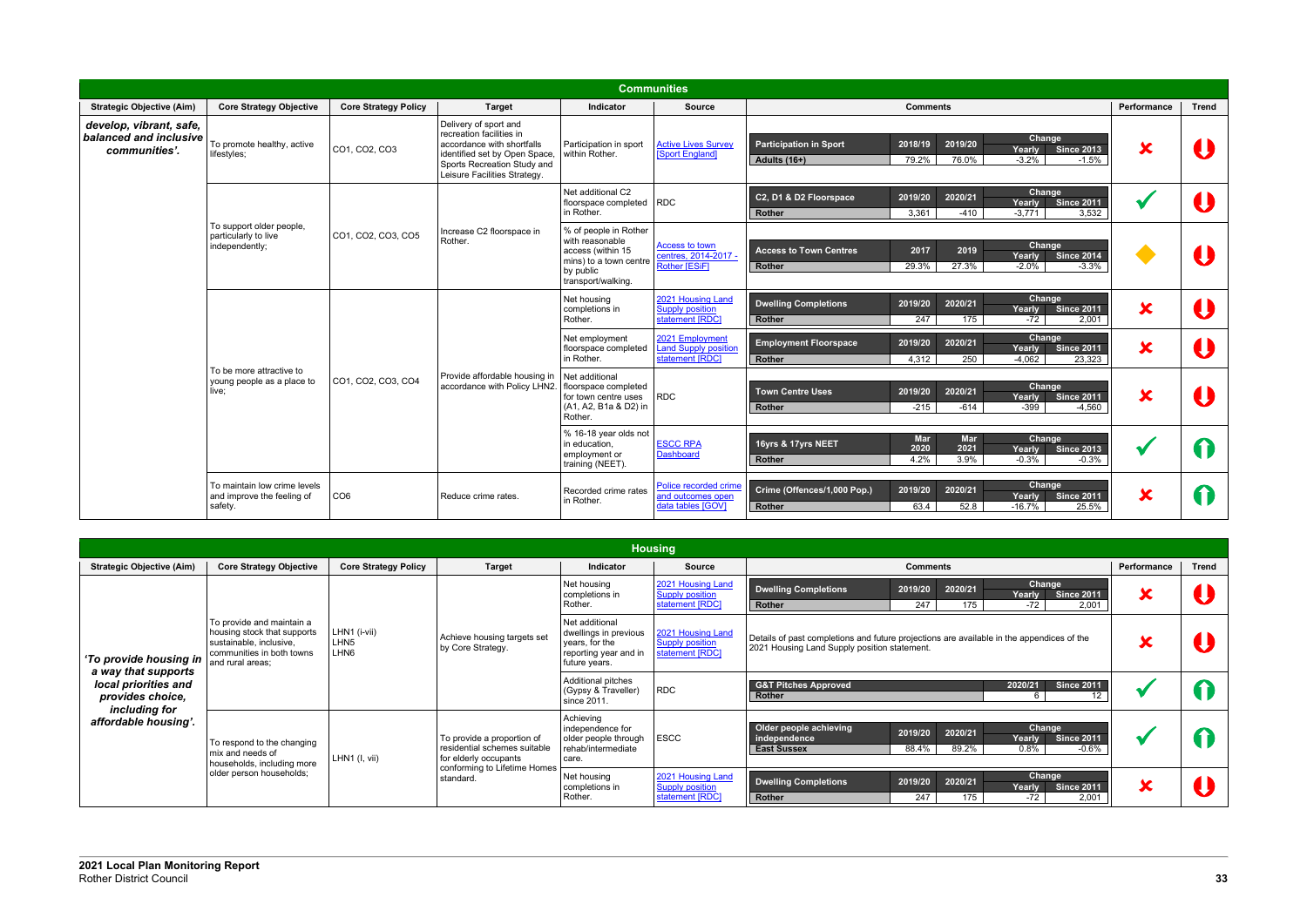|                                  |                                                                                                         |                               |                                                                                  |                                                                     | <b>Housing</b>                                                          |                                                                                                                                                                                                                                                     |             |       |
|----------------------------------|---------------------------------------------------------------------------------------------------------|-------------------------------|----------------------------------------------------------------------------------|---------------------------------------------------------------------|-------------------------------------------------------------------------|-----------------------------------------------------------------------------------------------------------------------------------------------------------------------------------------------------------------------------------------------------|-------------|-------|
| <b>Strategic Objective (Aim)</b> | <b>Core Strategy Objective</b>                                                                          | <b>Core Strategy Policy</b>   | <b>Target</b>                                                                    | <b>Indicator</b>                                                    | <b>Source</b>                                                           | <b>Comments</b>                                                                                                                                                                                                                                     | Performance | Trend |
|                                  | To increase the availability of<br>affordable housing;                                                  | LHM (v)<br>LHN (i-iv)<br>LHN4 | Provide 850 affordable<br>dwellings in Rother between<br>2011 and 2028.          | Gross affordable<br>housing completions<br>in Rother.               | 2021 Housing Land<br><b>Supply position</b><br>statement [RDC]          | Change<br><b>Affordable Housing (Gross)</b><br>2019/20<br>2020/21<br><b>Since 2011</b><br>Yearly<br>67<br>-36<br>748<br>Rother<br>103                                                                                                               |             |       |
|                                  |                                                                                                         |                               |                                                                                  | Lower quartile<br>property price to<br>earnings ratio in<br>Rother. | Lower quartile<br>affordability ratios,<br>2011-2020 - Rother<br>[ESiF] | <b>Lower Quartile Affordable</b><br>Change<br>2019/20<br>2020/21<br>Ratio (Workplace-based)<br><b>Since 2011</b><br>Yearly<br>10.92<br>11.58<br>$-0.66$<br>1.59<br><b>Rother</b>                                                                    | X           |       |
|                                  | To provide housing choices<br>that encourage young people<br>LHN <sub>3</sub>                           | LHN1(i)                       | Contribute to an overall<br>balance of 65% social rented<br>and 35% intermediate | Average house prices<br>in Rother.                                  | <b>Average (mean)</b><br>house prices, 2011-<br>2020 - Rother [ESiF]    | Change<br>2019/20<br>2020/21<br><b>Mean House Prices</b><br>Yearly<br><b>Since 2011</b><br>£318,845<br>£339,134<br>Rother<br>£20,289<br>£84,572                                                                                                     | X           |       |
|                                  | to live locally;                                                                                        |                               | affordable housing.                                                              | Gross affordable<br>housing completions<br>in Rother, by type.      | 2021 Housing Land<br><b>Supply position</b><br>statement [RDC]          | <b>Change</b><br>2020/21<br>2019/20<br><b>Affordable Housing (Gross)</b><br><b>Since 2011</b><br>Yearly<br>32 <sup>°</sup><br>516<br>Rented<br>58<br>$-26$<br>35<br>232<br>$-10$<br>45<br>Shared/Intermediate<br>67<br>$-36$<br>748<br>103<br>Total |             |       |
|                                  | To make effective use of<br>existing housing stock,<br>including bringing empty<br>homes back into use. |                               | Reduce the number of long<br>term (6 months+) empty<br>homes in Rother.          | Number of long term<br>empty homes in<br>Rother.                    | Table 615: Vacant<br>dwellings by local<br>authority [GOV]              | Change<br>2019<br><b>Long-term Vacant Dwellings</b><br>2020<br><b>Since 2011</b><br>Yearly<br>352<br>456<br><b>Rother</b><br>-160<br>$-104$                                                                                                         |             |       |

|                                                                                          |                                                                              |                                                      |                                                                                         |                                                                                                    | Economy                                                                               |                                                                                                                                                                                                                                                                                                                                                                                                                                                                                                                                           |             |              |
|------------------------------------------------------------------------------------------|------------------------------------------------------------------------------|------------------------------------------------------|-----------------------------------------------------------------------------------------|----------------------------------------------------------------------------------------------------|---------------------------------------------------------------------------------------|-------------------------------------------------------------------------------------------------------------------------------------------------------------------------------------------------------------------------------------------------------------------------------------------------------------------------------------------------------------------------------------------------------------------------------------------------------------------------------------------------------------------------------------------|-------------|--------------|
| <b>Strategic Objective (Aim)</b>                                                         | <b>Core Strategy Objective</b>                                               | <b>Core Strategy Policy</b>                          | <b>Target</b>                                                                           | Indicator                                                                                          | <b>Source</b>                                                                         | <b>Comments</b>                                                                                                                                                                                                                                                                                                                                                                                                                                                                                                                           | Performance | <b>Trend</b> |
|                                                                                          | To raise aspirations and<br>improve educational<br>attainment. where needed: | EC1(i)                                               | Increase the % of pupils<br>achieving 5 or more GCSEs,<br>including English & Maths, at | % of pupils achieving<br>a good level of<br>development across<br>Early Years<br>Foundation Stage. | <b>Early years</b><br>foundation stage<br>profile [GOV]                               | In 2018, 76.0% of pupils achieved a good level of development across Early Years<br>Foundation Stage in East Sussex. This is down 0.5% from 76.5% in 2018 and up 24.0%<br>from 52.0% in 2011. Data only available at County level. The early years foundation stage<br>profile results in England: 2019 to 2020 publication has been cancelled due to coronavirus<br>(COVID-19).                                                                                                                                                          |             |              |
|                                                                                          |                                                                              |                                                      | grades A*-C.                                                                            | % of pupils achieving<br>the English<br>Baccalaureate.                                             | <b>GCSEs (key stage 4)</b><br><b>IGOVI</b>                                            | <b>Pupils achieving the English</b><br>Change<br>2019/20<br>2020/21<br><b>Baccalaureate</b><br><b>Since 2011</b><br>Yearly<br>1.6%<br>28.7%<br><b>East Sussex</b><br>27.1%<br>13.3%                                                                                                                                                                                                                                                                                                                                                       |             |              |
|                                                                                          |                                                                              |                                                      | Increase the % of students<br>aged 16+ in full time<br>education.                       | % 16-18 year olds not<br>in education.<br>employment or<br>training (NEET).                        | <b>ESCC RPA</b><br><b>Dashboard</b>                                                   | Change<br><b>Mar</b><br>Mar<br>16yrs & 17yrs NEET<br>2020<br>2021<br><b>Since 2013</b><br>Yearly<br>3.9%<br>4.2%<br>$-0.3%$<br>$-0.3%$<br>Rother                                                                                                                                                                                                                                                                                                                                                                                          |             |              |
| 'To secure sustainable<br>economic growth for<br>existing and future                     | To increase skill levels:                                                    | EC1 (I, ii, iii, viii)<br>EC <sub>5</sub>            |                                                                                         | % of working age<br>people with no<br>qualifications.                                              | <b>Qualifications of</b><br>working age<br>population, 2011-<br>2020 - Rother [ESiF]  | Change<br><b>Working Age Population</b><br>2019<br>2020<br><b>Since 2011</b><br>Yearly<br>9.3%<br><b>No Qualifications</b><br>3.0%<br>6.3%<br>$-1.7%$                                                                                                                                                                                                                                                                                                                                                                                     |             |              |
| residents and provide<br>greater prosperity and<br>employment<br>opportunities for all'. |                                                                              |                                                      | Reduce the % of working age<br>people with no qualifications.                           | % of people<br>emploved in<br>knowledge-based<br>industries.                                       | <b>Employment by</b><br><b>ndustry UK</b><br>SIC(2007), 2015-<br>2020 - Rother [ESiF] | Change<br>2020<br><b>Employment Industry</b><br>2019<br>Yearly<br><b>Since 2011</b><br><b>Manufacturing</b><br>5.7%<br>5.0%<br>$-0.7%$<br>$-0.1%$<br>1.7%<br>1.6%<br>$0.0\%$<br>0.0%<br>Info and comms<br>6.5%<br>5.9%<br>$-0.7%$<br>$-0.1%$<br>Prof, scientific and technical<br>13.9%<br>12.6%<br>$-1.3%$<br>$-0.1%$<br><b>Total</b>                                                                                                                                                                                                    |             |              |
|                                                                                          | To increase the business<br>base and overall productivity;                   | EC1 (i-vii)<br>$EC2$ (i-v)<br>EC4<br>EC <sub>5</sub> | Increase employment<br>floorspace.                                                      | Net employment<br>floorspace completed<br>in Rother, by type.                                      | 2021 Employment<br><b>Land Supply position</b><br>statement [RDC]                     | Change<br>2019/20<br>2020/21<br><b>Employment Floorspace</b><br><b>Since 2011</b><br>Yearly<br>264<br>$-264$<br>5.482<br><b>B1</b><br>$\mathbf{0}$<br>888<br>$-301$<br>$-1,189$<br>B <sub>1</sub> a<br>$-2,108$<br>B <sub>1</sub> b<br>$\mathbf 0$<br>$\overline{0}$<br>$\mathbf{0}$<br>$\Omega$<br>$-99$<br>B <sub>1c</sub><br>$-160$<br>$-61$<br>1,314<br>206<br>$-455$<br>$-661$<br><b>B2</b><br>$-4,481$<br><b>B8</b><br>3,053<br>1,166<br>26,447<br>$-1,887$<br>$-3.331$<br><b>B</b> (Mixed)<br>$\Omega$<br>$\mathbf{0}$<br>$\Omega$ |             |              |
|                                                                                          |                                                                              |                                                      | Reduce the long term<br>unemployment rate in Rother.                                    | Unemployment rate in<br>Rother.                                                                    | <b>Unemployment</b><br>estimates, 2011-2021<br>Rother [ESiF]                          | Change<br>2020/21<br><b>Unemployment Estimate</b><br>2019/20<br><b>Since 2011</b><br>Yearly<br>0.5%<br>$-4.0%$<br>3.4%<br>3.9%<br>Rother                                                                                                                                                                                                                                                                                                                                                                                                  |             |              |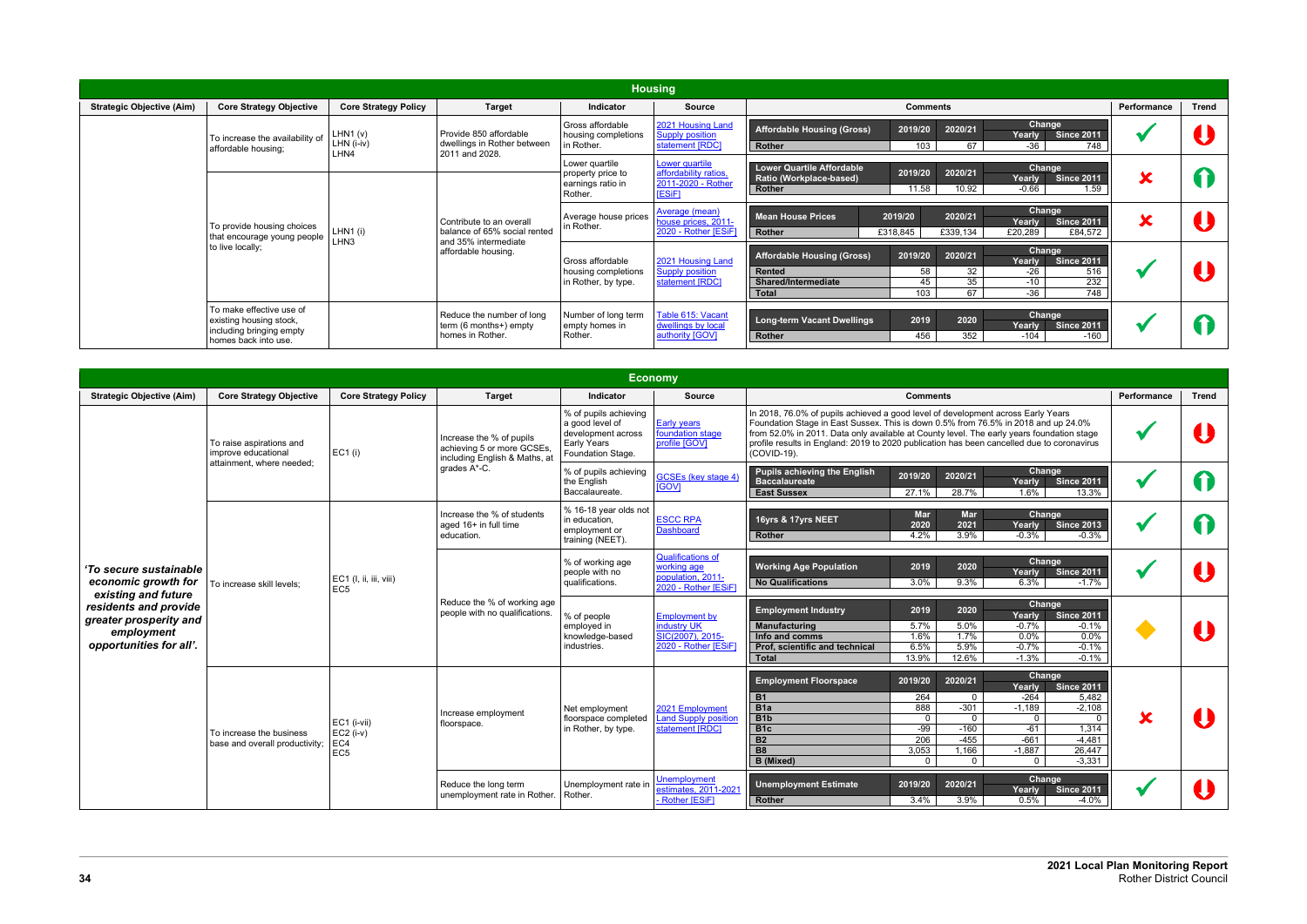|                                  | <b>Economy</b>                                                                                                                                                              |                             |                                                                               |                                                                                                                        |                                                                               |                                                                                                                                                                                                                                                                                                                                                                                                                                                               |                                                                                                                                                                                                                                        |                                                                                                                                                                                                                                                                                                               |                         |              |  |
|----------------------------------|-----------------------------------------------------------------------------------------------------------------------------------------------------------------------------|-----------------------------|-------------------------------------------------------------------------------|------------------------------------------------------------------------------------------------------------------------|-------------------------------------------------------------------------------|---------------------------------------------------------------------------------------------------------------------------------------------------------------------------------------------------------------------------------------------------------------------------------------------------------------------------------------------------------------------------------------------------------------------------------------------------------------|----------------------------------------------------------------------------------------------------------------------------------------------------------------------------------------------------------------------------------------|---------------------------------------------------------------------------------------------------------------------------------------------------------------------------------------------------------------------------------------------------------------------------------------------------------------|-------------------------|--------------|--|
| <b>Strategic Objective (Aim)</b> | <b>Core Strategy Objective</b>                                                                                                                                              | <b>Core Strategy Policy</b> | <b>Target</b>                                                                 | Indicator                                                                                                              | <b>Source</b>                                                                 |                                                                                                                                                                                                                                                                                                                                                                                                                                                               | <b>Comments</b>                                                                                                                                                                                                                        |                                                                                                                                                                                                                                                                                                               | Performance             | <b>Trend</b> |  |
|                                  | To increase the supply and<br>range of job opportunities<br>across the district as part of<br>achieving a more sustainable   EC3<br>pattern of development and<br>activity; | EC1 (v)                     | Deliver employment<br>floorspace in accordance with<br>Core Strategy targets. | Net employment<br>floorspace completed<br>in Rother.                                                                   | 2021 Employment<br><b>Land Supply position</b><br>statement [RDC]             | <b>Employment Floorspace</b><br>Rother                                                                                                                                                                                                                                                                                                                                                                                                                        | 2019/20<br>2020/21<br>4,312<br>250                                                                                                                                                                                                     | Change<br><b>Since 2011</b><br><b>Yearly</b><br>$-4,062$<br>23,323                                                                                                                                                                                                                                            | $\overline{\textbf{x}}$ |              |  |
|                                  | To increase local earnings.<br>relative to living costs;                                                                                                                    | EC1-EC6                     | Increase household income<br>over the plan period.                            | Residence-based<br>average (median)<br>gross weekly<br>earnings in Rother.                                             | Median earnings,<br>residence-based,<br>2011-2021 - Rother<br><b>[ESiF]</b>   | <b>Median Earnings</b><br>Weekly                                                                                                                                                                                                                                                                                                                                                                                                                              | 2020<br>2021<br>£526<br>£580                                                                                                                                                                                                           | Change<br><b>Since 2011</b><br>Yearly<br>10.3%<br>23.4%                                                                                                                                                                                                                                                       |                         | $\mathbf T$  |  |
|                                  | To develop key existing<br>sectors, including tourism;                                                                                                                      | EC <sub>5</sub><br>EC6      | Increase proportion of<br>employment in growth<br>sectors.                    | Employment growth<br>in Rother, by sector.                                                                             | <b>Employment by</b><br>industry UK<br>SIC(2007), 2015-<br><b>2020 [ESiF]</b> | <b>Employment Industry</b><br>Agri, fishing, mining, utilities<br><b>Manufacturing</b><br><b>Construction</b><br>Wholesale, retail trade, vehicle<br><b>Transport and storage</b><br><b>Accommodation, food service</b><br>Information, communications<br>Finance, insurance, property<br>Professional, science, tech<br><b>Administrative and support</b><br>Public admin, edu, health<br>Arts, entertainment, recreation<br><b>Other service activities</b> | 2019<br>2020<br>1,750<br>1,750<br>1,750<br>1,500<br>2,000<br>2,250<br>4,500<br>4,000<br>700<br>700<br>3,500<br>4,000<br>500<br>500<br>2,500<br>3,000<br>2,000<br>1,750<br>1,500<br>1,500<br>8,000<br>8,000<br>500<br>600<br>900<br>800 | Change<br><b>Since 2011</b><br>Yearly<br>250<br>$\Omega$<br>$-250$<br>$\Omega$<br>500<br>250<br>$-500$<br>$-500$<br>$\overline{0}$<br>$-100$<br>$-500$<br>$-500$<br>$\Omega$<br>500<br>500<br>$-250$<br>$\Omega$<br>250<br>$\mathbf{0}$<br>$\mathbf{0}$<br>$\mathbf 0$<br>100<br>$\Omega$<br>$-100$<br>$-100$ |                         |              |  |
|                                  | To realise economic<br>opportunities and mitigate<br>against locational                                                                                                     | EC <sub>5</sub>             | Increase average earnings.                                                    | Number of people in<br>East Sussex, aged 16<br>and over, who have<br>used the internet<br>within the last 3<br>months. | Internet users [ONS]                                                          | <b>Internet Users</b><br>Adults (16+)                                                                                                                                                                                                                                                                                                                                                                                                                         | 2020<br>2019<br>93.7%<br>91.8%                                                                                                                                                                                                         | Change<br><b>Since 2013</b><br>Yearly<br>$-2.0%$<br>14.3%                                                                                                                                                                                                                                                     |                         |              |  |
|                                  | disadvantages.                                                                                                                                                              |                             |                                                                               | Median gross annual<br>workplace-based<br>earnings in Rother                                                           | Median gross annual<br>workplace-based<br>earnings - Rother<br><b>TONS1</b>   | <b>Median Earnings</b><br>Annual                                                                                                                                                                                                                                                                                                                                                                                                                              | 2020<br>2019<br>£24,306<br>£23,567                                                                                                                                                                                                     | Change<br><b>Since 2011</b><br>Yearly<br>3.1%<br>13.6%                                                                                                                                                                                                                                                        |                         |              |  |

|                                                                         |                                                                                                                                                         |                                                              |                                               |                                                                                | <b>Environment</b>                                                                             |                                                                                                                                                                                                                                                                                                                           |                                                                       |                                                                                                                                                               |  |  |
|-------------------------------------------------------------------------|---------------------------------------------------------------------------------------------------------------------------------------------------------|--------------------------------------------------------------|-----------------------------------------------|--------------------------------------------------------------------------------|------------------------------------------------------------------------------------------------|---------------------------------------------------------------------------------------------------------------------------------------------------------------------------------------------------------------------------------------------------------------------------------------------------------------------------|-----------------------------------------------------------------------|---------------------------------------------------------------------------------------------------------------------------------------------------------------|--|--|
| <b>Strategic Objective (Aim)</b>                                        | <b>Core Strategy Objective</b>                                                                                                                          | <b>Core Strategy Policy</b>                                  | <b>Target</b>                                 | <b>Indicator</b>                                                               | <b>Source</b>                                                                                  | <b>Comments</b>                                                                                                                                                                                                                                                                                                           | Performance                                                           | <b>Trend</b>                                                                                                                                                  |  |  |
|                                                                         |                                                                                                                                                         |                                                              | All SSSIs to achieve<br>favourable condition. | Condition of<br>designated SSSIs in<br>Rother.                                 | <b>Condition of SSSI</b><br><b>Units in East Sussex</b><br>[Natural England]                   | <b>SSSI Unit Condition</b><br>2020<br>2021<br><b>Change</b><br>54.2%<br>63.3%<br>$-9.1%$<br>Favourable<br>29.2%<br>$-3.3%$<br>32.5%<br>Unfavourable recovering<br>0.8%<br>2.5%<br>1.7%<br>Unfavourable no change<br>13.3%<br>1.7%<br>11.6%<br>Unfavourable declining<br>0.8%<br>0.8%<br>$0.0\%$<br><b>Part destroved</b>  | Х                                                                     |                                                                                                                                                               |  |  |
| 'To maintain the high<br>quality and improve<br>the long-term           | To conserve, manage and,<br>where appropriate enhance,<br>the high quality landscape<br>resources, including the High<br>Weald Area of Outstanding      | EN <sub>1</sub><br>EN <sub>2</sub><br>EN4<br>EN <sub>5</sub> | Increase access to woodland                   | Area of Ancient<br>Woodland in Rother.                                         | <b>Revision of the</b><br><b>Ancient Woodland</b><br><b>Inventory for Rother</b><br><b>RDC</b> | As of the revision of the Ancient Woodland Inventory in 2010, there is some 8,055 ha of<br>Ancient Woodland in Rother, approximately 15.5% of its total area.                                                                                                                                                             |                                                                       |                                                                                                                                                               |  |  |
| stewardship of the<br>natural and built<br>environment, with full       | Natural Beauty and the<br>historic built environment:                                                                                                   |                                                              |                                               |                                                                                | Ensure that the quality of the<br>historic built environment is<br>conserved.                  | Number of listed<br>buildings at risk in<br>Rother.                                                                                                                                                                                                                                                                       | Heritage at Risk,<br><b>South East Register</b><br>[Historic England] | In 2021 there were 5 Scheduled Monuments (4 of which are also Listed Buildings) and 1<br>Listed Place of Worship at risk in Rother. This is the same as 2020. |  |  |
| regard to potential<br><i>future consequences</i><br>of climate change' |                                                                                                                                                         |                                                              | 100%                                          | Support of Policy<br><b>EN1: Landscape</b><br>Stewardship (AONB)<br>at appeal. | <b>RDC</b>                                                                                     | 2020/21<br>2019/20<br><b>Policy Success at Appeal</b><br><b>Allowed</b><br><b>Allowed</b><br><b>Success</b><br><b>Success</b><br>78.1%<br>81.8%<br>EN <sub>1</sub><br>$\mathcal{P}$                                                                                                                                       |                                                                       |                                                                                                                                                               |  |  |
|                                                                         | To protect important<br>ecological resources in<br>Rother, and, where<br>appropriate, enhance these<br>as part of a wider approach to<br>'green space'; | EN <sub>1</sub><br>EN <sub>5</sub>                           | All SSSIs to achieve<br>favourable condition. | Condition of<br>designated SSSIs in<br>Rother.                                 | <b>Condition of SSSI</b><br><b>Units in East Sussex</b><br>[Natural England]                   | <b>SSSI Unit Condition</b><br>2021<br>Change<br>2020<br>63.3%<br>54.2%<br>Favourable<br>$-9.1\%$<br>29.2%<br>$-3.3%$<br>32.5%<br>Unfavourable recovering<br>2.5%<br>0.8%<br>1.7%<br>Unfavourable no change<br>13.3%<br>11.6%<br>1.7%<br><b>Unfavourable declining</b><br>0.8%<br>$0.0\%$<br>0.8%<br><b>Part destroved</b> | Х                                                                     |                                                                                                                                                               |  |  |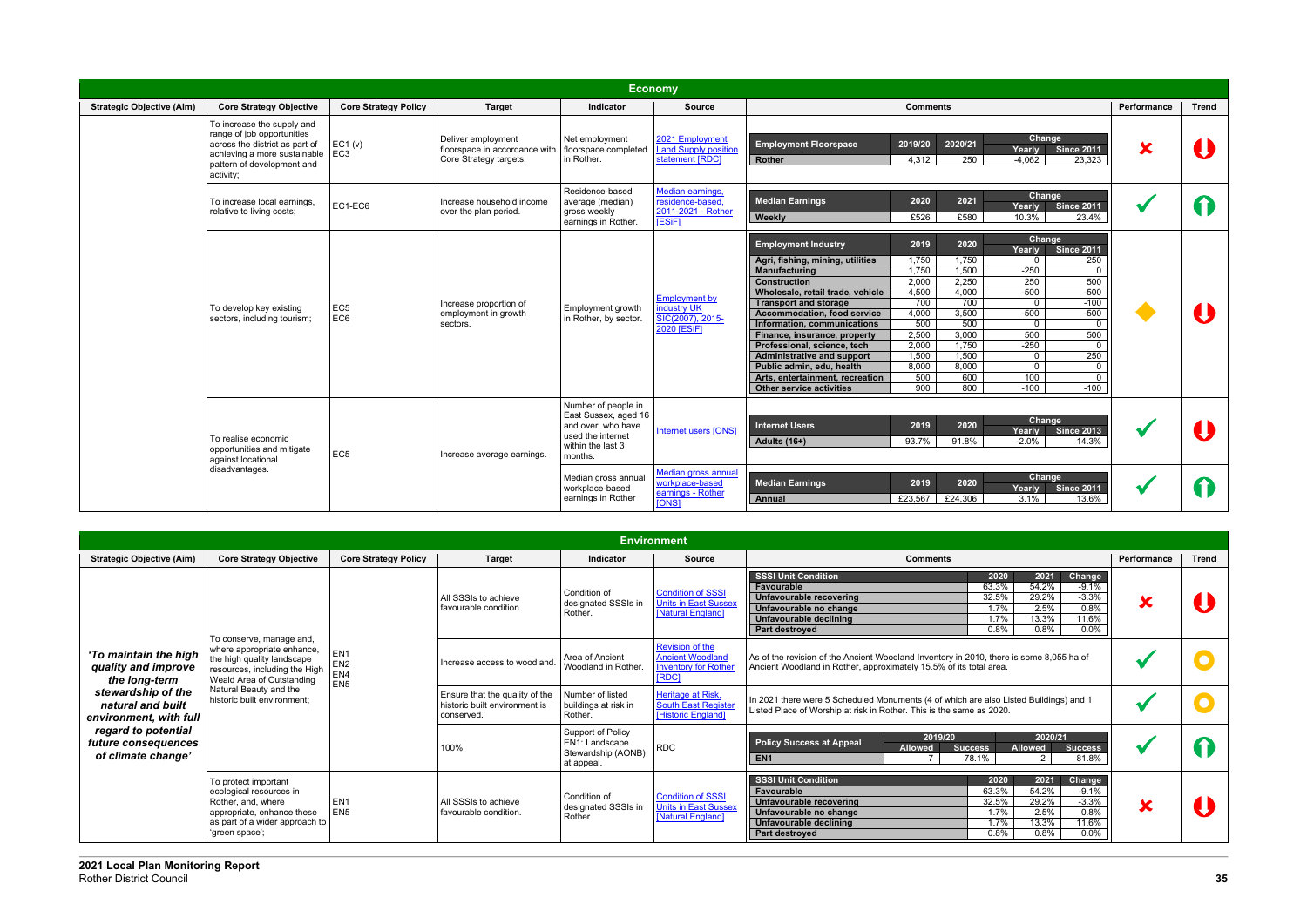<span id="page-33-0"></span>

| <b>Environment</b>               |                                                                          |                                    |                                                                     |                                                                     |                                                                                            |                                                                                                                                                                          |             |              |  |  |
|----------------------------------|--------------------------------------------------------------------------|------------------------------------|---------------------------------------------------------------------|---------------------------------------------------------------------|--------------------------------------------------------------------------------------------|--------------------------------------------------------------------------------------------------------------------------------------------------------------------------|-------------|--------------|--|--|
| <b>Strategic Objective (Aim)</b> | <b>Core Strategy Objective</b>                                           | <b>Core Strategy Policy</b>        | <b>Target</b>                                                       | Indicator                                                           | <b>Source</b>                                                                              | <b>Comments</b>                                                                                                                                                          | Performance | <b>Trend</b> |  |  |
|                                  | To place strong emphasis on EN2<br>design quality in all<br>development; | EN <sub>3</sub><br>EN <sub>4</sub> | 100%                                                                | Support of Policy<br><b>EN3: Design Quality</b><br>at appeal.       | <b>RDC</b>                                                                                 | 2019/20<br>2020/21<br><b>Policy Success at Appeal</b><br><b>Allowed</b><br><b>Success</b><br><b>Allowed</b><br><b>Success</b><br>EN <sub>3</sub><br>62.1%<br>50.0%<br>11 |             |              |  |  |
|                                  | To protect communities from<br>flooding and effectively                  | EN6 (i-iv)                         | Reduce the number planning<br>permissions contrary to EA<br>advice. | Number of planning<br>permissions granted<br>contrary to EA advice. | <b>Environment Agency</b><br>objections to planning<br>on the basis of flood<br>risk [GOV] | In 2020/21 there were no permissions granted contrary to EA advice.                                                                                                      |             |              |  |  |
|                                  | manage risk.                                                             | EN7 (i-iv)                         | l Reduce the number of<br>properties at risk from<br>flooding.      | Number of properties<br>at risk from flooding.                      | <b>RDC</b>                                                                                 | In September 2016 there were 8,301 residential properties at risk of flooding (in flood zones<br>2 or 3) in Rother. Data only available at District level.               |             |              |  |  |

|                                                                                                                                                                                                                                                                                                                                                                                                                                                                                                                                                                                                                                                                                                                                                                                                                                                                                                                                                                                                                                                                                                                                                                                                                                                                                                                                                                                                                                                                                                                                                                                                                                                                                                                                                                                                                                |                                                                                                                                         |                             |                        |                                                                   | <b>Transport</b>                                                                                                                                                                                                                                                                                                                                                                                                                                                                                                                                  |                                                                                                                                                                                                                                                                 |             |              |
|--------------------------------------------------------------------------------------------------------------------------------------------------------------------------------------------------------------------------------------------------------------------------------------------------------------------------------------------------------------------------------------------------------------------------------------------------------------------------------------------------------------------------------------------------------------------------------------------------------------------------------------------------------------------------------------------------------------------------------------------------------------------------------------------------------------------------------------------------------------------------------------------------------------------------------------------------------------------------------------------------------------------------------------------------------------------------------------------------------------------------------------------------------------------------------------------------------------------------------------------------------------------------------------------------------------------------------------------------------------------------------------------------------------------------------------------------------------------------------------------------------------------------------------------------------------------------------------------------------------------------------------------------------------------------------------------------------------------------------------------------------------------------------------------------------------------------------|-----------------------------------------------------------------------------------------------------------------------------------------|-----------------------------|------------------------|-------------------------------------------------------------------|---------------------------------------------------------------------------------------------------------------------------------------------------------------------------------------------------------------------------------------------------------------------------------------------------------------------------------------------------------------------------------------------------------------------------------------------------------------------------------------------------------------------------------------------------|-----------------------------------------------------------------------------------------------------------------------------------------------------------------------------------------------------------------------------------------------------------------|-------------|--------------|
| <b>Strategic Objective (Aim)</b>                                                                                                                                                                                                                                                                                                                                                                                                                                                                                                                                                                                                                                                                                                                                                                                                                                                                                                                                                                                                                                                                                                                                                                                                                                                                                                                                                                                                                                                                                                                                                                                                                                                                                                                                                                                               | <b>Core Strategy Objective</b>                                                                                                          | <b>Core Strategy Policy</b> | <b>Target</b>          | <b>Indicator</b>                                                  | <b>Source</b>                                                                                                                                                                                                                                                                                                                                                                                                                                                                                                                                     | <b>Comments</b>                                                                                                                                                                                                                                                 | Performance | <b>Trend</b> |
|                                                                                                                                                                                                                                                                                                                                                                                                                                                                                                                                                                                                                                                                                                                                                                                                                                                                                                                                                                                                                                                                                                                                                                                                                                                                                                                                                                                                                                                                                                                                                                                                                                                                                                                                                                                                                                | Improve connectivity<br>between Rother and the<br>wider South East region,<br>both along the coast and<br>towards London;               | TR1 (i-iv)                  | Delivery of Link Road. | <b>Bexhill to Hastings</b><br>Link Road key dates<br>and targets. | <b>RDC</b>                                                                                                                                                                                                                                                                                                                                                                                                                                                                                                                                        | The Bexhill Hastings Link Road opened in December 2015.                                                                                                                                                                                                         |             |              |
| % of people in rural<br><b>Rother</b><br>areas within 30 mins<br>Increase the % of new<br>public transport time<br>Achieve a re-balancing of<br>developments within 30<br>of Employment<br>the transport system in<br>minutes public transport time<br>favour of sustainable modes<br>Centres, Primary<br>Journey times to key<br>$TR2$ (i-vi)<br>by public transport to GP<br>as a means of access to<br>Schools, Secondary<br>services by lower super<br>$TR3 (i - ii)$<br>services, primary and<br>Schools, Further<br>output area IGOVI<br>employment, health<br>secondary school,<br><b>GPs</b><br>'To provide a higher<br>services, recreation and<br>Education, GPs.<br>employment and a major<br>community facilities;<br>Hospitals, Food<br>level of access to jobs<br>retail centre.<br>Stores and Town<br>and services for all<br>Centres<br>ages in both urban<br>Targets in LTP3<br>LTP3 targets and<br>and rural areas and<br><b>ESCC</b><br>Delivery Programme and<br>Implementation<br>improve connectivity<br>Rye LATS implementation.<br>programme<br>with the rest of the<br>region'.<br>Maximise transport choice<br>Improve road safety record<br>Recorded road<br><b>Recorded road casualties</b><br><b>Total</b><br>2011-2020 - Rother [ESiF]<br>and otherwise provide for<br>in Rother.<br>casualties in Rother.<br>Fatal<br>TR1 (iii $-$ iv)<br>efficient and safe<br><b>Serious</b><br>$TR3$ (ii)<br>movement, in both urban<br><b>Slight</b><br>and rural areas:<br>% of people in Rother<br>Increase the % of people in<br>with reasonable<br>Journey times to key<br>Rother<br>Rother with reasonable<br>access (within 15<br>services by lower super<br>mins) to a town centre<br>access to town centres by<br>output area [GOV]<br>by public<br>public transport/walking.<br>transport/walking. |                                                                                                                                         |                             |                        |                                                                   | Change<br>2019<br>2017<br><b>Since 2014</b><br>Yearly<br>94.6%<br>95.8%<br>1.1%<br>1.6%<br><b>Employment Centres</b><br>98.5%<br>97.4%<br>1.1%<br>1.1%<br><b>Primary Schools</b><br>$-1.2%$<br>0.8%<br><b>Secondary Schools</b><br>87.0%<br>85.8%<br>$-16.6%$<br>$-18.5%$<br>62.9%<br>46.3%<br><b>Further Education</b><br>95.3%<br>95.0%<br>$-0.3%$<br>$-2.0%$<br>$-42.6%$<br>52.6%<br>8.4%<br>$-44.2%$<br><b>Hospitals</b><br>3.2%<br>3.5%<br><b>Food Stores</b><br>96.8%<br>100.0%<br><b>Town Centres</b><br>80.2%<br>81.8%<br>1.6%<br>$-0.3%$ |                                                                                                                                                                                                                                                                 |             |              |
|                                                                                                                                                                                                                                                                                                                                                                                                                                                                                                                                                                                                                                                                                                                                                                                                                                                                                                                                                                                                                                                                                                                                                                                                                                                                                                                                                                                                                                                                                                                                                                                                                                                                                                                                                                                                                                | The Local Transport Plan (LTP) Implementation Plan 2016/17 to 2020/21 was approved in<br>March 2016 and came into effect in April 2016. |                             |                        |                                                                   |                                                                                                                                                                                                                                                                                                                                                                                                                                                                                                                                                   |                                                                                                                                                                                                                                                                 |             |              |
|                                                                                                                                                                                                                                                                                                                                                                                                                                                                                                                                                                                                                                                                                                                                                                                                                                                                                                                                                                                                                                                                                                                                                                                                                                                                                                                                                                                                                                                                                                                                                                                                                                                                                                                                                                                                                                |                                                                                                                                         |                             |                        |                                                                   |                                                                                                                                                                                                                                                                                                                                                                                                                                                                                                                                                   | Change<br><b>Road Casualties</b><br>2020<br>2019<br><b>Since 2011</b><br>Yearly<br>396<br>285<br>$-28.0%$<br>$-2.1%$<br>$\overline{7}$<br>40.0%<br>$0.0\%$<br>$5\overline{5}$<br>65<br>84<br>$-22.6%$<br>6.6%<br>307<br>$\overline{213}$<br>$-30.6%$<br>$-4.5%$ |             | 11           |
|                                                                                                                                                                                                                                                                                                                                                                                                                                                                                                                                                                                                                                                                                                                                                                                                                                                                                                                                                                                                                                                                                                                                                                                                                                                                                                                                                                                                                                                                                                                                                                                                                                                                                                                                                                                                                                |                                                                                                                                         |                             |                        |                                                                   |                                                                                                                                                                                                                                                                                                                                                                                                                                                                                                                                                   | Change<br>2017<br>2019<br><b>Since 2014</b><br>Yearly<br>29.3%<br>27.3%<br>$-2.0%$<br>$-3.3%$<br><b>Town Centres</b>                                                                                                                                            |             |              |

|                                                                                                                                                                                 | <b>Implementation and Monitoring</b> |                             |                                                                 |                                                                 |                   |                                                                              |             |              |  |  |
|---------------------------------------------------------------------------------------------------------------------------------------------------------------------------------|--------------------------------------|-----------------------------|-----------------------------------------------------------------|-----------------------------------------------------------------|-------------------|------------------------------------------------------------------------------|-------------|--------------|--|--|
| <b>Strategic Objective (Aim)</b>                                                                                                                                                | <b>Core Strategy Objective</b>       | <b>Core Strategy Policy</b> | <b>Target</b>                                                   | Indicator                                                       | <b>Source</b>     | <b>Comments</b>                                                              | Performance | <b>Trend</b> |  |  |
| A framework to ensure  <br>that the Core strategy<br>is robust in terms of<br>ensuring the effective N/A<br>and timely delivery of<br>development and<br><i>infrastructure'</i> |                                      | IMP <sub>2</sub>            | Delivery of infrastructure to<br>support development<br>growth. | Review of Infrastructure   RDC Infrastructure<br>Delivery Plan. | Funding Statement | Details are provided in the Infrastructure Funding Statement <sup>20</sup> . |             |              |  |  |

<sup>20</sup> <https://www.rother.gov.uk/planning-and-building-control/community-infrastructure-levy-cil/>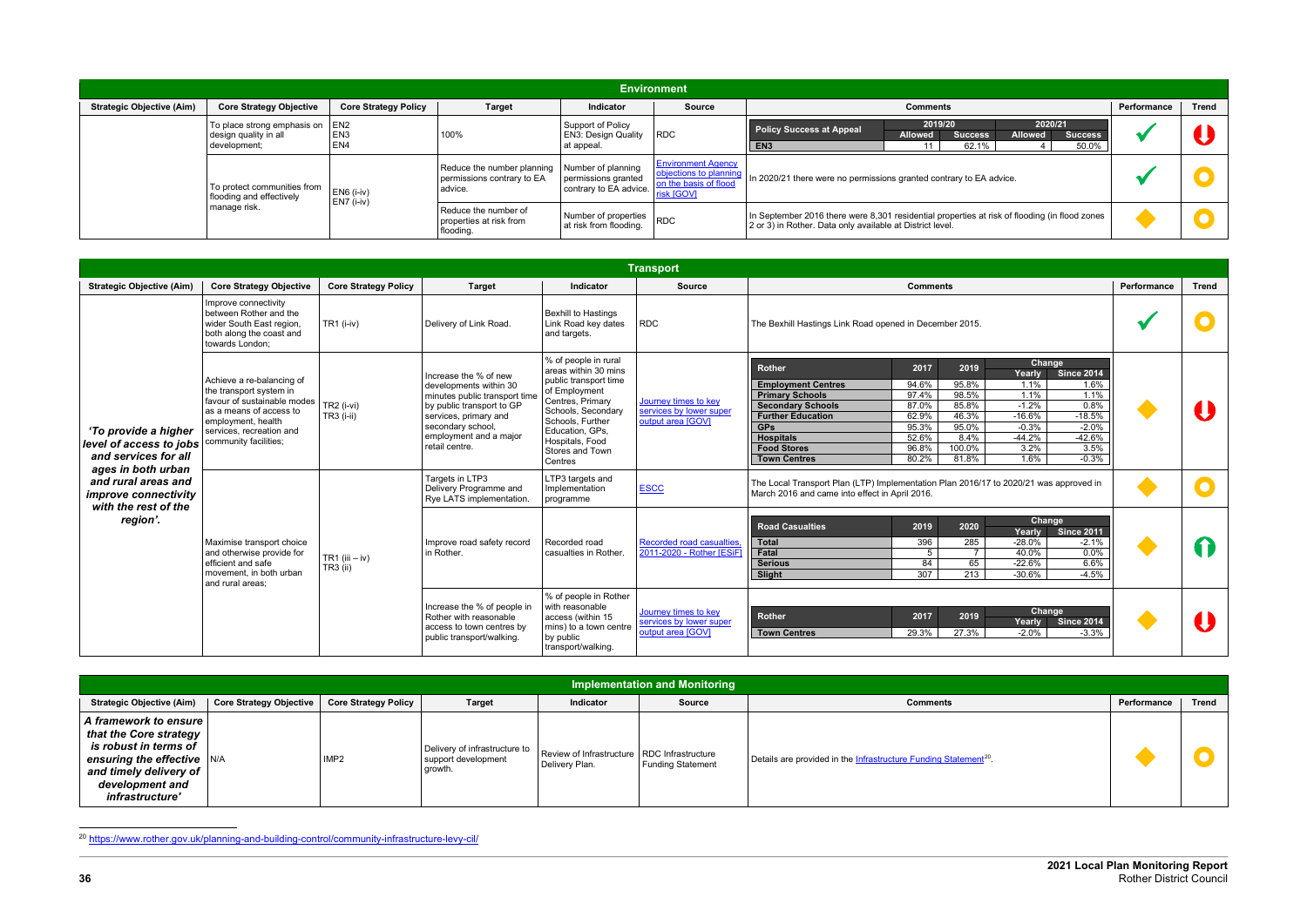#### **Sustainability Appraisal Monitoring Framework for the emerging Local Plan**

The following indicators have been prepared as part of the SA/SEA Scoping Report to support the development of the merging Local Plan Update and should not be used to consider the effectiveness of the current Local Plan. However, the data provided does help create a baseline assessment which will be monitored in future years as the Local Plan develops through to adoption.

| $(1)$ Air                                                                                                                                                  |           |                                                                                               |              |  |  |  |  |  |  |  |
|------------------------------------------------------------------------------------------------------------------------------------------------------------|-----------|-----------------------------------------------------------------------------------------------|--------------|--|--|--|--|--|--|--|
| Indicator                                                                                                                                                  | Result    | <b>Data/Commentary</b>                                                                        | <b>Trend</b> |  |  |  |  |  |  |  |
| N02 levels (µg/m3) in AQMA meeting air quality objective standards (2020)<br>Source: Rother Air Quality Report 2020 - Table B.1 (Average across all sites) | Improving | 2020<br>2019<br>NO2 Mean Concentrations<br>Change<br>23.7<br>20.5<br>$-3.2$<br>Rother         |              |  |  |  |  |  |  |  |
| PM10 levels (µg/m3) in AQMA meeting air quality objective standards (2019)<br>Source: Rother Air Quality Report 2020 - Table A.5                           | Improving | 2018<br>2019<br><b>PM10 Mean Concentrations</b><br>Change<br>20.5<br>21.4<br>$-0.9$<br>Rother |              |  |  |  |  |  |  |  |

|                                                                                                                |                                                                   |                          | (2) Biodiversity                                                                                                                                                                                                                                                                                                                                                                                                                                                                                                                                          |               |
|----------------------------------------------------------------------------------------------------------------|-------------------------------------------------------------------|--------------------------|-----------------------------------------------------------------------------------------------------------------------------------------------------------------------------------------------------------------------------------------------------------------------------------------------------------------------------------------------------------------------------------------------------------------------------------------------------------------------------------------------------------------------------------------------------------|---------------|
|                                                                                                                | <b>Indicator</b>                                                  | <b>Result</b>            | <b>Data/Commentary</b>                                                                                                                                                                                                                                                                                                                                                                                                                                                                                                                                    | <b>Trends</b> |
| Condition summary of SSSI units<br>Source: Biodiversity AMR Rother District 2021                               | Improve % of SSSI Units in Favourable or<br>Recovering conditions | Declining                | <b>SSSI Unit Condition</b><br>2020<br>2021<br>Change<br>63.3%<br>54.2%<br>Favourable<br>$-9.1%$<br>32.5%<br>29.2%<br>Unfavourable recovering<br>$-3.3%$<br>2.5%<br>Unfavourable no change<br>1.7%<br>0.8%<br>1.7%<br>13.3%<br>11.6%<br>Unfavourable declining<br>0.0%<br>0.8%<br>0.8%<br>Part destroyed                                                                                                                                                                                                                                                   |               |
| Areas infringed by planning applications<br>Source: Biodiversity AMR Rother District 2021                      | Minimise areas infringed by planning applications                 | Improving                | Areas infringed by Planning Permissions<br>2019/20<br>2020/21<br>Change<br>0.25<br>1.08<br>0.83<br><b>Ramsars</b><br><b>Special Areas of Conservation (SAC)</b><br>0.02<br>0.01<br>$-0.01$<br>0.24<br>1.07<br>0.83<br><b>Special Protection Areas (SPA)</b><br>Areas of Outstanding Natural Beauty (AONB)<br>416.70<br>280.55<br>$-136.15$<br><b>National Nature Reserves (NNR)</b><br>0.00<br>0.00<br>0.00<br>1.27<br>1.13<br>$-0.14$<br><b>Sites of Special Scientific Interest (SSSI)</b><br>1.27<br>2.90<br>1.63<br><b>Local Wildlife Sites (LWS)</b> |               |
| Woodland access (2017)<br><b>Source: Woodland Trust</b>                                                        | Accessible woods                                                  | No significant<br>change | <b>Accessible woods</b><br>2015<br>2017<br>Change<br>22.5%<br>% of population with access to a 2ha+ wood within 500m<br>22.1%<br>0.4%<br>% of population with access to a 20ha+ wood within 4km<br>87.5%<br>87.6%<br>0.1%                                                                                                                                                                                                                                                                                                                                 |               |
|                                                                                                                | Inaccessible woods                                                | No significant<br>change | Inaccessible woods<br>2015<br>2017<br>Change<br>% extra population with access to a 2ha+ wood within 500m if existing woods opened<br>45.9%<br>45.6%<br>$-0.3%$<br>% extra population with access to a 20ha+ wood within 4km if existing woods opened<br>$-0.8%$<br>9.9%<br>9.1%                                                                                                                                                                                                                                                                          |               |
|                                                                                                                | Woodland creation                                                 | No significant<br>change | <b>Woodland creation</b><br>2015<br>2017<br>Change<br>% of population requiring new woodland to be able to access a 2ha+ wood within 500m<br>32.0%<br>31.9%<br>$-0.1\%$<br>% of population requiring new woodland to be able to access a 20ha+ wood within 4km<br>3.3%<br>0.8%<br>2.5%                                                                                                                                                                                                                                                                    |               |
| Area of Outstanding Natural Beauty (AONB), % of local authority in AONB:<br>Source: High Weald Management Plan |                                                                   | No change                | 82.60%                                                                                                                                                                                                                                                                                                                                                                                                                                                                                                                                                    |               |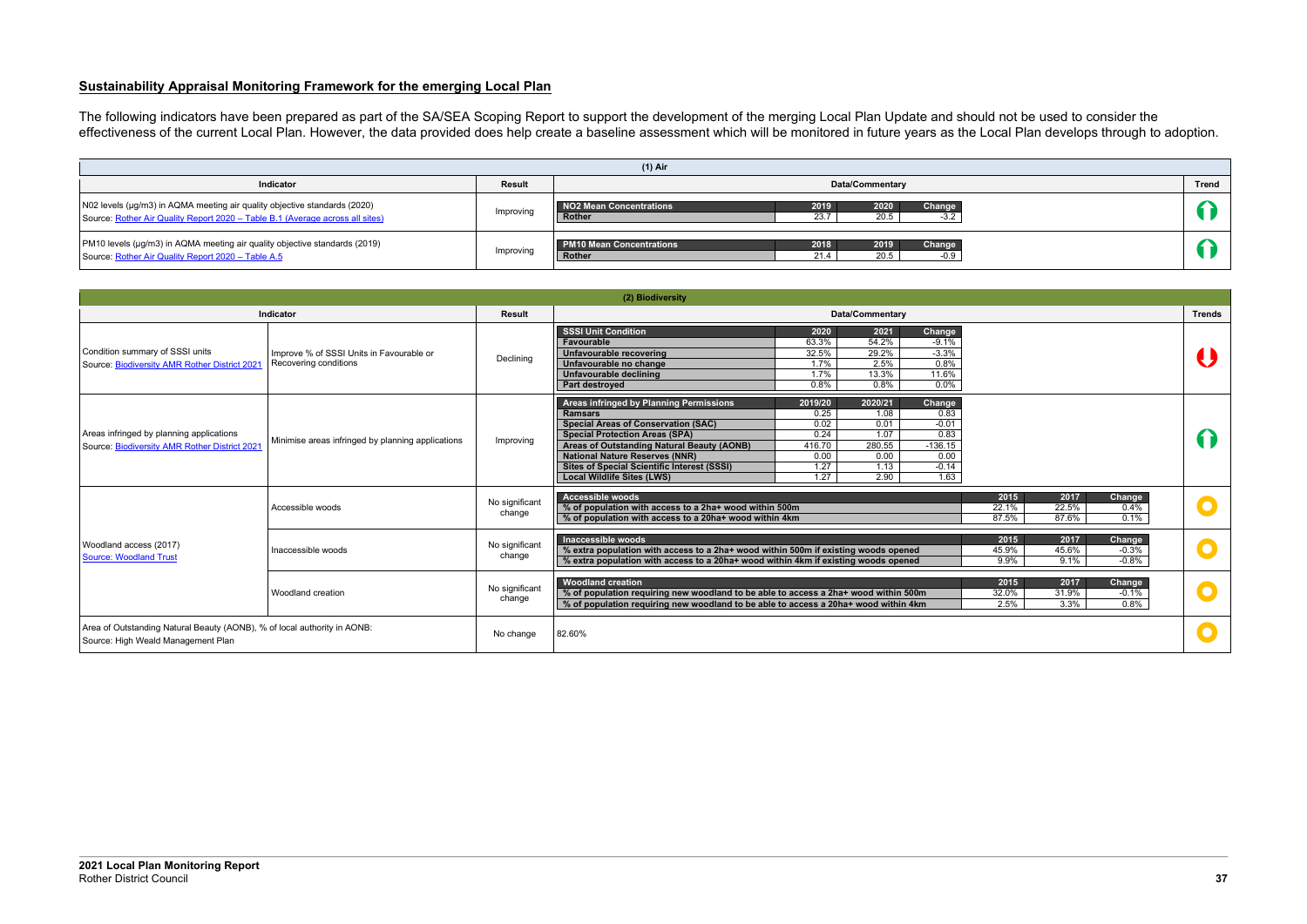|                                                                                                                                   |                                                      |               | (2) Biodiversity                                                                                                                                                                                                                                                                                                                                                                                                                                                                                                                                             |                                                                                                                                                                      |                                                                                                                                                                      |                                                                                                                                                                               |               |
|-----------------------------------------------------------------------------------------------------------------------------------|------------------------------------------------------|---------------|--------------------------------------------------------------------------------------------------------------------------------------------------------------------------------------------------------------------------------------------------------------------------------------------------------------------------------------------------------------------------------------------------------------------------------------------------------------------------------------------------------------------------------------------------------------|----------------------------------------------------------------------------------------------------------------------------------------------------------------------|----------------------------------------------------------------------------------------------------------------------------------------------------------------------|-------------------------------------------------------------------------------------------------------------------------------------------------------------------------------|---------------|
|                                                                                                                                   | Indicator                                            | <b>Result</b> |                                                                                                                                                                                                                                                                                                                                                                                                                                                                                                                                                              |                                                                                                                                                                      | <b>Data/Commentary</b>                                                                                                                                               |                                                                                                                                                                               | <b>Trends</b> |
| Biodiversity Action Plans - Infringement on<br>habitats by planning applications<br>Source: Biodiversity AMR Rother District 2021 | Minimise habitats infringed by planning applications | Improving     | <b>Habitats infringed by Planning Applications</b><br><b>Ancient woodland</b><br>Coastal & floodplain grazing marsh<br><b>Coastal saltmarsh</b><br><b>Coastal sand dunes</b><br><b>Coastal vegetated shingle</b><br>Deciduous woodland<br><b>Ghyll woodland</b><br>Intertidal chalk<br>Intertidal mudflat<br>Lowland calcareous grassland<br><b>Lowland fen</b><br><b>Lowland heathland</b><br><b>Lowland meadow</b><br><b>Maritime cliff and slope</b><br>Reedbed<br>Saline lagoon<br><b>Traditional orchard</b><br>Wood-pasture & parkland<br><b>Total</b> | 2019/20<br>26.65<br>0.39<br>0.00<br>0.00<br>0.00<br>50.96<br>5.65<br>0.00<br>0.00<br>0.00<br>0.00<br>0.00<br>0.00<br>0.00<br>0.00<br>0.00<br>3.62<br>54.14<br>141.41 | 2020/21<br>55.52<br>1.64<br>0.00<br>0.08<br>0.00<br>50.08<br>9.74<br>0.00<br>0.00<br>0.00<br>0.00<br>0.00<br>0.00<br>0.00<br>0.00<br>0.00<br>0.13<br>10.26<br>127.45 | Change<br>28.87<br>1.25<br>0.00<br>0.08<br>0.00<br>$-0.88$<br>4.09<br>0.00<br>0.00<br>0.00<br>0.00<br>0.00<br>0.00<br>0.00<br>0.00<br>0.00<br>$-3.49$<br>$-43.88$<br>$-13.96$ | 1             |

| <b>Trends</b> |
|---------------|
| $\Omega$      |
|               |

| (3) Energy and Water Consumption                                                                    |               |                                                                                                                                                                                                                        |                      |  |  |  |
|-----------------------------------------------------------------------------------------------------|---------------|------------------------------------------------------------------------------------------------------------------------------------------------------------------------------------------------------------------------|----------------------|--|--|--|
| Indicator                                                                                           | <b>Result</b> | <b>Data/Commentary</b>                                                                                                                                                                                                 | <b>Trends</b>        |  |  |  |
| Carbon Dioxide Emissions (Kt) (all sectors) (2019)<br>Source: ESiF                                  | Improving     | <b>CO2 Emissions</b><br>2019<br>2018<br><b>Change</b><br>381<br>409<br>$-28$<br>Rother                                                                                                                                 |                      |  |  |  |
| Domestic consumption, (2019)<br>Source: ESiF                                                        | Declining     | <b>Domestic Consumption (GWh)</b><br>2018<br>2019<br>Change<br>189.83<br>189.90<br>0.07<br><b>Electricity</b><br>478.31<br>474.15<br>4.15<br>Gas                                                                       |                      |  |  |  |
| Industrial and commercial consumption, (2019)<br>Source: ESiF                                       | Improving     | Industrial and commercial consumption (GWh)<br>Change<br>2018<br>2019<br>167<br>162<br><b>Electricity</b><br>-5<br>358<br>277<br>$-81$<br>Gas                                                                          | T                    |  |  |  |
| The proportion of people who travel to work by car (2011 Census)<br>Source: ESiF                    | Improving     | Over a period of 10 years, the car as a mode of travel to work has decreased by 1% to 63.6%, from 64.6% in 2001.                                                                                                       |                      |  |  |  |
| Renewable energy generation (2020)<br>Source: Department for Business, Energy & Industrial Strategy | Improving     | Renewable energy generation (MWh)<br>2019<br>2020<br>Change<br>11,538.5<br>725.4<br><b>Photovoltaics</b><br>10,813.1<br>10.9<br>13.6<br>2.7<br><b>Onshore Wind</b>                                                     | $\bigcap$            |  |  |  |
| Daily domestic water use - litres a day per capita<br>Source: The South East Water WRMP             | Improving     | In contrast with the current average of 150 litres per person per day, the South East Water WRMP (2020-80) states that the average was 172 litres per person<br>per day as of 2011/12. More recent data not available. | 1                    |  |  |  |
| Water company stress classification (2013)<br>Source: Defra & EA                                    | No change     | South East Water is classified as being a water stress area in all current and future scenarios. More recent data is not available; however, it is not considered<br>likely that classifications will change.          | $\overline{\bullet}$ |  |  |  |

|                                                                                   | (4) Flooding and Coastal Erosion |                                                                                                                 |               |  |  |  |  |  |
|-----------------------------------------------------------------------------------|----------------------------------|-----------------------------------------------------------------------------------------------------------------|---------------|--|--|--|--|--|
| <b>Indicator</b>                                                                  | <b>Result</b>                    | <b>Data/Commentary</b>                                                                                          | <b>Trends</b> |  |  |  |  |  |
| Properties at risk from flooding (2014)<br>Source: Environment Agency             | 8,301                            | In 2014 there were 8,301 at risk from flooding. Rother DC will explore how often this statistic can be updated. |               |  |  |  |  |  |
| Planning permissions granted contrary to advice by the EA (2020/21)<br>Source: EA |                                  | In 2020/21 there were no permissions granted contrary to EA advice.                                             |               |  |  |  |  |  |
| Redoubt Gardens to Cooden (2003)                                                  | 14,000                           |                                                                                                                 |               |  |  |  |  |  |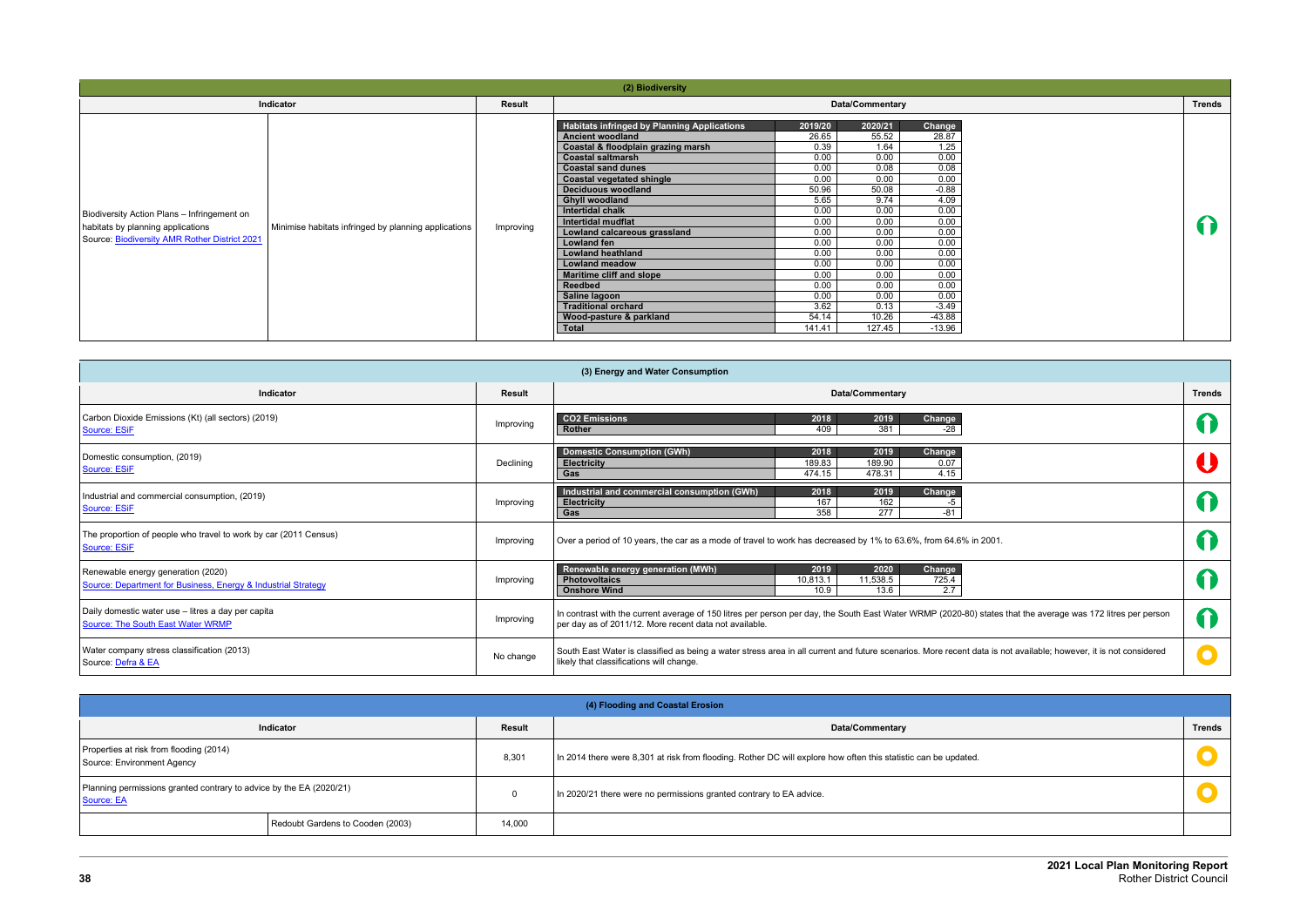

|                                                                                   | Cooden to Cliff End (2004)     | 4,300  | These are baseline figures until new Coastal Defence Strategies are published.                                                                                                                                                                                                                                                                           |
|-----------------------------------------------------------------------------------|--------------------------------|--------|----------------------------------------------------------------------------------------------------------------------------------------------------------------------------------------------------------------------------------------------------------------------------------------------------------------------------------------------------------|
| Properties at risk from tidal flooding<br>Source: https://se-coastalgroup.org.uk/ | Folkestone to Cliff End (2015) | 20,000 | This indicator reflects the number of properties at risk from coastal flooding, if hypothetically the existing coastal defences, as they presently function, were not in<br>$\overline{ }$ place. Data has been sourced from the latest relevant coastal defence strategies which span from 2003 to 2015. The areas that two of these strategies measure |
|                                                                                   | <b>TOTAL</b>                   | 38,300 | include stretches of coastline outside of the District. The stated number of properties at risk therefore includes properties outside of the Rother District boundary.                                                                                                                                                                                   |

|                                                                                      |                                    |                                       | (5) Health and Wellbeing                                                                                                                                                                                                                                                                                                                                                                                                                                                                     |               |
|--------------------------------------------------------------------------------------|------------------------------------|---------------------------------------|----------------------------------------------------------------------------------------------------------------------------------------------------------------------------------------------------------------------------------------------------------------------------------------------------------------------------------------------------------------------------------------------------------------------------------------------------------------------------------------------|---------------|
|                                                                                      | Indicator                          | <b>Result</b>                         | Data/Commentary                                                                                                                                                                                                                                                                                                                                                                                                                                                                              | <b>Trends</b> |
| Life expectancy at birth (2011-2020)<br>Source: ESiF                                 |                                    | No significant<br>change              | Life expectancy at birth<br>2017/19<br>2018/20<br>Change<br>84.0<br>84.3<br><b>Females</b><br>0.3<br>$-0.2$<br><b>Males</b><br>80.6<br>80.4<br>82.30<br>82.35<br>0.05<br>Average                                                                                                                                                                                                                                                                                                             |               |
| Standardised Mortality Ratio (2019)<br>Source: ESiF                                  |                                    | Declining                             | <b>Standardised mortality ratio</b><br>2018<br>2019<br>Change<br>92<br>Rother<br>86<br>6<br>The longer term shows fluctuations but no overall trend.<br>The Standardised Mortality Ratio is defined by the number of observed deaths as percentage of expected deaths. The number of expected deaths is based on<br>the average observed number of deaths for England and Wales. A number higher or lower than 100 indicates a mortality ratio higher or lower than the national<br>average. |               |
| Residents with long term illness (2021)<br>Source: ESiF                              |                                    | Declining                             | Limiting long-term illness projections (dwelling-led)<br>2023<br>2021<br>2022<br>23.6<br>23.8<br>24.0<br>Rother<br>Rate per 100 people. This is a long-term health problem or disability that limits a person's day-to-day activities, and has lasted, or is expected to last, at least 12<br>months.                                                                                                                                                                                        |               |
| Children Aged 4-5 classified as overweight or obese (2014-16)<br>Source: ESiF        |                                    | Declining                             | The latest figure for 2014/16 is 22.0%, an 8.4% increase from 2013/15. Long term picture shows gradual increase. More recent data not available.                                                                                                                                                                                                                                                                                                                                             |               |
| Children Aged 10-11 classified as overweight or obese (2014-16)<br>Source: ESiF      |                                    | Improving                             | The latest figure for 2014/16 is 31.0%, a 5.2% decrease from 2013/15. Long term picture shows no trend. More recent data not available.                                                                                                                                                                                                                                                                                                                                                      | $\bigcap$     |
| Levels of activity and inactivity, 16+ (Nov 2019/20)<br><b>Source: Sport England</b> |                                    | Declining                             | Levels of activity and inactivity<br>2018/19<br>2019/20<br>Change<br>Active (150+ minutes a week)<br>57.4%<br>57.3%<br>$-0.1%$<br>Fairly Active (30-149 minutes a week)<br>18.3%<br>16.4%<br>$-1.9%$<br>2.0%<br>Inactive (<30 minutes a week)<br>24.3%<br>26.3%                                                                                                                                                                                                                              |               |
| Median and lower quartile affordability ratios,                                      | Median affordability ratio         | Declining                             | <b>Affordability ratios</b><br>2019<br>2020<br>Change<br>12.31<br><b>Median</b><br>12.75<br>0.44                                                                                                                                                                                                                                                                                                                                                                                             |               |
| Workplace-based (2019)<br>Source: ESiF                                               | Lower Quartile affordability ratio | Improving                             | <b>Affordability ratios</b><br>2019<br>2020<br>Change<br>11.58<br>10.92<br>Lower quartile<br>$-0.66$                                                                                                                                                                                                                                                                                                                                                                                         | 1             |
| Dwelling stock by tenure (2020)<br>Source: ESiF                                      |                                    | Improving                             | <b>Dwelling Stock</b><br>2019<br>2020<br><b>Change</b><br><b>Private Registered Provider</b><br>4,401<br>4.477<br>76<br>41,200<br>41,370<br>170<br><b>Private sector</b>                                                                                                                                                                                                                                                                                                                     |               |
| Households on waiting list (2020)                                                    |                                    | Declining                             | Change<br><b>Housing Register</b><br>2020<br>2021<br>Yearly<br><b>Since 2011</b><br>1,705<br>1,821<br>Rother<br>116<br>-91                                                                                                                                                                                                                                                                                                                                                                   | U             |
| Homeless households number and rate, (2017/18)<br>Source: ESiF                       |                                    | 122 (2.83 per<br>1,000<br>households) | The number of homeless households is 10.9% higher than 2016/17, and a 190% increase since 2011/12. More recent data not available.                                                                                                                                                                                                                                                                                                                                                           | U             |
| Access to services within 30 minutes of public transport / walking (2019)            |                                    | Declining                             | Rother<br>2017<br>2019<br>Change<br><b>Employment Centres</b><br>94.6%<br>95.8%<br>1.1%<br><b>Primary Schools</b><br>97.4%<br>98.5%<br>1.1%<br>87.0%<br>$-1.2%$<br><b>Secondary Schools</b><br>85.8%<br><b>Further Education</b><br>62.9%<br>$-16.6%$<br>46.3%<br>95.3%<br>$-0.3%$<br><b>GPs</b><br>95.0%<br><b>Hospitals</b><br>$-44.2%$<br>52.6%<br>8.4%<br><b>Food Stores</b><br>3.2%<br>96.8%<br>100.0%<br>1.6%<br>80.2%<br>81.8%<br><b>Town Centres</b>                                 | $\bf{J}$      |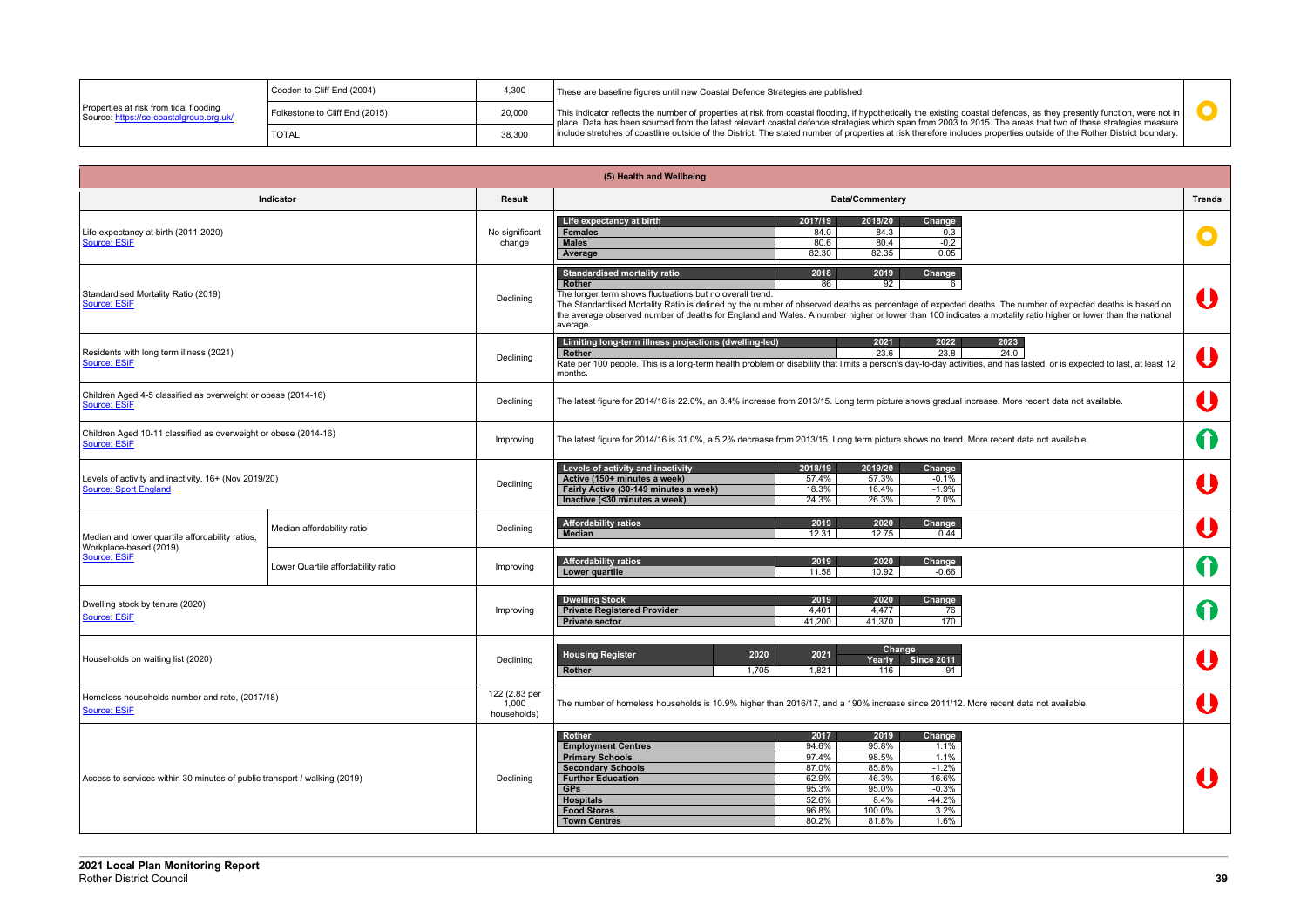|                                                                                            |               |               | (5) Health and Wellbeing                                                                                                                                                                                     |                                                                               |                                                                              |                                                                                       |               |
|--------------------------------------------------------------------------------------------|---------------|---------------|--------------------------------------------------------------------------------------------------------------------------------------------------------------------------------------------------------------|-------------------------------------------------------------------------------|------------------------------------------------------------------------------|---------------------------------------------------------------------------------------|---------------|
|                                                                                            | Indicator     | <b>Result</b> |                                                                                                                                                                                                              |                                                                               | Data/Commentary                                                              |                                                                                       | <b>Trends</b> |
| Access to services within 15 minutes of public<br>transport / walking - urban areas (2017) | Rother        | Improving     | Rother<br><b>Employment Centres</b><br><b>Primary Schools</b><br><b>Secondary Schools</b><br><b>Further Education</b><br><b>GPs</b><br><b>Hospitals</b><br><b>Food Stores</b><br><b>Town Centres</b>         | 2017<br>72.2%<br>71.8%<br>18.8%<br>9.2%<br>57.2%<br>13.8%<br>69.5%<br>29.3%   | 2019<br>72.4%<br>73.8%<br>18.5%<br>8.1%<br>58.5%<br>0.5%<br>99.0%<br>27.3%   | Change<br>0.2%<br>2.0%<br>$-0.3%$<br>$-1.1%$<br>1.3%<br>$-13.3%$<br>29.5%<br>$-2.0\%$ | 1             |
|                                                                                            | Bexhill       | Declining     | <b>Bexhill</b><br><b>Employment Centres</b><br><b>Primary Schools</b><br><b>Secondary Schools</b><br><b>Further Education</b><br><b>GPs</b><br><b>Hospitals</b><br><b>Food Stores</b><br><b>Town Centres</b> | 2017<br>98.8%<br>86.6%<br>24.0%<br>17.1%<br>72.7%<br>26.5%<br>81.0%<br>38.1%  | 2019<br>99.6%<br>90.3%<br>22.3%<br>18.8%<br>75.6%<br>0.0%<br>100.0%<br>36.6% | Change<br>0.8%<br>3.7%<br>$-1.7%$<br>1.8%<br>3.0%<br>$-26.5%$<br>19.0%<br>$-1.5%$     |               |
|                                                                                            | <b>Battle</b> | Declining     | <b>Battle</b><br><b>Employment Centres</b><br><b>Primary Schools</b><br><b>Secondary Schools</b><br><b>Further Education</b><br><b>GPs</b><br><b>Hospitals</b><br><b>Food Stores</b><br><b>Town Centres</b>  | 2017<br>48.8%<br>48.5%<br>54.1%<br>0.0%<br>86.5%<br>0.0%<br>86.5%<br>78.7%    | 2019<br>48.2%<br>48.6%<br>45.5%<br>0.0%<br>80.4%<br>0.0%<br>100.0%<br>72.7%  | Change<br>$-0.6\%$<br>0.1%<br>$-8.6%$<br>0.0%<br>$-6.1%$<br>0.0%<br>13.5%<br>$-6.1%$  | IJ            |
|                                                                                            | Rye           | Declining     | Rye<br><b>Employment Centres</b><br><b>Primary Schools</b><br><b>Secondary Schools</b><br><b>Further Education</b><br><b>GPs</b><br><b>Hospitals</b><br><b>Food Stores</b><br><b>Town Centres</b>            | 2017<br>22.5%<br>21.1%<br>26.6%<br>32.5%<br>100.0%<br>0.0%<br>95.2%<br>100.0% | 2019<br>22.6%<br>15.6%<br>26.0%<br>0.0%<br>100.0%<br>0.0%<br>100.0%<br>92.6% | Change<br>0.1%<br>$-5.5%$<br>$-0.6%$<br>$-32.5%$<br>0.0%<br>0.0%<br>4.8%<br>$-7.4%$   |               |
| Police recorded crime (2019/20)<br>Source: ESiF                                            |               | Declining     | Crime (per 1,000 pop)<br>All recorded offences<br>Violence against the person                                                                                                                                | 2019<br>55.0<br>19.4                                                          | 2020<br>63.3<br>22.3                                                         | Change<br>8.3<br>2.9                                                                  |               |

|                                                                               |                          | (6) Heritage                                                                                                                                                                                                                        |           |  |  |
|-------------------------------------------------------------------------------|--------------------------|-------------------------------------------------------------------------------------------------------------------------------------------------------------------------------------------------------------------------------------|-----------|--|--|
| Indicator                                                                     | Result                   | <b>Trends</b><br><b>Data/Commentary</b>                                                                                                                                                                                             |           |  |  |
| Number of Conservation Areas<br>Source: RDC                                   | No change                | 10.                                                                                                                                                                                                                                 | $\bullet$ |  |  |
| Heritage counts (2020)<br>Source: Local Authority Profiles - Historic England | No significant<br>change | Heritage counts<br>2019/20<br>2020/21<br>Change<br><b>Listed Buildings</b><br>2,140<br>2,142<br>Scheduled Monuments<br>43<br>43<br><b>Registered Parks and Gardens</b><br><b>Registered Battlefields</b><br><b>Heritage at Risk</b> | $\bullet$ |  |  |
| Archaeological notification areas.<br>Source: RDC                             | No change                | 115.                                                                                                                                                                                                                                | $\bullet$ |  |  |

| <b>Trends</b><br>0<br>$\mathbf 0$<br>$\boldsymbol{\mathsf{U}}$<br>$\mathbf 0$<br>IJ |  |
|-------------------------------------------------------------------------------------|--|
|                                                                                     |  |
|                                                                                     |  |
|                                                                                     |  |
|                                                                                     |  |
|                                                                                     |  |
|                                                                                     |  |
|                                                                                     |  |
|                                                                                     |  |
| <b>Trends</b>                                                                       |  |
| $\bullet$                                                                           |  |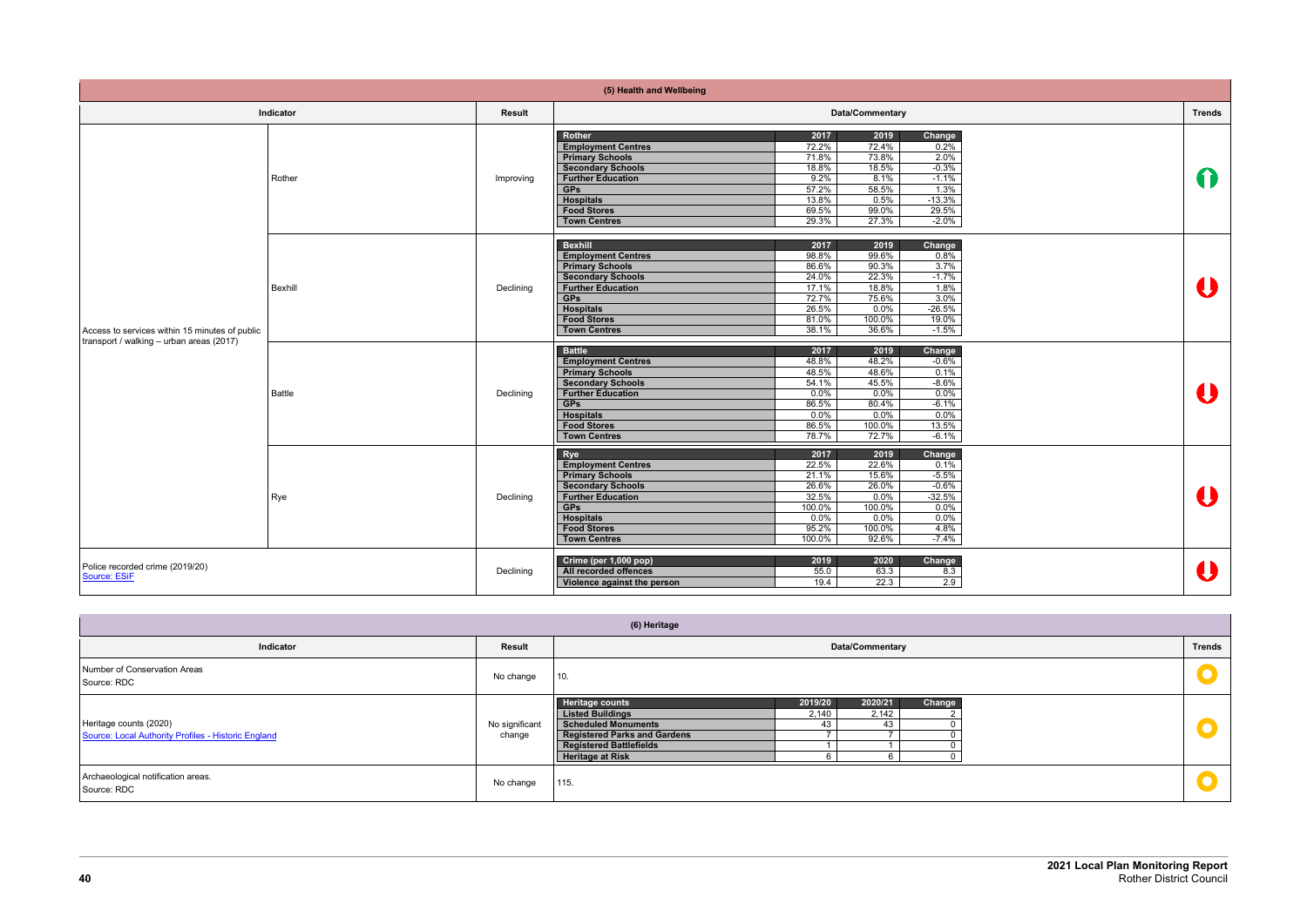| <b>Trends</b>         |
|-----------------------|
| $\Omega$              |
| $\boldsymbol{\Omega}$ |
| $\bullet$             |
| $\bullet$             |
| $\bullet$             |
| $\mathbf 0$           |
| $\bullet$             |
|                       |
|                       |
| $\bullet$             |
|                       |
|                       |
| <b>Trends</b>         |

|                                                                                  |                                                       |                          | (7) Land and Water Quality                                                                                                                      |                                                                               |                                                             |                                                                 |               |
|----------------------------------------------------------------------------------|-------------------------------------------------------|--------------------------|-------------------------------------------------------------------------------------------------------------------------------------------------|-------------------------------------------------------------------------------|-------------------------------------------------------------|-----------------------------------------------------------------|---------------|
| Indicator                                                                        |                                                       | <b>Result</b>            |                                                                                                                                                 |                                                                               | Data/Commentary                                             |                                                                 | <b>Trends</b> |
|                                                                                  | Tonnes                                                | Improving                | Household waste (Rother, tonnes)<br>Recycled<br>Composted<br><b>Energy recovery</b><br>Incineration<br><b>Disposal to landfill</b>              | 2018/19<br>10,159<br>7,641<br>17,366<br>$\overline{0}$<br>289                 | 2019/20<br>10,461<br>7,681<br>17,777<br>$\mathbf{0}$<br>226 | Change<br>302<br>40<br>411<br>$\overline{0}$<br>$-63$           | $\bigcap$     |
| Household waste breakdown, 2019/20<br>Source: ESiF                               | Percentage of total household<br>waste                | Improving                | Household waste (Rother, %)<br>Recycled<br>Composted<br><b>Energy recovery</b><br>Incineration<br><b>Disposal to landfill</b>                   | 2018/19<br>28.7%<br>21.6%<br>49.0%<br>0.0%<br>0.8%                            | 2019/20<br>28.9%<br>21.3%<br>49.2%<br>$0.0\%$<br>0.6%       | Change<br>0.2%<br>$-0.3%$<br>0.2%<br>0.0%<br>$-0.2%$            | 11            |
| Household waste collected per head of population, (2019/20)<br>Source: ESiF      |                                                       | 371 kg                   | Household waste (Per Person)<br>Rother                                                                                                          | 2018/19<br>371                                                                | 2019/20<br>376                                              | Change<br>5                                                     | U             |
| Collected Waste for East Sussex and Brighton & Hove, (2018/19)                   | Tonnes                                                | No significant<br>change | Household waste (East Sussex, tonnes)<br>Recycled<br><b>Reused</b><br><b>Composted</b><br><b>Energy recovery</b><br><b>Disposal to landfill</b> | 2018/19<br>86,461<br>13,531<br>45,596<br>208,651<br>17,826                    | 2019/20<br>84,790<br>12,224<br>47,423<br>207,022<br>14,447  | Change<br>$-1,671$<br>$-1,307$<br>1,827<br>$-1,629$<br>$-3,379$ | O             |
| Source: East Sussex Waste and Minerals Monitoring Report<br>$2018/19 - Table 6$  | Percentage of total household<br>waste                | No significant<br>change | Household waste (East Sussex, %)<br>Recycled<br><b>Reused</b><br>Composted<br><b>Energy recovery</b><br><b>Disposal to landfill</b>             | 2018/19<br>23.24%<br>3.64%<br>12.25%<br>56.08%<br>4.79%                       | 2019/20<br>23.17%<br>3.34%<br>12.96%<br>56.58%<br>3.95%     | Change<br>$-0.07%$<br>$-0.30%$<br>0.71%<br>0.50%<br>$-0.84%$    | $\bullet$     |
|                                                                                  | Construction, Demolition &<br><b>Excavation Waste</b> | 51%                      | No change.                                                                                                                                      |                                                                               |                                                             |                                                                 | $\bullet$     |
| Proportion of Solid Waste Arising in East Sussex and Brighton &<br>Hove 2018/19  | Commercial & Industrial Waste                         | 27%                      | Decrease in Commercial & Industrial Waste from 28% in 2017/18.                                                                                  |                                                                               |                                                             |                                                                 | $\bullet$     |
| Source: East Sussex Waste and Minerals Monitoring Report<br>$2018/19 -$ Figure 1 | Municipal Solid Waste                                 | 21%                      | No change.                                                                                                                                      |                                                                               |                                                             |                                                                 | $\bullet$     |
|                                                                                  | Hazardous Waste                                       | 1%                       | No change.                                                                                                                                      |                                                                               |                                                             |                                                                 |               |
| Bathing water classification (2019)<br>Source: Environment Agency                |                                                       | No change                | <b>Bathing Water Quality</b><br><b>Bexhill</b><br>Camber<br><b>Norman's Bay</b><br>Winchelsea<br>Updated data not yet available.                | <b>Classification</b><br>2018<br>Sufficient<br>Excellent<br>Good<br>Excellent | 2019<br>Sufficient<br>Excellent<br>Good<br>Excellent        |                                                                 | $\bullet$     |

| (8) Natural Landscape                              |                                                                                                                    |               |                         |               |  |
|----------------------------------------------------|--------------------------------------------------------------------------------------------------------------------|---------------|-------------------------|---------------|--|
| Indicator                                          |                                                                                                                    | <b>Result</b> | <b>Data/Commentary</b>  | <b>Trends</b> |  |
| Access to open and green space,<br>$(2021)$<br>RDC | An accessible natural greenspace, of at least 2 ha in size,<br>no more than 300 metres (5 minutes' walk) from home | No change     | 33% of total households |               |  |
|                                                    | At least one accessible 20 ha site within 2 km of home                                                             | No change     | 53% of total households |               |  |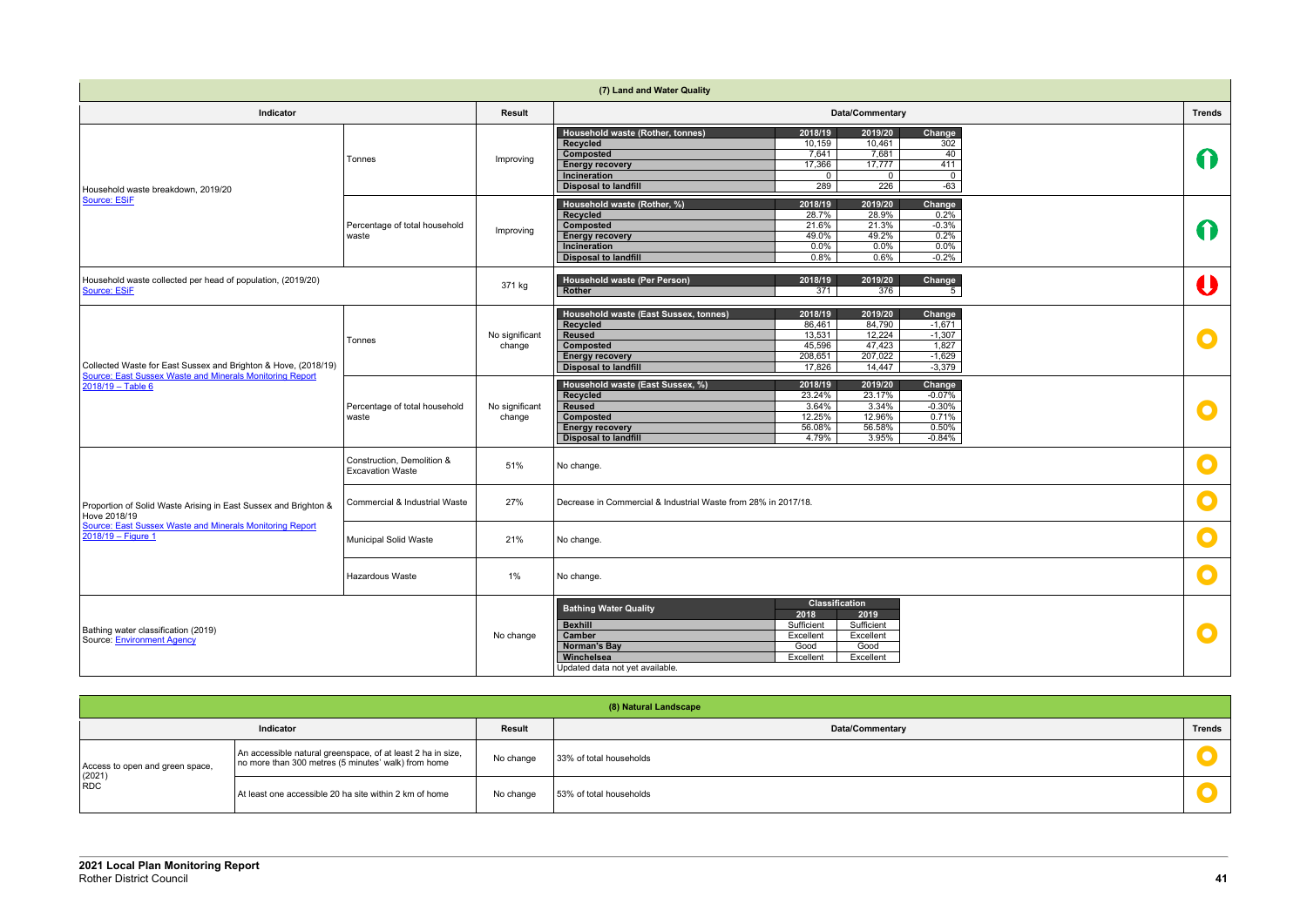|                                           | At least one accessible 100 ha site within 5 km of home  | No change | 14% of total households |  |
|-------------------------------------------|----------------------------------------------------------|-----------|-------------------------|--|
|                                           | At least one accessible 500 ha site within 10 km of home | No change | 0% of total households  |  |
| Area of Outstanding Natural Beauty (AONB) |                                                          | No change | 42,810 ha (83.1%)       |  |

| (9) Skills, Employment and Economic Development                                    |                     |                                                                                                                                                                                                                                                                                               |   |  |
|------------------------------------------------------------------------------------|---------------------|-----------------------------------------------------------------------------------------------------------------------------------------------------------------------------------------------------------------------------------------------------------------------------------------------|---|--|
| Indicator                                                                          | <b>Result</b>       | <b>Data/Commentary</b>                                                                                                                                                                                                                                                                        |   |  |
| Business enterprises by size of business, (2021)<br>Source: ESiF                   | Declining           | Change<br><b>Business size (no of employees)</b><br>2020<br>2021<br>Micro $(0 to 9)$<br>3,795<br>3,725<br>$-70$<br><b>Small (10 to 49)</b><br>310<br>305<br>$-5$<br>Medium-sized (50 to 249)<br>50<br>50<br>$\mathbf{0}$<br>Large (250+)<br>10 <sup>1</sup><br>10 <sup>1</sup><br>$\mathbf 0$ | J |  |
| UK Business Counts, (2021)<br>Source: NOMIS                                        | Declining           | <b>Business Counts</b><br>2020<br>2021<br>Change<br>4,165<br>4,090<br><b>Enterprises</b><br>$-75$<br>4,635<br>4,565<br>$-70$<br><b>Local Units</b>                                                                                                                                            | U |  |
| Business Survival rates, (2019)<br>Source: ESiF                                    | Declining           | <b>Business survival rates</b><br>2018<br>Change<br>2019<br>90.9%<br>89.7%<br>$-1.2%$<br>1 year<br>76.6%<br>74.0%<br>$-2.6%$<br>2 years<br>61.8%<br>63.6%<br>1.8%<br>3 years<br>53.6%<br>50.6%<br>$-3.0%$<br>4 years<br>45.2%<br>46.0%<br>$-0.8\%$<br>5 years                                 |   |  |
| GVA (£ million) (2019)<br>Source: ESiF                                             | Improving           | <b>Gross value added (£millions)</b><br>2018<br>2019<br>Change<br>£1,257<br>£1,326<br>£69<br>Rother                                                                                                                                                                                           | 0 |  |
| Rother Tourism business turnover (£) (2017)<br><b>Source: Rother Tourism Stats</b> | 329,178,000         | The 2017 figure is a reduction in total business turnover of 4.7% from 2016 (345,242,000). Deteriorating trend. More recent data not available.                                                                                                                                               | U |  |
| Rother Tourism visitor numbers (2017)<br>Source: Rother Tourism Stats              | 6,285,000           | 2017 saw a 1.9% reduction in visitor numbers compared with 2016 (6,406,316). A slight deteriorating Trend. More recent data not available.                                                                                                                                                    |   |  |
| Unemployment rates (2020/21)<br>Source: ESiF                                       | Declining           | <b>Unemployment estimates</b><br>2019/20<br>2020/21<br>Change<br>Rother<br>3.4%<br>3.9%<br>0.5%                                                                                                                                                                                               | U |  |
| Claimant counts (combining JSA and UC) (Apr 2020)<br>Source: ESiF                  | Declining           | The Claimant Rate for 2020/21, averaged over the whole year, was 5.68%. The large increase from the 2019/20 average of 2.65% is due to the effects of the<br>Covid pandemic.                                                                                                                  | U |  |
| Population that is economically active, (2019/20)<br>Source: NOMIS                 | Improving           | 2019/20<br>2020/21<br>Change<br><b>Economically active people</b><br>Rother<br>46,700<br>47,200<br>500                                                                                                                                                                                        | 6 |  |
| Percentage of children living in poverty (2016)<br>Source: ESiF                    | Declining           | Increase in the number of children living in poverty in Rother from 15.8% in 2015 to 16.8% in 2016. Slight deteriorating trend. More recent data not available.                                                                                                                               | U |  |
| Number and percentage of households in Fuel poverty, (2018)<br>Source: ESiF        | 4,650<br>$(10.6\%)$ | Increase from 4,265 (8.3%) in 2017. More recent data not available.                                                                                                                                                                                                                           | U |  |
| Completed apprenticeships (2019)<br>Source: ESiF                                   | 240                 | Decrease from 330 in 2018. More recent data not available.                                                                                                                                                                                                                                    | U |  |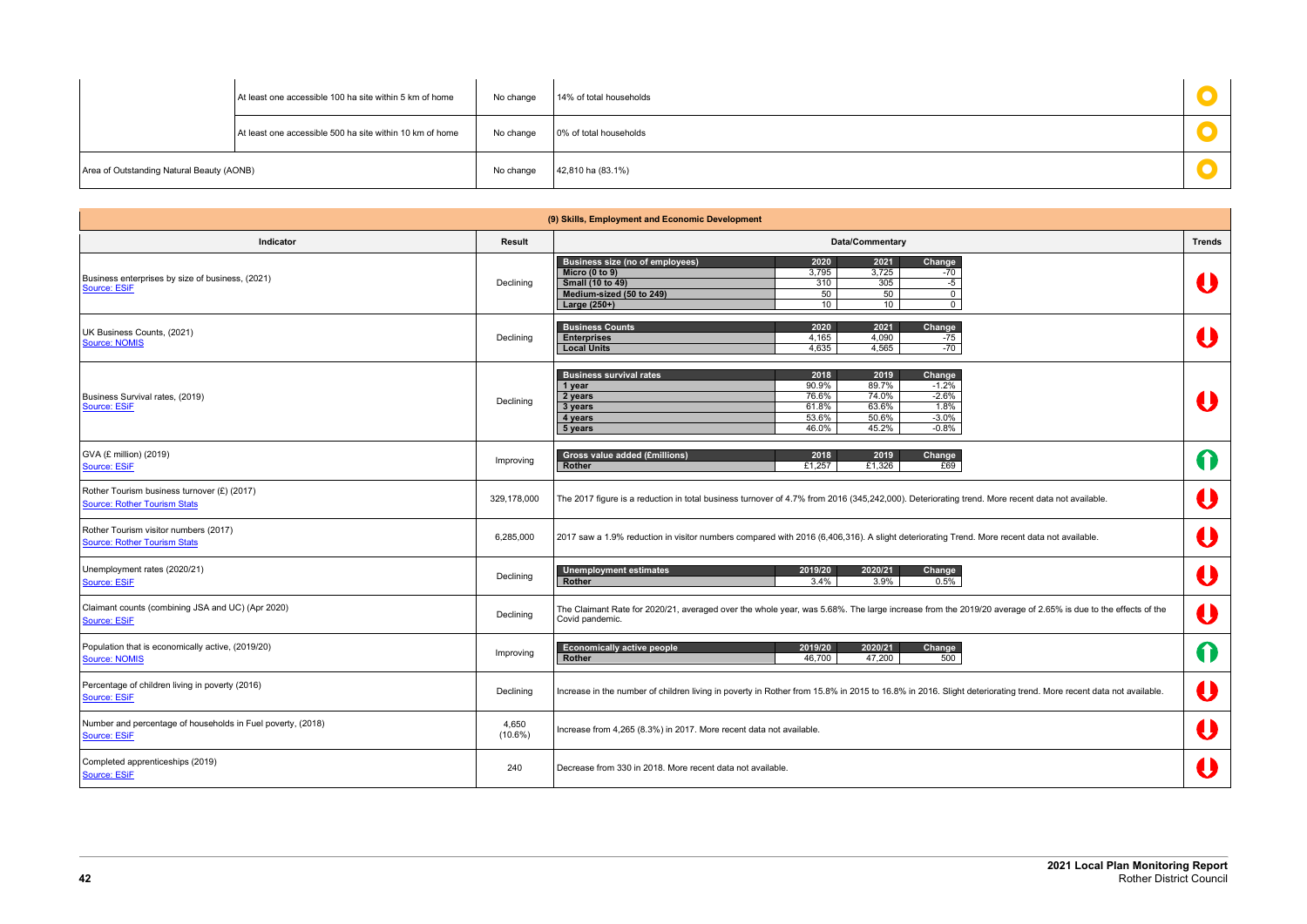|                       | <b>Trends</b>                                     |
|-----------------------|---------------------------------------------------|
|                       | $\begin{array}{c} \bullet \\ \bullet \end{array}$ |
|                       | O                                                 |
|                       | C                                                 |
|                       |                                                   |
|                       | C                                                 |
|                       | $\overline{\mathbf{C}}$                           |
|                       | $\bigcup$                                         |
|                       | 0                                                 |
|                       | C                                                 |
|                       | $\overline{\mathbf{0}}$                           |
| o comparison is made. | $\bullet$                                         |
| o comparison is made. |                                                   |
|                       |                                                   |
|                       |                                                   |

| (10) Transport                                                                                                           |                                |                      |                                                                                                                                         |               |
|--------------------------------------------------------------------------------------------------------------------------|--------------------------------|----------------------|-----------------------------------------------------------------------------------------------------------------------------------------|---------------|
| <b>Indicator</b>                                                                                                         |                                | <b>Result</b>        | <b>Data/Commentary</b>                                                                                                                  | <b>Trends</b> |
| Licensed Vehicles (total), 2020<br>Source: ESiF                                                                          |                                | Declining            | <b>Licensed vehicles</b><br>2019<br>2020<br>Change<br>66,002<br>66,217<br>215<br>Rother                                                 | U             |
| Residents by mode of travel to work, by number and<br>percentage (2011 - Will be updated in 2021 Census)<br>Source: ESiF | Private vehicle                | 25,844<br>$(68.8\%)$ | No previous data available. 2011 represents the baseline.                                                                               | $\bullet$     |
|                                                                                                                          | Walking and Cycling            | 4,550<br>$(12.1\%)$  | No previous data available. 2011 represents the baseline.                                                                               | $\mathbf O$   |
|                                                                                                                          | Public Transport               | 3,350<br>$(8.9\%)$   | No previous data available. 2011 represents the baseline.                                                                               | $\mathbf O$   |
|                                                                                                                          | Work from Home                 | 3,593<br>$(9.6\%)$   | No previous data available. 2011 represents the baseline.                                                                               | $\mathbf O$   |
|                                                                                                                          | Other                          | 246<br>(0.7%         | No previous data available. 2011 represents the baseline.                                                                               | $\bullet$     |
|                                                                                                                          | Work mainly at or from home    | 6,541<br>(17.2%)     | A 38.4% increase from the number in 2001 (4,725). Deteriorating trend.                                                                  | U             |
|                                                                                                                          | <2km                           | 5,826<br>$(15.3\%)$  | A 16.8% decrease from the number in 2001 (7,006). Improving trend.                                                                      | 0             |
| Residents by distance travelled to work, by number and<br>percentage (2011 – Will be updated in 2021 Census)             | $2-5km$                        | 3,730<br>(9.8%)      | A 0.3% decrease from the number in 2001 (3,741). No significant trend.                                                                  |               |
| <b>Source: ESiF</b>                                                                                                      | 5-10km                         | 5,398<br>$(14.2\%)$  | An 8.3% increase from the number in 2001 (4,983). Deteriorating trend.                                                                  | Û             |
|                                                                                                                          | 10-30km (2011), 10-20km (2001) | 7,281<br>$(19.1\%)$  | The 2001 figure was 4,620 (19.1%). The indicator is the same distance measurement as 2011, and therefore no comparison is made.         | $\mathbf O$   |
|                                                                                                                          | 30+km (2011), 20+km (2001)     | 4,938<br>$(13.0\%)$  | The 2001 figure was 5,822 (17.4%). The indicator is the same distance measurement as 2011, and therefore no comparison is made.         | $\bullet$     |
| Cycling at least 3 x per week (percentage of adults aged over 16) (2019/20)<br>Declining<br>Source: ESiF                 |                                |                      | 2021<br>Change<br>Mode of travel<br>2020<br>Cycle<br>4.8%<br>3.5%<br>$-1.3%$<br>48.0%<br>45.9%<br>$-2.1%$<br>Walk (at least 10 minutes) |               |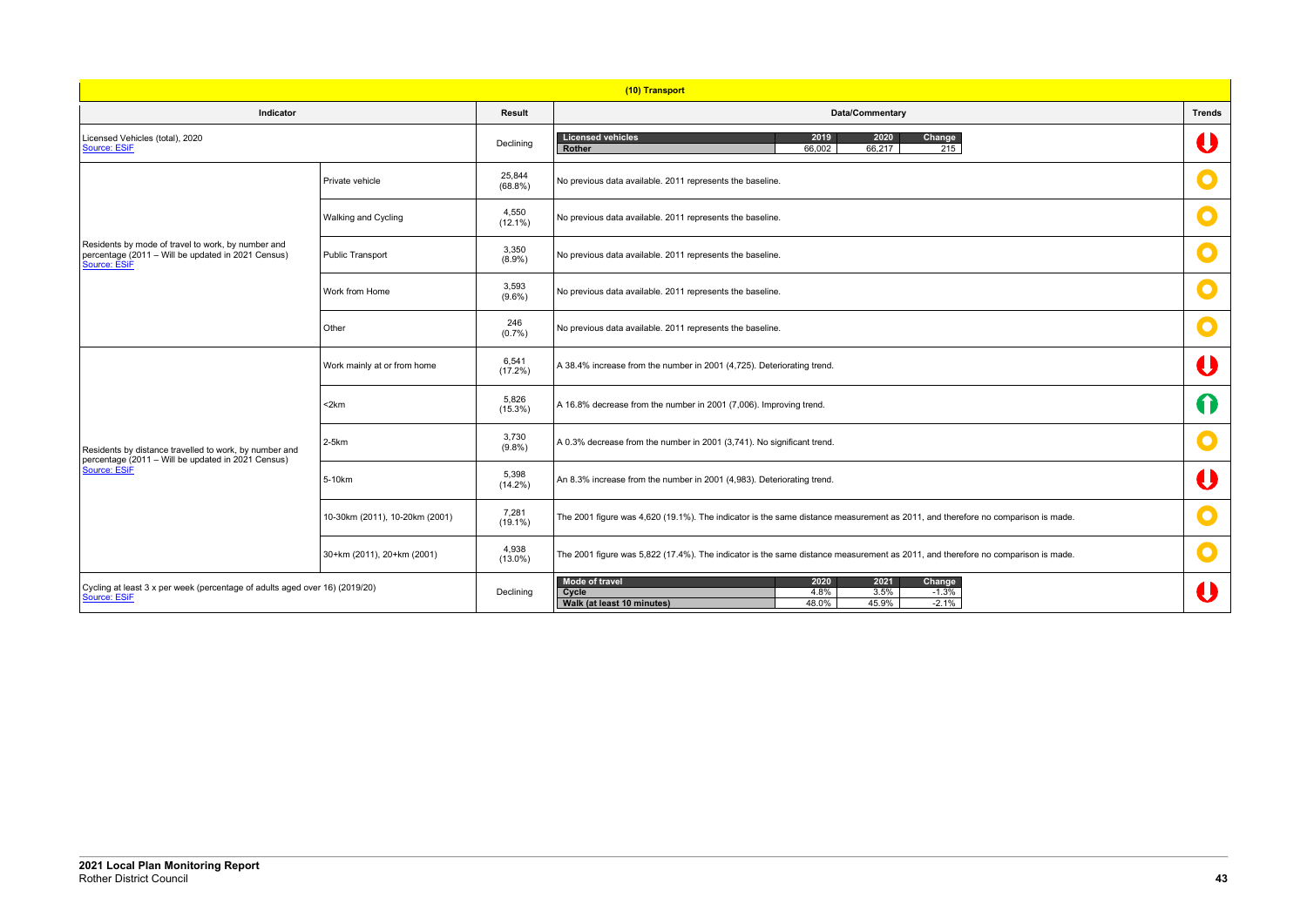**2021 Local Plan Monitoring Report 44** Rother District Council

This page is blank for printing purposes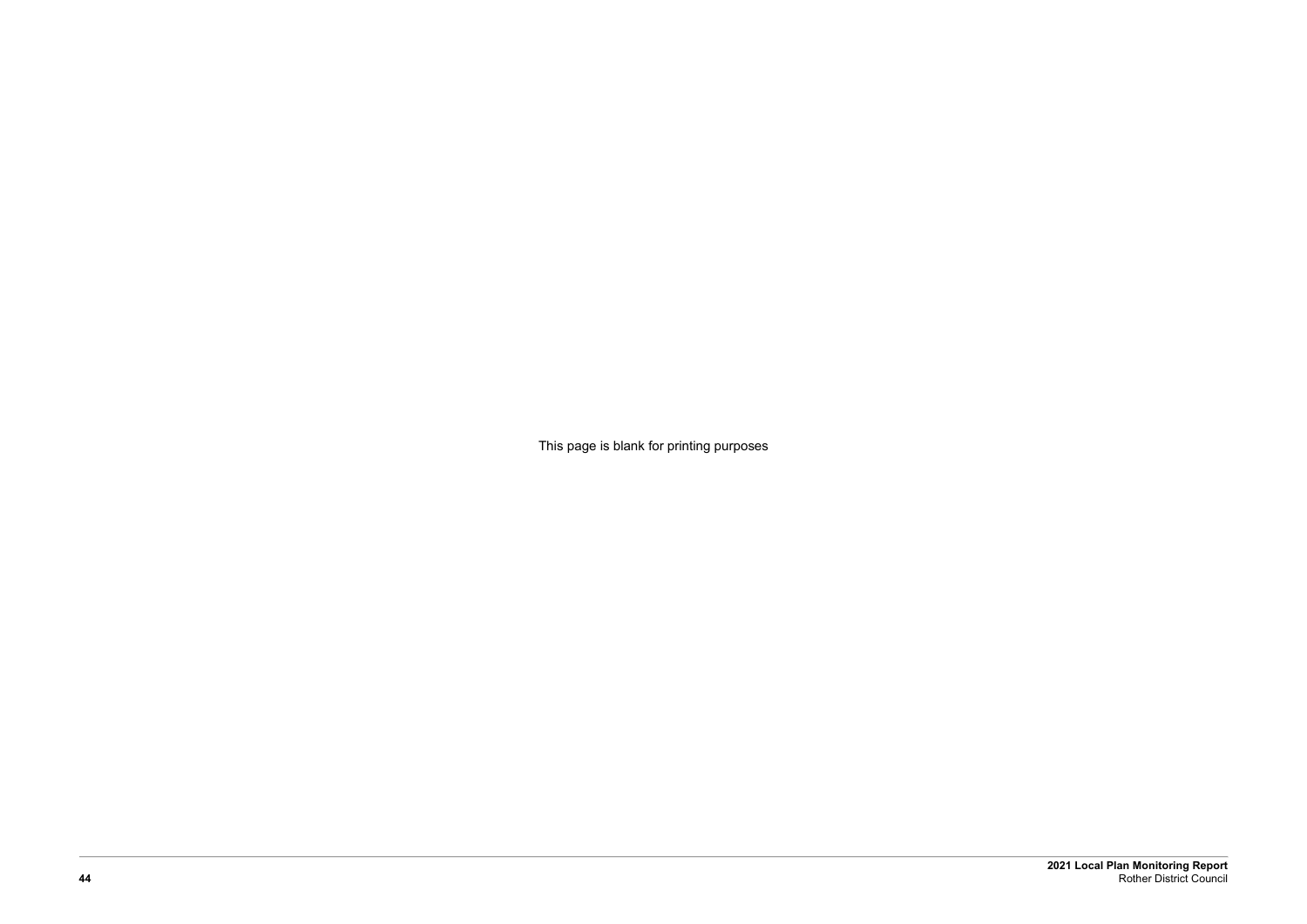# <span id="page-42-0"></span>**Appendix 1**

#### **Changes to the Use Class Order**

The Town and Country Planning (Use Classes) (Amendment) (England) Regulations 2020 (SI 2020 No.757) were introduced by the government on 20 July 2020 and took effect on 1 September 2020.

The new Regulations introduce three new use classes:

- Class E: Commercial, business and service
- This includes retail, restaurant, office, financial/professional services, indoor sports, medical and nursery uses along with "any other services which it is appropriate to provide in a commercial, business or service locality".
- Class F1: Learning and non-residential institutions
- This includes non-residential educational uses, and use as a museum, art gallery, library, public hall, religious institution or law court.
- Class F2: Local community
- This includes use as a shop of no more than 280 sqm mostly selling essential goods, including food and at least 1km from another similar shop, and use as a community hall, area for outdoor sport, swimming pool or skating rink.

Parts A and D of the original Schedule to the Use Classes Order have been entirely deleted, with Use Classes A1, A2, A3, B1, parts of D1 and D2 being subsumed into the new Use Class E.

Use Class E will now also be monitored, but only where they would have previously fallen under Use Class B1.

It should be noted that it may not be possible to monitor changes of use within this new Use Class E, as changes of use within a single Use Class do not constitute development.

Figure 15 below shows all the changes to the Use Class Order.